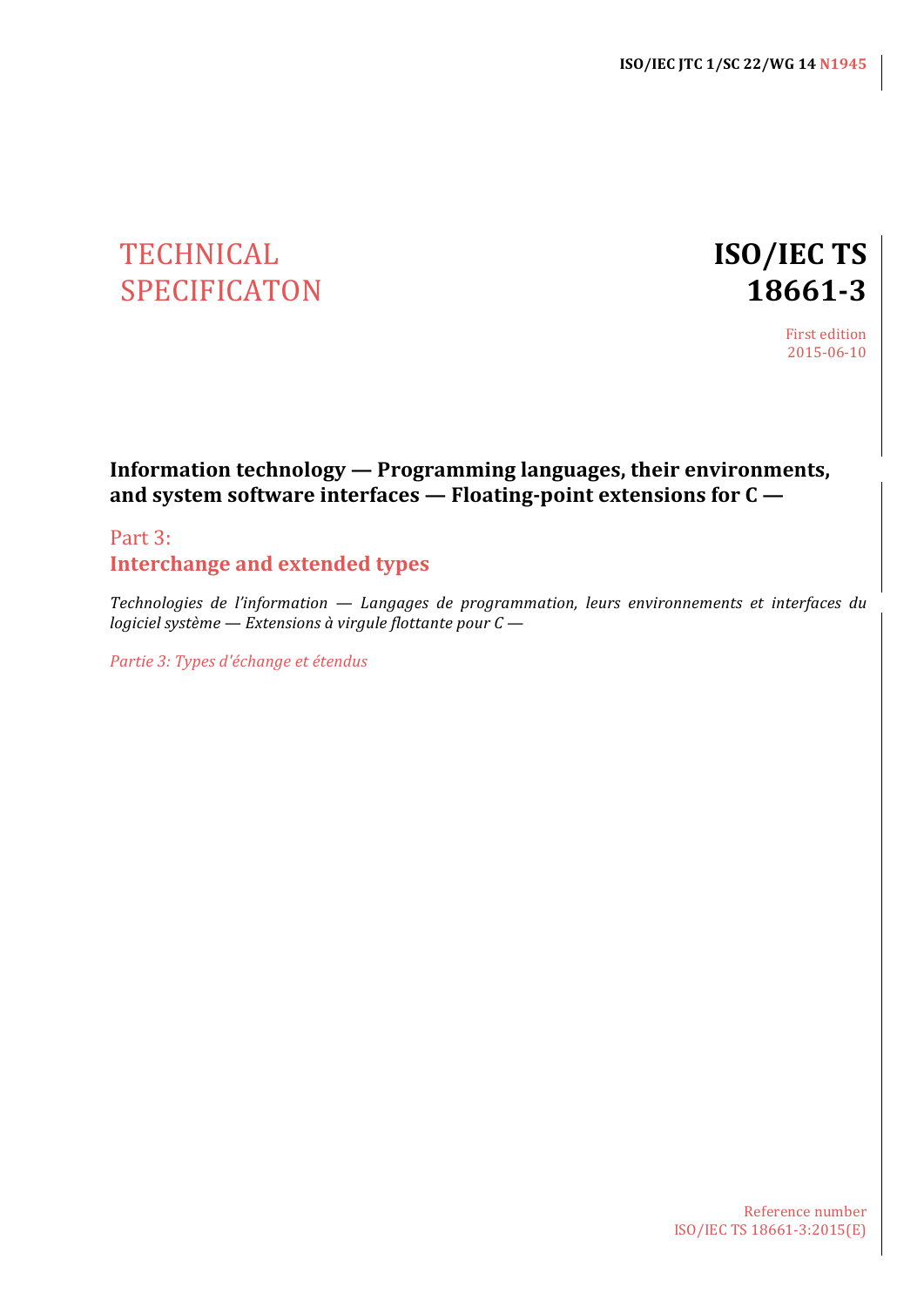**ISO/IEC TS 18661-3:2015(E)**



# **COPYRIGHT PROTECTED DOCUMENT**

# © ISO/IEC 2015

All rights reserved. Unless otherwise specified, no part of this publication may be reproduced or utilized otherwise in any form or by any means, electronic or mechanical, including photocopying, or posting on the internet or an intranet, without prior written permission. Permission can be requested from either ISO at the address below or ISO's member body in the country of the requester.

ISO copyright office Case postale 56 • CH-1211 Geneva 20 Tel. + 41 22 749 01 11 Fax + 41 22 749 09 47 E-mail copyright@iso.org Web www.iso.org

# Published in Switzerland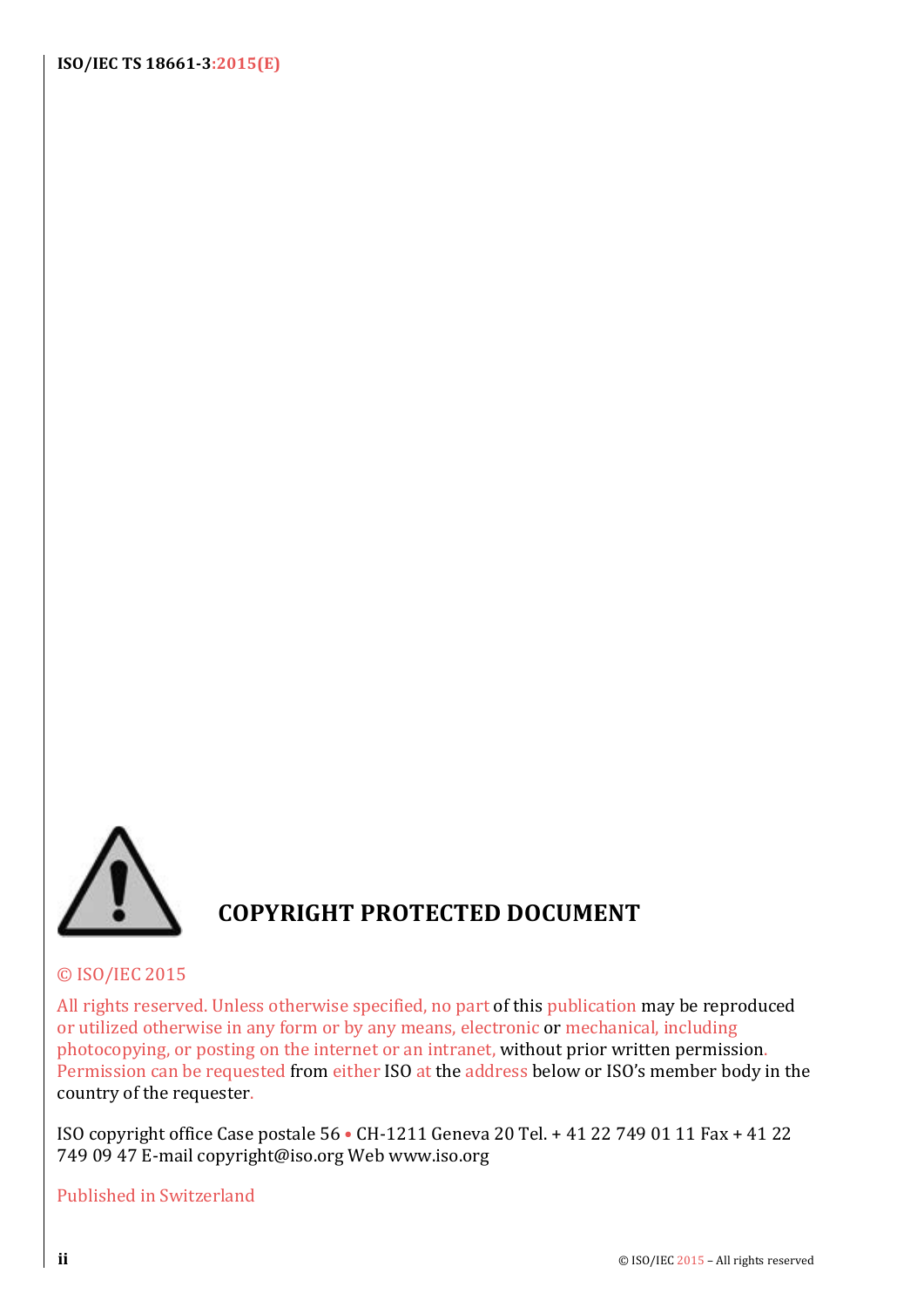| 1          |  |
|------------|--|
| 2          |  |
| 3          |  |
| 4          |  |
| 5          |  |
| 5.1<br>5.2 |  |
| 5.3        |  |
| 6          |  |
| 7          |  |
| 8          |  |
| 9          |  |
| 10         |  |
| 11         |  |
| 12         |  |
| 12.1       |  |
| 12.2       |  |
| 12.3       |  |
| 12.4       |  |
| 13         |  |
| 14         |  |
| 15         |  |
|            |  |
|            |  |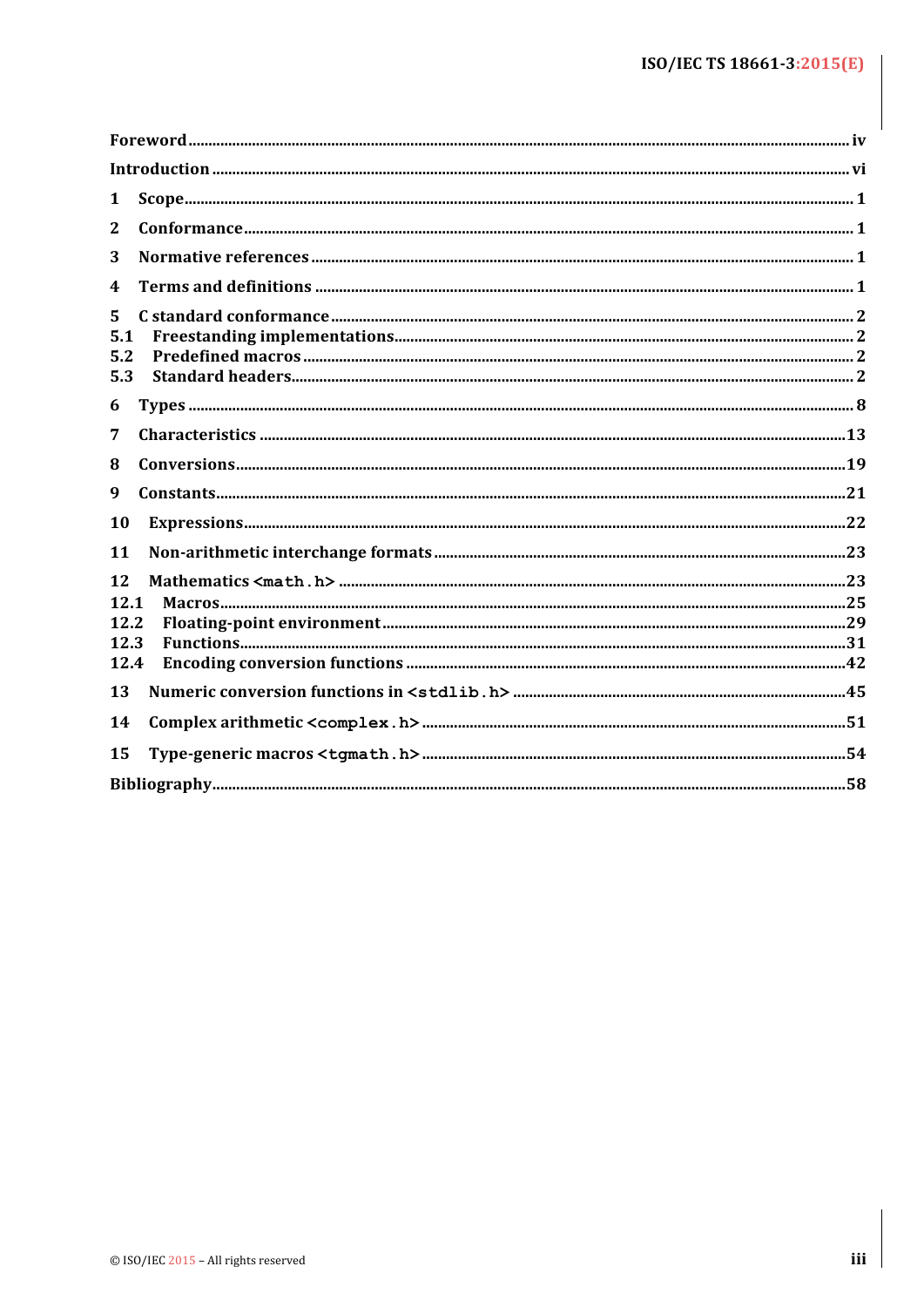# **Foreword**

ISO (the International Organization for Standardization) and IEC (the International Electrotechnical Commission) form the specialized system for worldwide standardization. National bodies that are members of ISO or IEC participate in the development of International Standards through technical committees established by the respective organization to deal with particular fields of technical activity. ISO and IEC technical committees collaborate in fields of mutual interest. Other international organizations, governmental and non-governmental, in liaison with ISO and IEC, also take part in the work. In the field of information technology, ISO and IEC have established a joint technical committee, ISO/IEC JTC 1.

The procedures used to develop this document and those intended for its further maintenance are described in the ISO/IEC Directives, Part 1. In particular the different approval criteria needed for the different types of document should be noted. This document was drafted in accordance with the editorial rules of the ISO/IEC Directives, Part 2 (see www.iso.org/directives).

Attention is drawn to the possibility that some of the elements of this document may be the subject of patent rights. ISO and IEC shall not be held responsible for identifying any or all such patent rights. Details of any patent rights identified during the development of the document will be in the Introduction and/or on the ISO list of patent declarations received (see www.iso.org/patents).

Any trade name used in this document is information given for the convenience of users and does not constitute an endorsement.

For an explanation on the meaning of ISO specific terms and expressions related to conformity assessment, as well as information about ISO's adherence to the WTO principles in the Technical Barriers to Trade (TBT) see the following URL: Foreword - Supplementary information

The committee responsible for this document is ISO/IEC JTC 1, *Information technology*, Subcommittee SC 22, *Programming languages, their environments, and system software interfaces.* 

ISO/IEC TS 18661 consists of the following parts, under the general title *Information technology — Programming languages, their environments, and system software interfaces — Floating-point extensions for C*:

- ⎯ *Part 1: Binary floating-point arithmetic*
- $\rightarrow$  *Part 2: Decimal floating-point arithmetic*
- $\rightarrow$  *Part 3: Interchange and extended types*
- ⎯ *Part 4: Supplementary functions*

The following part is under preparation:

⎯ *Part 5: Supplementary attributes*

ISO/IEC TS 18661-1 updates ISO/IEC 9899:2011, *Information technology — Programming Language C*, annex F in particular, to support all required features of ISO/IEC/IEEE 60559:2011, *Information technology — Microprocessor Systems — Floating-point arithmetic*.

ISO/IEC TS 18661-2 supersedes ISO/IEC TR 24732:2009, *Information technology — Programming languages, their environments and system software interfaces — Extension for the programming language C to support decimal floating-point arithmetic*.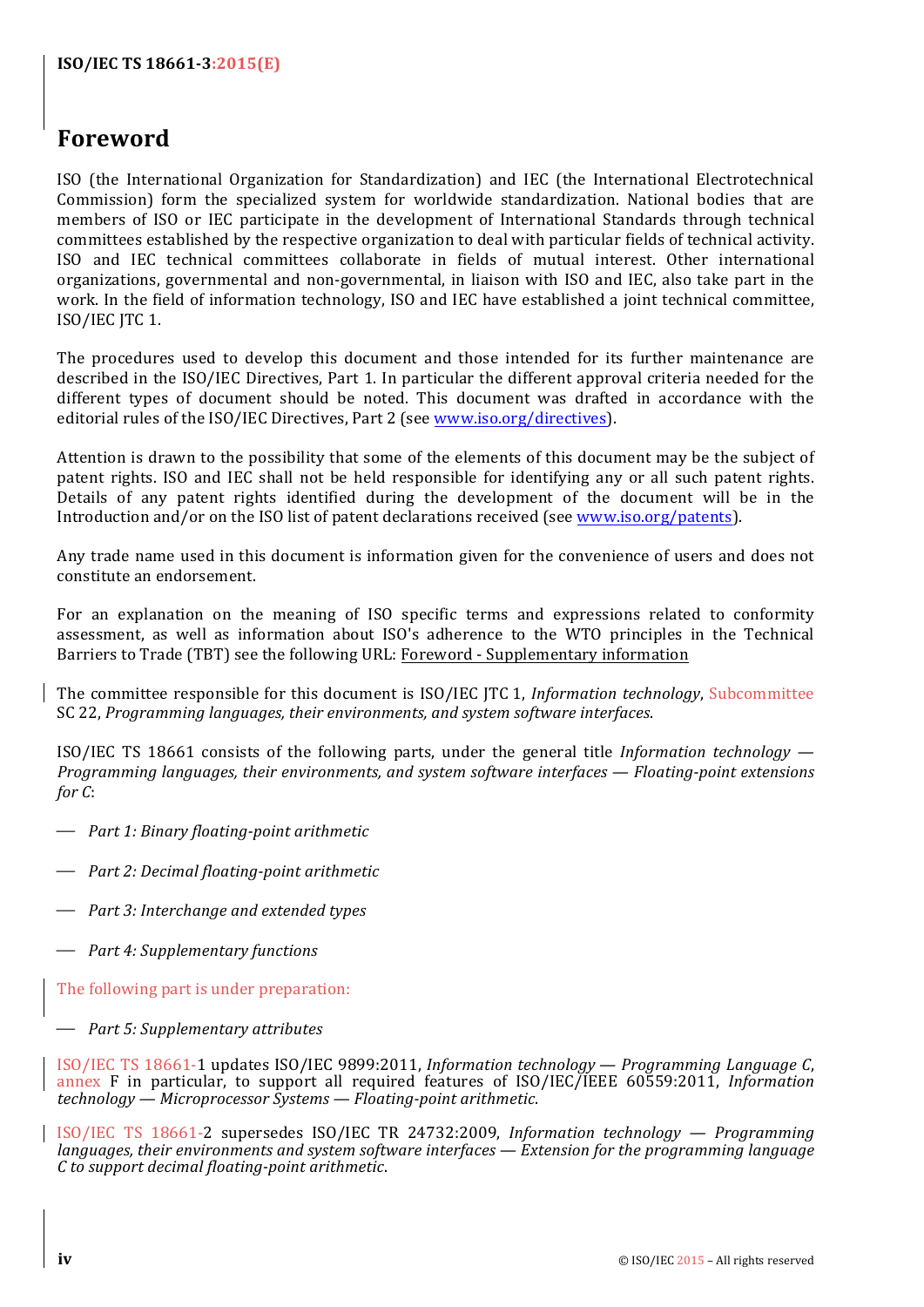ISO/IEC TS 18661-3, ISO/IEC TS 18661-4, and ISO/IEC TS 18661-5 specify extensions to ISO/IEC 9899:2011 for features recommended in ISO/IEC/IEEE 60559:2011.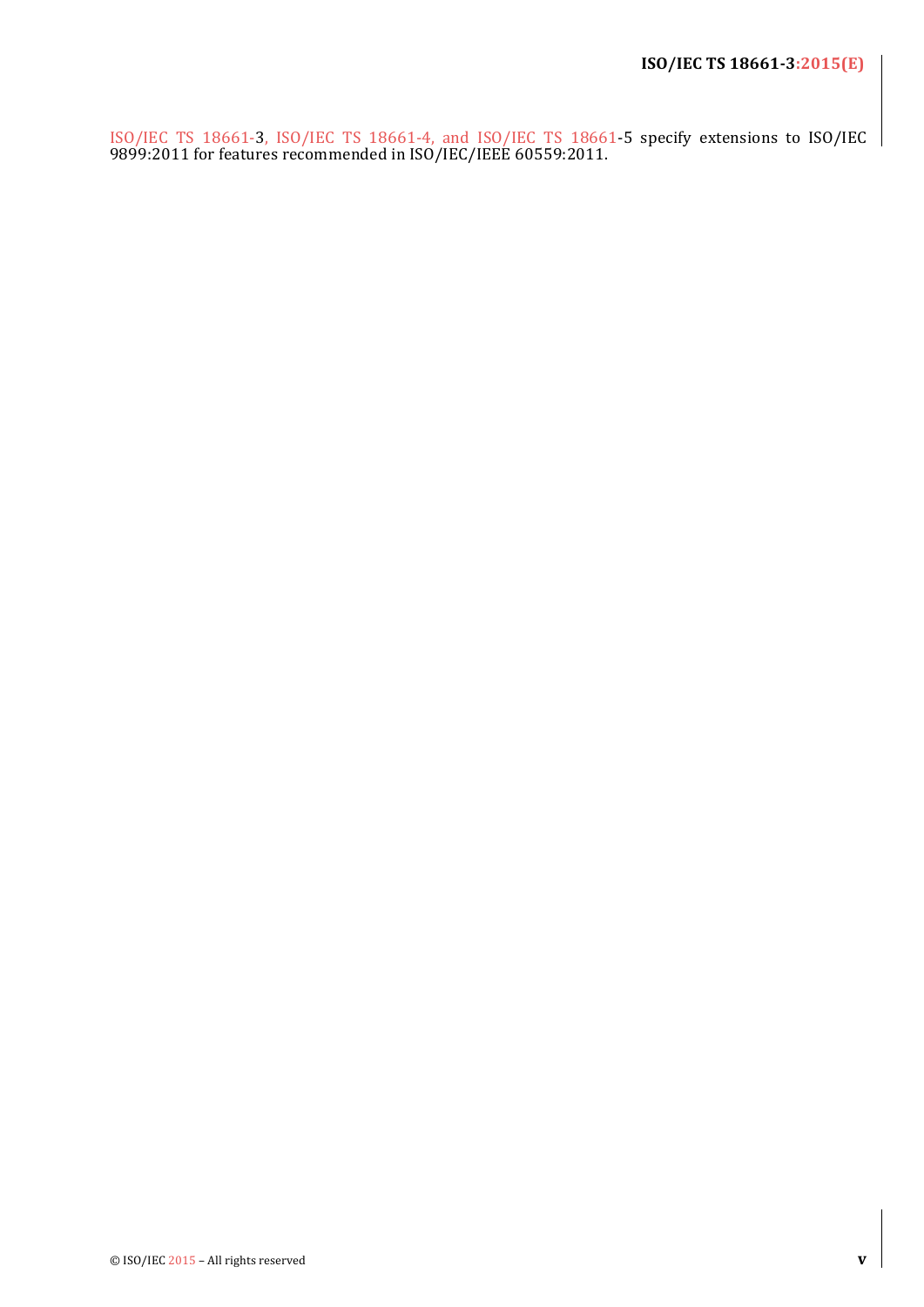# **Introduction**

# **Background**

# **IEC 60559 floating-point standard**

The IEEE 754-1985 standard for binary floating-point arithmetic was motivated by an expanding diversity in floating-point data representation and arithmetic, which made writing robust programs, debugging, and moving programs between systems exceedingly difficult. Now the great majority of systems provide data formats and arithmetic operations according to this standard. The IEC 60559:1989 international standard was equivalent to the IEEE 754-1985 standard. Its stated goals were the following:

- 1 Facilitate movement of existing programs from diverse computers to those that adhere to this standard.
- 2 Enhance the capabilities and safety available to programmers who, though not expert in numerical methods, may well be attempting to produce numerically sophisticated programs. However, we recognize that utility and safety are sometimes antagonists.
- 3 Encourage experts to develop and distribute robust and efficient numerical programs that are portable, by way of minor editing and recompilation, onto any computer that conforms to this standard and possesses adequate capacity. When restricted to a declared subset of the standard, these programs should produce identical results on all conforming systems.
- 4 Provide direct support for
	- a. Execution-time diagnosis of anomalies
	- b. Smoother handling of exceptions
	- c. Interval arithmetic at a reasonable cost
- 5 Provide for development of
	- a. Standard elementary functions such as exp and cos
	- b. Very high precision (multiword) arithmetic
	- c. Coupling of numerical and symbolic algebraic computation
- 6 Enable rather than preclude further refinements and extensions.

To these ends, the standard specified a floating-point model comprising the following:

- formats for binary floating-point data, including representations for Not-a-Number (NaN) and signed infinities and zeros
- *operations* basic arithmetic operations (addition, multiplication, etc.) on the format data to compose a well-defined, closed arithmetic system; also specified conversions between floatingpoint formats and decimal character sequences, and a few auxiliary operations
- *context* status flags for detecting exceptional conditions (invalid operation, division by zero, overflow, underflow, and inexact) and controls for choosing different rounding methods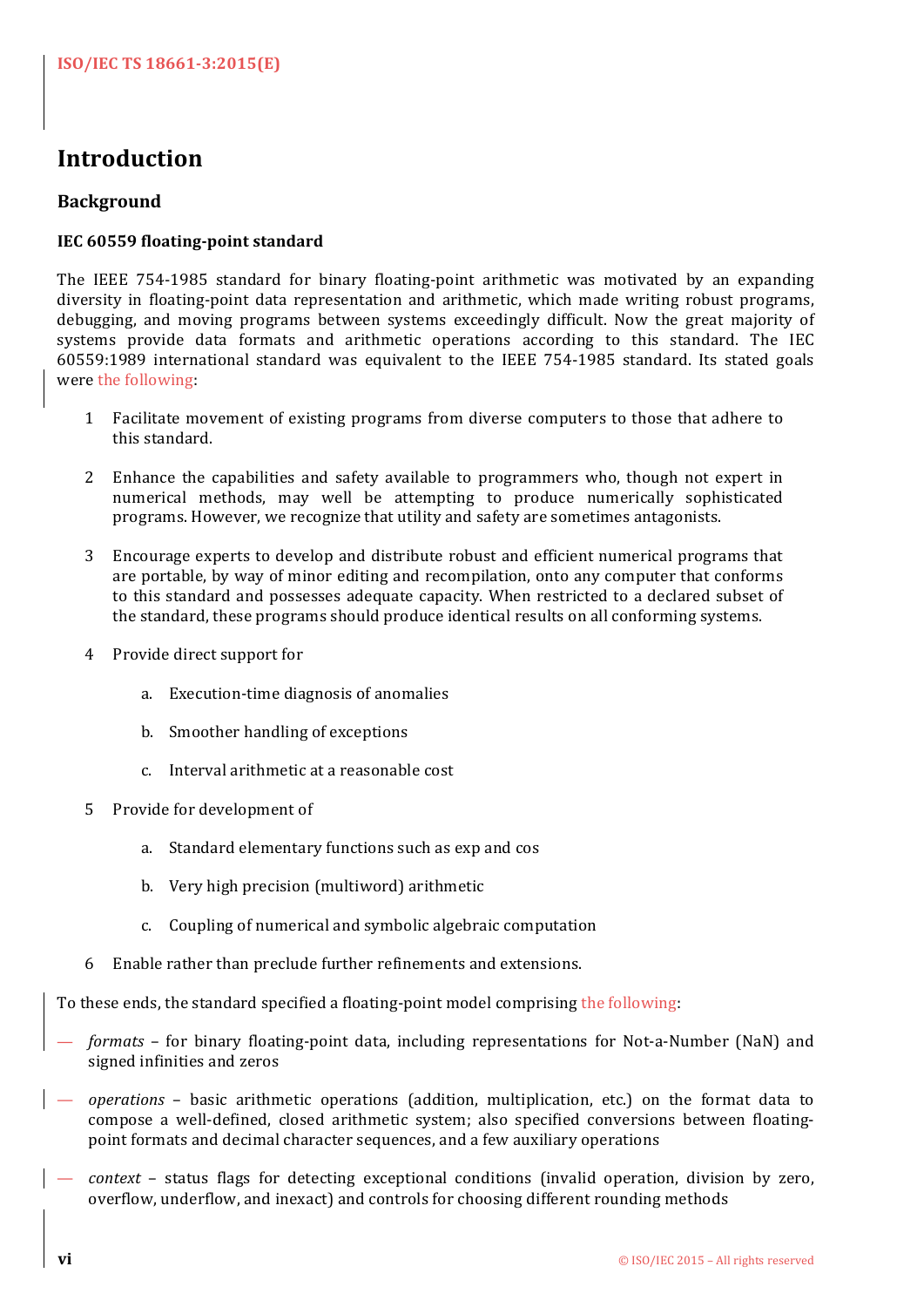The ISO/IEC/IEEE 60559:2011 international standard is equivalent to the IEEE 754-2008 standard for floating-point arithmetic, which is a major revision to IEEE 754-1985.

The revised standard specifies more formats, including decimal as well as binary. It adds a 128-bit binary format to its basic formats. It defines extended formats for all of its basic formats. It specifies data interchange formats (which may or may not be arithmetic), including a 16-bit binary format and an unbounded tower of wider formats. To conform to the floating-point standard, an implementation must provide at least one of the basic formats, along with the required operations.

The revised standard specifies more operations. New requirements include  $-$  among others  $-$  arithmetic operations that round their result to a narrower format than the operands (with just one rounding), more conversions with integer types, more classifications and comparisons, and more operations for managing flags and modes. New recommendations include an extensive set of mathematical functions and seven reduction functions for sums and scaled products.

The revised standard places more emphasis on reproducible results, which is reflected in its standardization of more operations. For the most part, behaviors are completely specified. The standard requires conversions between floating-point formats and decimal character sequences to be correctly rounded for at least three more decimal digits than is required to distinguish all numbers in the widest supported binary format; it fully specifies conversions involving any number of decimal digits. It recommends that transcendental functions be correctly rounded.

The revised standard requires a way to specify a constant rounding direction for a static portion of code, with details left to programming language standards. This feature potentially allows rounding control without incurring the overhead of runtime access to a global (or thread) rounding mode.

Other features recommended by the revised standard include alternate methods for exception handling, controls for expression evaluation (allowing or disallowing various optimizations), support for fully reproducible results, and support for program debugging.

The revised standard, like its predecessor, defines its model of floating-point arithmetic in the abstract. It neither defines the way in which operations are expressed (which might vary depending on the computer language or other interface being used), nor does it define the concrete representation (specific layout in storage, or in a processor's register, for example) of data or context, except that it does define specific encodings that are to be used for the exchange of floating-point data between  $\parallel$ different implementations that conform to the specification.

IEC 60559 does not include bindings of its floating-point model for particular programming languages. However, the revised standard does include guidance for programming language standards, in recognition of the fact that features of the floating-point standard, even if well supported in the hardware, are not available to users unless the programming language provides a commensurate level of support. The implementation's combination of both hardware and software determines conformance to the floating-point standard.

#### **C support for IEC 60559**

The C standard specifies floating-point arithmetic using an abstract model. The representation of a floating-point number is specified in an abstract form where the constituent components (sign, exponent, significand) of the representation are defined but not the internals of these components. In particular, the exponent range, significand size, and the base (or radix) are implementation-defined. This allows flexibility for an implementation to take advantage of its underlying hardware architecture. Furthermore, certain behaviors of operations are also implementation-defined, for example in the area of handling of special numbers and in exceptions.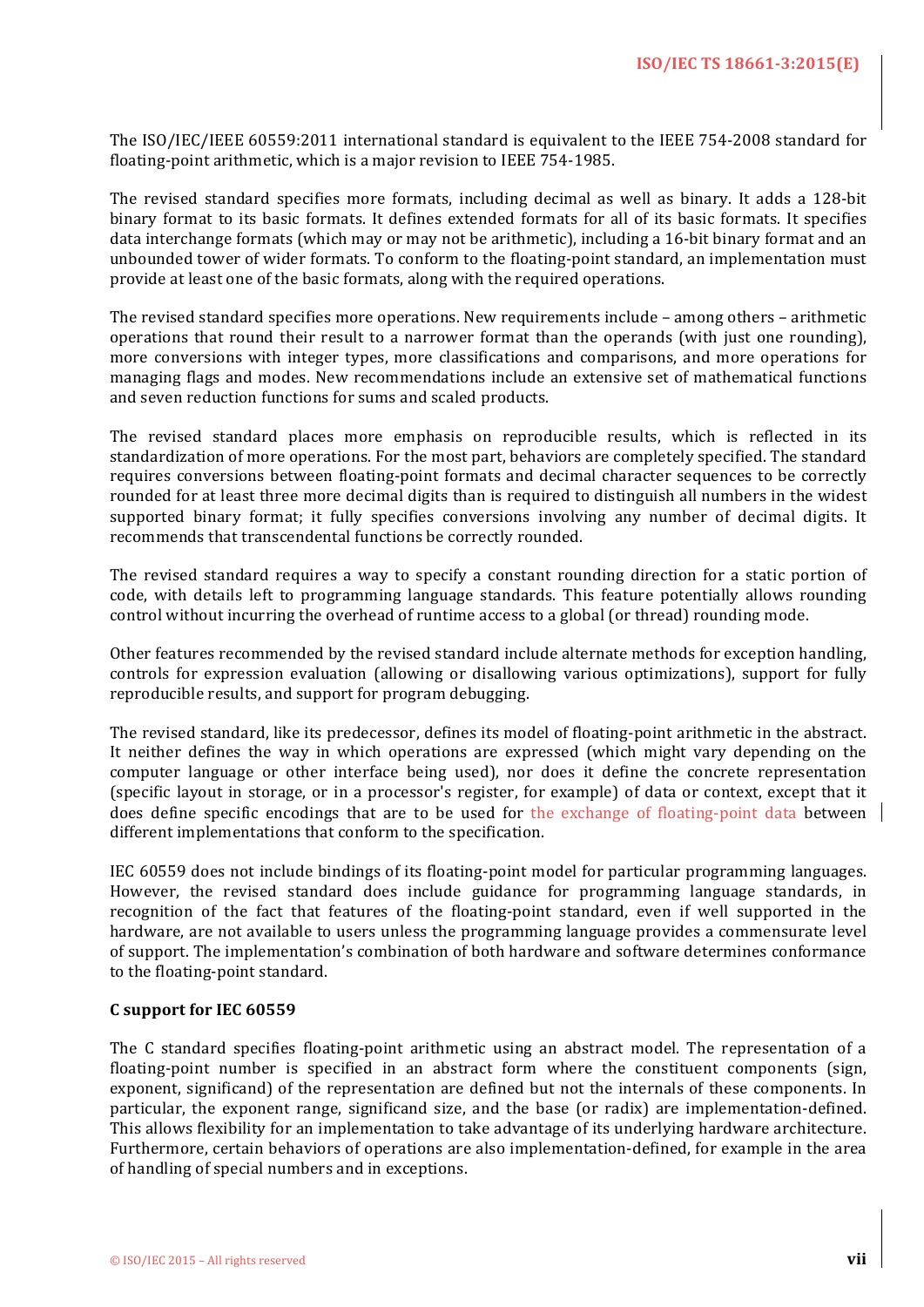The reason for this approach is historical. At the time when C was first standardized, before the floatingpoint standard was established, there were various hardware implementations of floating-point arithmetic in common use. Specifying the exact details of a representation would have made most of the existing implementations at the time not conforming.

Beginning with ISO/IEC 9899:1999 (C99), C has included an optional second level of specification for implementations supporting the floating-point standard. C99, in conditionally normative annex F, introduced nearly complete support for the IEC 60559:1989 standard for binary floating-point arithmetic. Also, C99's informative annex G offered a specification of complex arithmetic that is compatible with IEC 60559:1989.

ISO/IEC 9899:2011 (C11) includes refinements to the C99 floating-point specification, though it is still based on IEC 60559:1989. C11 upgraded annex G from "informative" to "conditionally normative".

ISO/IEC TR 24732:2009 introduced partial C support for the decimal floating-point arithmetic in ISO/IEC/IEEE 60559:2011. ISO/IEC TR 24732, for which technical content was completed while IEEE 754-2008 was still in the later stages of development, specifies decimal types based on ISO/IEC/IEEE 60559:2011 decimal formats, though it does not include all of the operations required by ISO/IEC/IEEE 60559:2011.

# **Purpose**

The purpose of  $ISO/IEC$  TS 18661 is to provide a C language binding for  $ISO/IEC/IEEE$  60559:2011, based on the C11 standard, that delivers the goals of ISO/IEC/IEEE 60559 to users and is feasible to implement. It is organized into five parts.

ISO/IEC TS 18661-1 provides changes to C11 that cover all the requirements, plus some basic recommendations, of ISO/IEC/IEEE 60559:2011 for binary floating-point arithmetic. C implementations intending to support ISO/IEC/IEEE 60559:2011 are expected to conform to conditionally normative annex F as enhanced by the changes in  $ISO/IEC$  TS 18661-1.

ISO/IEC TS 18661-2 enhances ISO/IEC TR 24732 to cover all the requirements, plus some basic recommendations, of ISO/IEC/IEEE 60559:2011 for decimal floating-point arithmetic. C implementations intending to provide an extension for decimal floating-point arithmetic supporting ISO/IEC/IEEE 60559:2011 are expected to conform to ISO/IEC TS 18661-2.

ISO/IEC TS 18661-3 (Interchange and extended types), ISO/IEC TS 18661-4 (Supplementary functions), and ISO/IEC TS 18661-5 (Supplementary attributes) cover recommended features of ISO/IEC/IEEE 60559:2011. C implementations intending to provide extensions for these features are expected to conform to the corresponding parts.

# **Additional background on formats**

The revised floating-point arithmetic standard, ISO/IEC/IEEE 60559:2011, introduces a variety of new formats, both fixed and extendable. The new fixed formats include

- a 128-bit basic binary format (the 32 and 64 bit basic binary formats are carried over from ISO/IEC 60559:1989)
- 64 and 128 bit basic decimal formats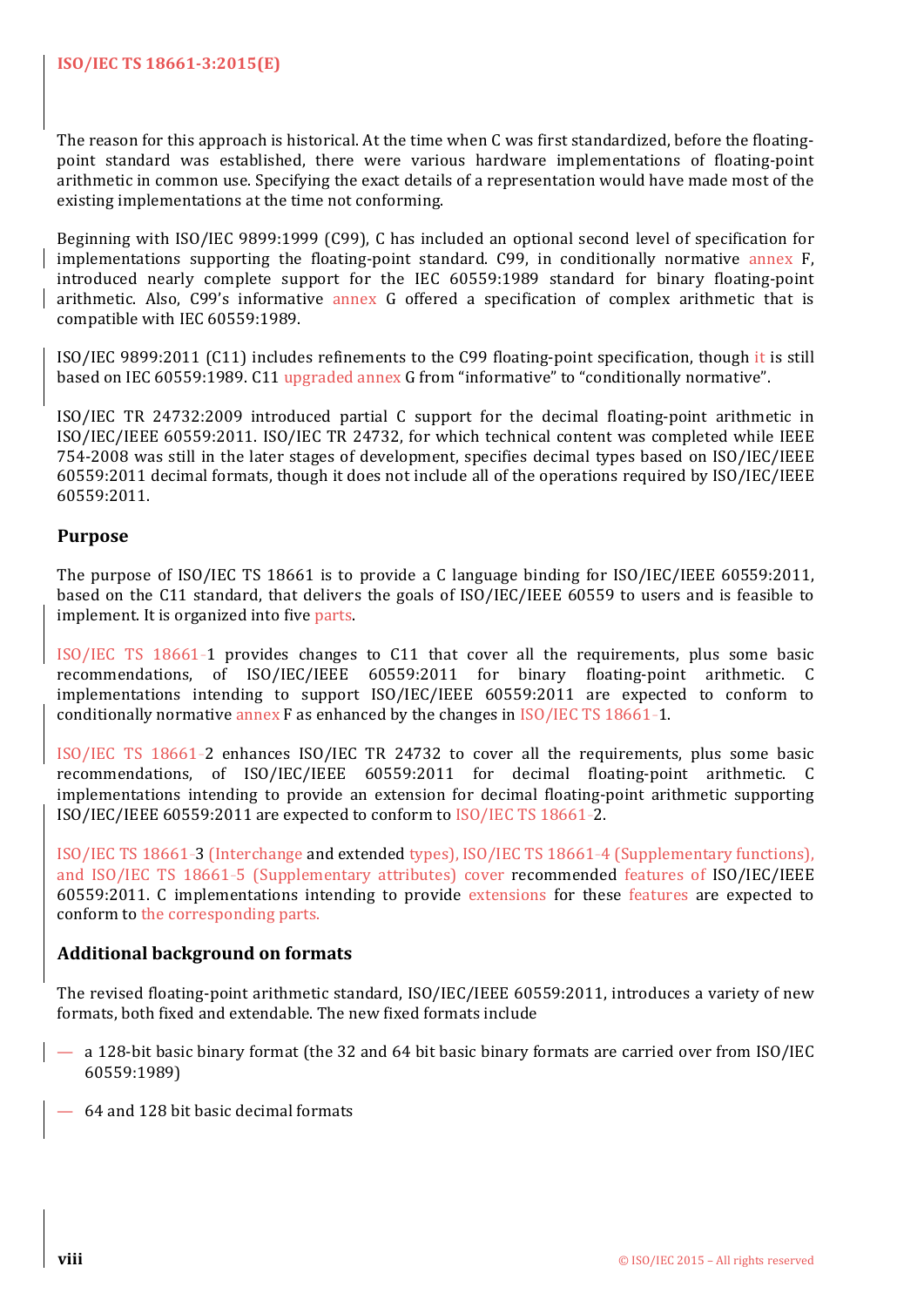— interchange formats, whose precision and range are determined by the width  $k$ , where

for binary,  $k = 16, 32, 64$ , and  $k \ge 128$  and a multiple of 32, and

for decimal,  $k \geq 32$  and a multiple of 32

— extended formats, for each basic format, with minimum range and precision specified

Thus IEC  $60559$  defines five basic formats  $-$  binary32, binary64, binary128, decimal64, and  $\alpha$  decimal128  $-$  and five corresponding extended formats, each with somewhat more precision and range than the basic format it extends. IEC 60559 defines an unlimited number of interchange formats, which include the basic formats.

Interchange formats may or may not be supported as arithmetic formats. If not, they may be used for the interchange of floating-point data but not for arithmetic computation. IEC 60559 provides conversions between non-arithmetic interchange formats and arithmetic formats which can be used for computation.

Extended formats are intended for intermediate computation, not input or output data. The extra precision often allows the computation of extended results which when converted to a narrower output format differ from the ideal results by little more than a unit in the last place. Also, the extra range often avoids any intermediate overflow or underflow that might occur if the computation were done in the format of the data. The essential property of extended formats is their sufficient extra widths, not their specific widths. Extended formats for any given basic format may vary among implementations.

Extendable formats, which provide user control over range and precision, are not covered in ISO/IEC TS 18661.

The 32 and 64 bit binary formats are supported in C by types **float** and **double**. If a C implementation defines the macro **STDC IEC 60559 BFP** (see ISO/IEC TS 18661-1) signifying that it supports C Annex F for binary floating-point arithmetic, then its **float** and **double** formats must be IEC 60559 binary32 and binary64.

ISO/IEC TS 18661-2 defines types **\_Decimal32**, **\_Decimal64**, and **\_Decimal128** with IEC 60559 formats decimal32, decimal64, and decimal128. Although IEC 60559 does not require arithmetic support (other than conversions) for its decimal32 interchange format, ISO/IEC TS 18661-2 has full arithmetic and library support for **Decimal32**, just like for **Decimal64** and **Decimal128**.

The C Standard provides just three standard floating types (**float**, **double**, and **long double**) that are required of all implementations. C Annex  $F$  for binary floating-point arithmetic requires the standard floating types to be binary. The **long double** type must be at least as wide as **double**, but C does not further specify details of its format, even in Annex F.

ISO/IEC TS 18661-3, this document, provides nomenclatures for types with IEC 60559 arithmetic interchange formats and extended formats. The nomenclatures allow portable use of the formats as envisioned in IEC 60559. This document covers these aspects of the types:

- names
- characteristics
- conversions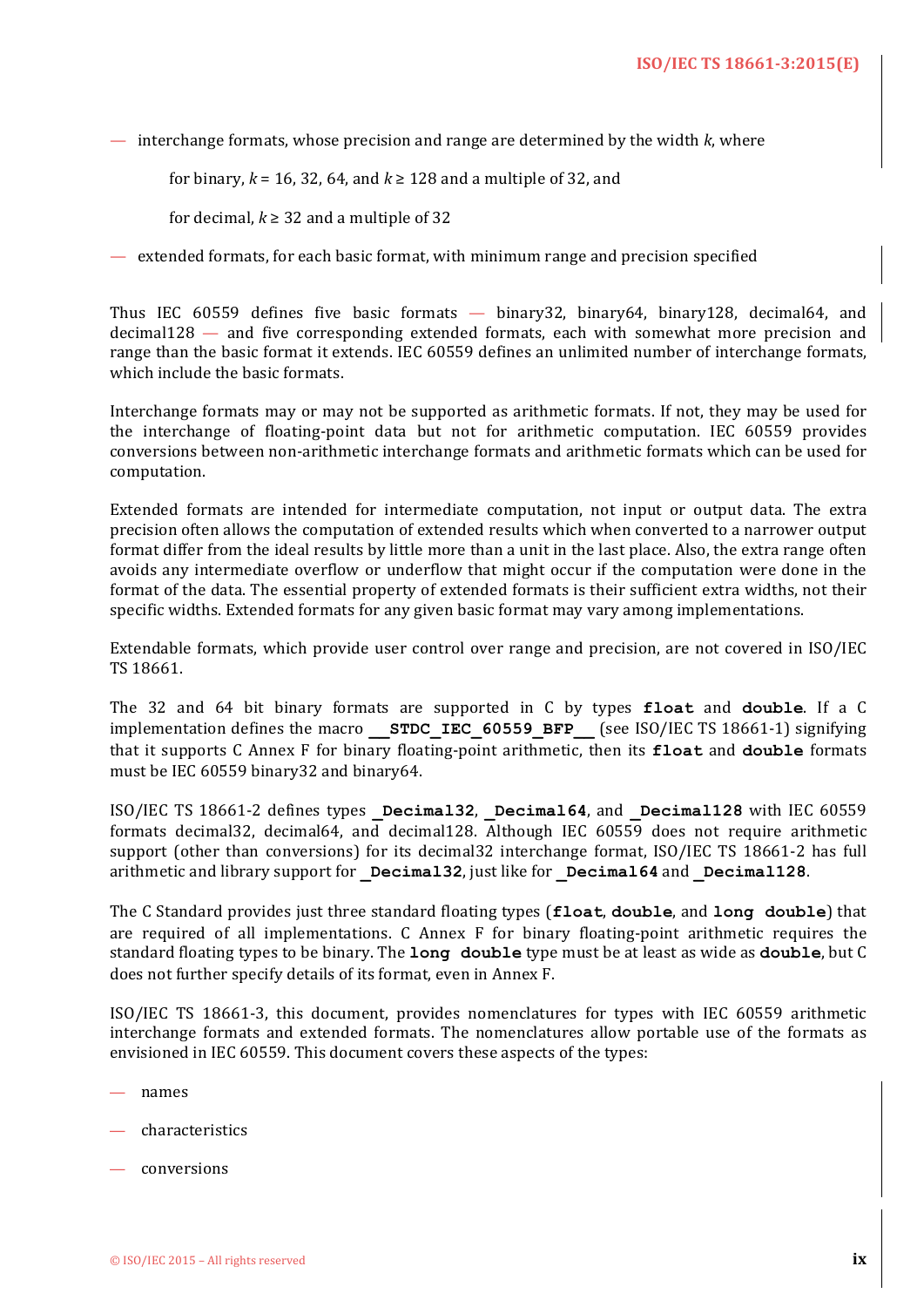# **ISO/IEC TS 18661-3:2015(E)**

- constants
- function suffixes
- character sequence conversion interfaces

This specification includes interchange and extended nomenclatures for formats that, in some cases, already have C nomenclatures. For example, types with the IEC 60559 double format may include double, Float64 (the type for the binary64 interchange format), and maybe **Float32x** (the type for the binary32-extended format). This redundancy is intended to support the different programming models appropriate for the types with arithmetic interchange formats and extended formats and C standard floating types.

This document also supports the IEC 60559 non-arithmetic interchange formats with functions that convert among encodings and between encodings and character sequences, for all interchange formats.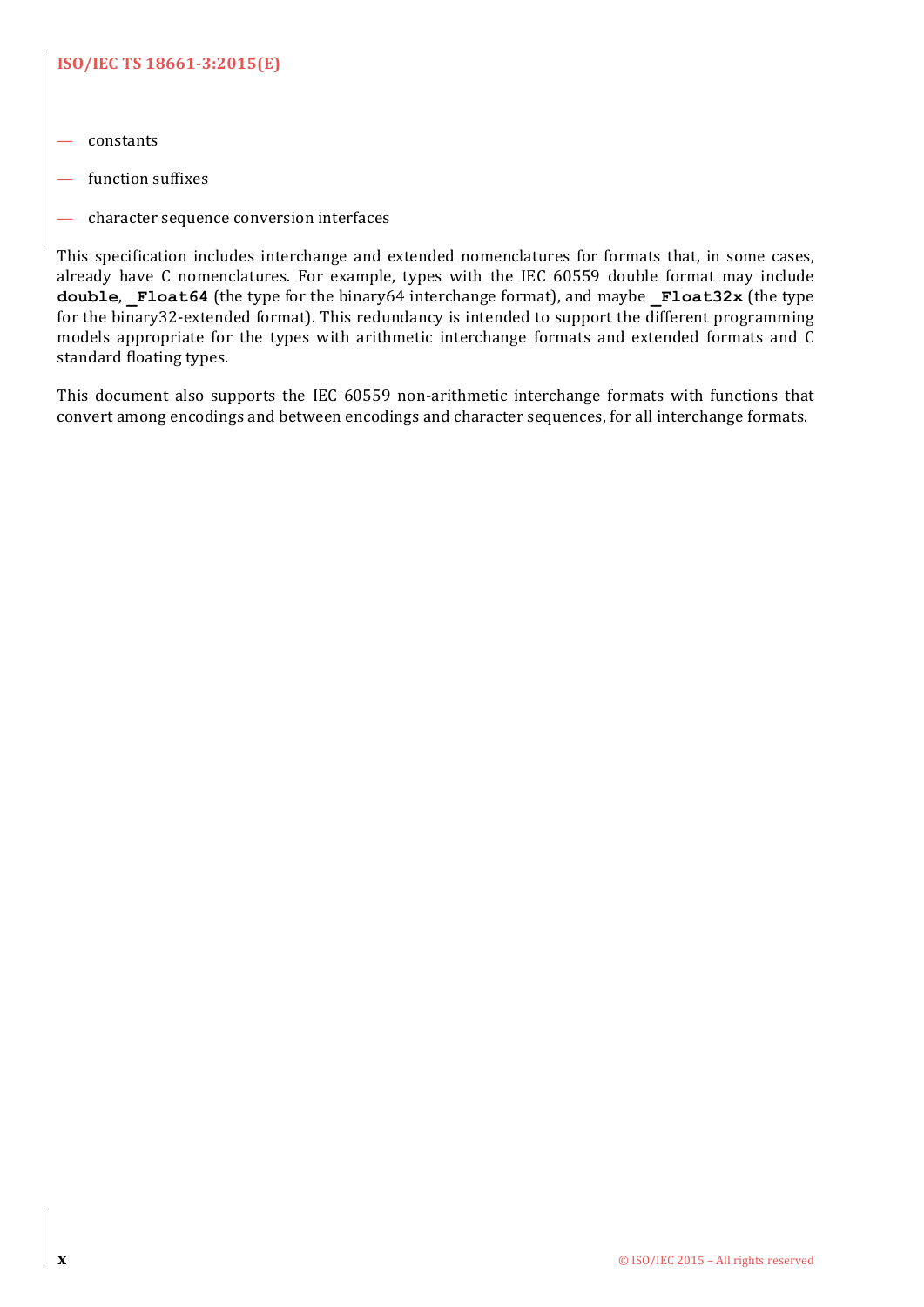# **Information technology — Programming languages, their environments, and system software interfaces — Floating-point extensions for C —**

# Part 3: **Interchange and extended types**

# **1 Scope**

This part of ISO/IEC TS 18661 extends programming language C to include types with the arithmetic interchange and extended floating-point formats specified in ISO/IEC/IEEE 60559:2011, and to include functions that support the non-arithmetic interchange formats in that standard.

# **2 Conformance**

An implementation conforms to this part of ISO/IEC TS 18661 if

- a) it meets the requirements for a conforming implementation of  $C11$  with all the changes to  $C11$ specified in parts 1-3 of ISO/IEC TS 18661;
- b) it conforms to ISO/IEC TS 18661-1 or ISO/IEC TS 18661-2 (or both); and
- c) it defines **\_\_STDC\_IEC\_60559\_TYPES\_\_** to **201506L.**

# **3** Normative references

The following documents, in whole or in part, are normatively referenced in this document and are indispensable for its application. For dated references, only the edition cited applies. For undated references, the latest edition of the referenced document (including any amendments) applies.

ISO/IEC 9899:2011, *Information technology* — *Programming languages* — *C* 

ISO/IEC/IEEE 60559:2011, *Information technology — Microprocessor Systems — Floating-point arithmetic*

ISO/IEC TS 18661-1:2014, *Information technology — Programming languages, their environments and system software interfaces — Floating-point extensions for C — Part 1: Binary floating-point arithmetic*

ISO/IEC TS 18661-2:2015, *Information technology — Programming languages, their environments and system software interfaces — Floating-point extensions for C — Part 2: Decimal floating-point arithmetic*

# **4 Terms and definitions**

For the purposes of this document, the terms and definitions given in ISO/IEC 9899:2011, ISO/IEC/IEEE 60559:2011, ISO/IEC TS 18661-1:2014, ISO/IEC TS 18661-2:2015, and the following apply.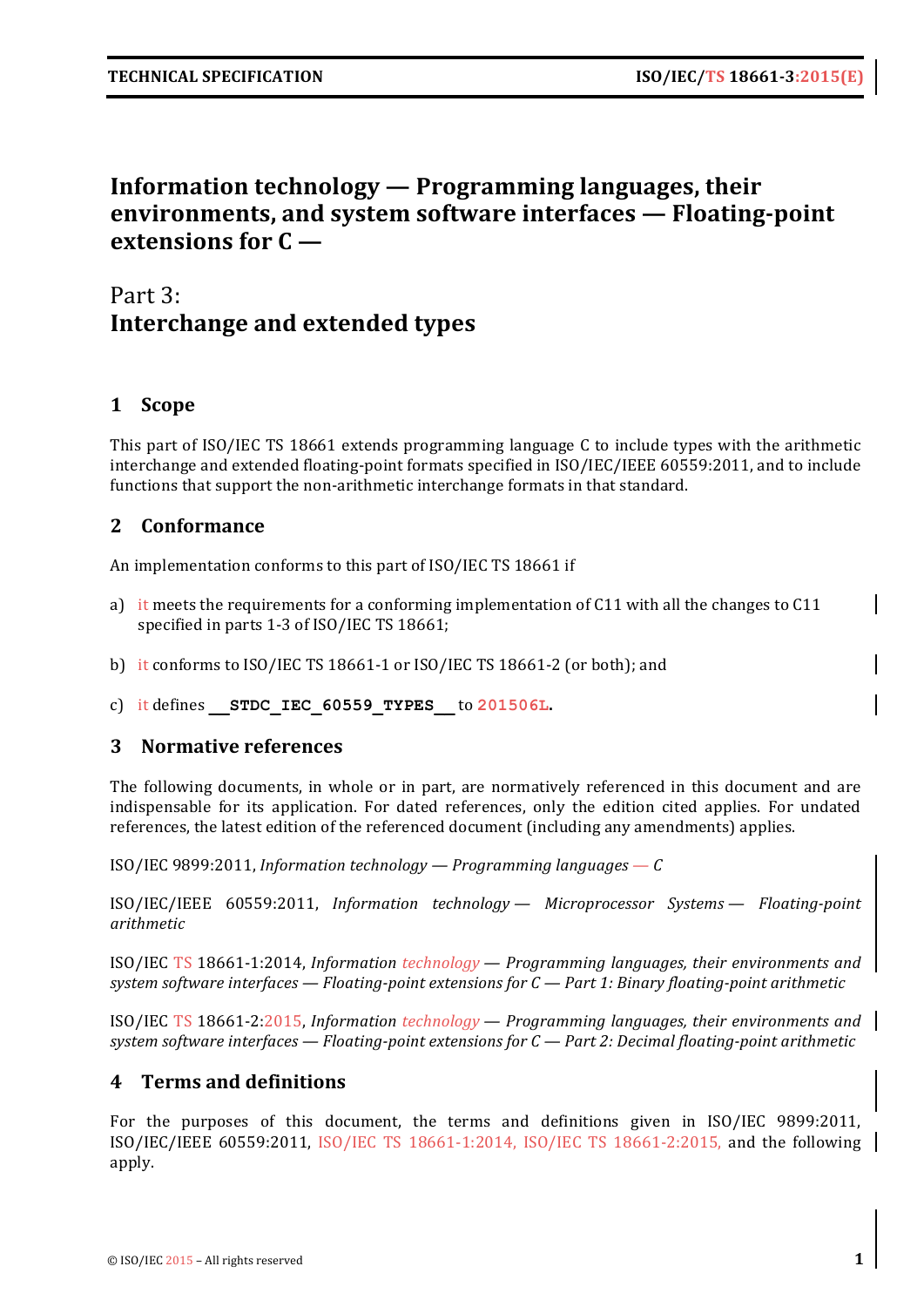# **4.1**

# **C11**

```
standard ISO/IEC 9899:2011, Information technology — Programming languages C, including Technical
Corrigendum	1 (ISO/IEC	9899:2011/Cor.	1:2012)
```
# **5 C standard conformance**

# **5.1 Freestanding implementations**

The specification in C11 + TS18661-1 + TS18661-2 allows freestanding implementations to conform to this part of ISO/IEC TS 18661.

# **5.2 Predefined macros**

# **Change to C11 + TS18661-1 + TS18661-2:**

In 6.10.8.3#1, add:

**\_\_STDC\_IEC\_60559\_TYPES\_\_** The integer constant **201506L**, intended to indicate support of interchange and extended floating types according to IEC 60559.

# **5.3 Standard headers**

The new identifiers added to C11 library headers by this part of ISO/IEC TS 18661 are defined or declared by their respective headers only if **STDC WANT IEC 60559 TYPES EXT** is defined as a macro at the point in the source file where the appropriate header is first included. The following changes to  $C11 + TS18661-1 + TS18661-2$  list these identifiers in each applicable library subclause.

# Changes to C11 + TS18661-1 + TS18661-2:

After 5.2.4.2.2#6b, insert the paragraph:

[6c] The following identifiers are defined only if **STDC WANT IEC 60559 TYPES EXT** is defined as a macro at the point in the source file where  $\leq$ **float.** h> is first included:

for supported types **Float***N*:

| FLTN MANT DIG                       | $FLTN$ MIN 10 EXP | FLTN EPSILON  |
|-------------------------------------|-------------------|---------------|
| FLTN DECIMAL DIG                    | FLTN MAX EXP      | $FLTN$ MIN    |
| FLTN DIG                            | FLTN MAX 10 EXP   | FLTN TRUE MIN |
| FLTN MIN EXP                        | $FLTN$ MAX        |               |
| for supported types $F$ loat $Nx$ : |                   |               |
| FLTNX MANT DIG                      | FLTNX MIN 10 EXP  | FLTNX EPSILON |

| FLTNX MANT DIG    | FLTNX MIN 10 EXP | FLTNX EPSILON  |
|-------------------|------------------|----------------|
| FLTNX DECIMAL DIG | FLTNX MAX EXP    | $FLTNX$ MIN    |
| $FLTNX$ DIG       | FLTNX MAX 10 EXP | FLTNX TRUE MIN |
| FLTNX MIN EXP     | $FLTNX$ MAX      |                |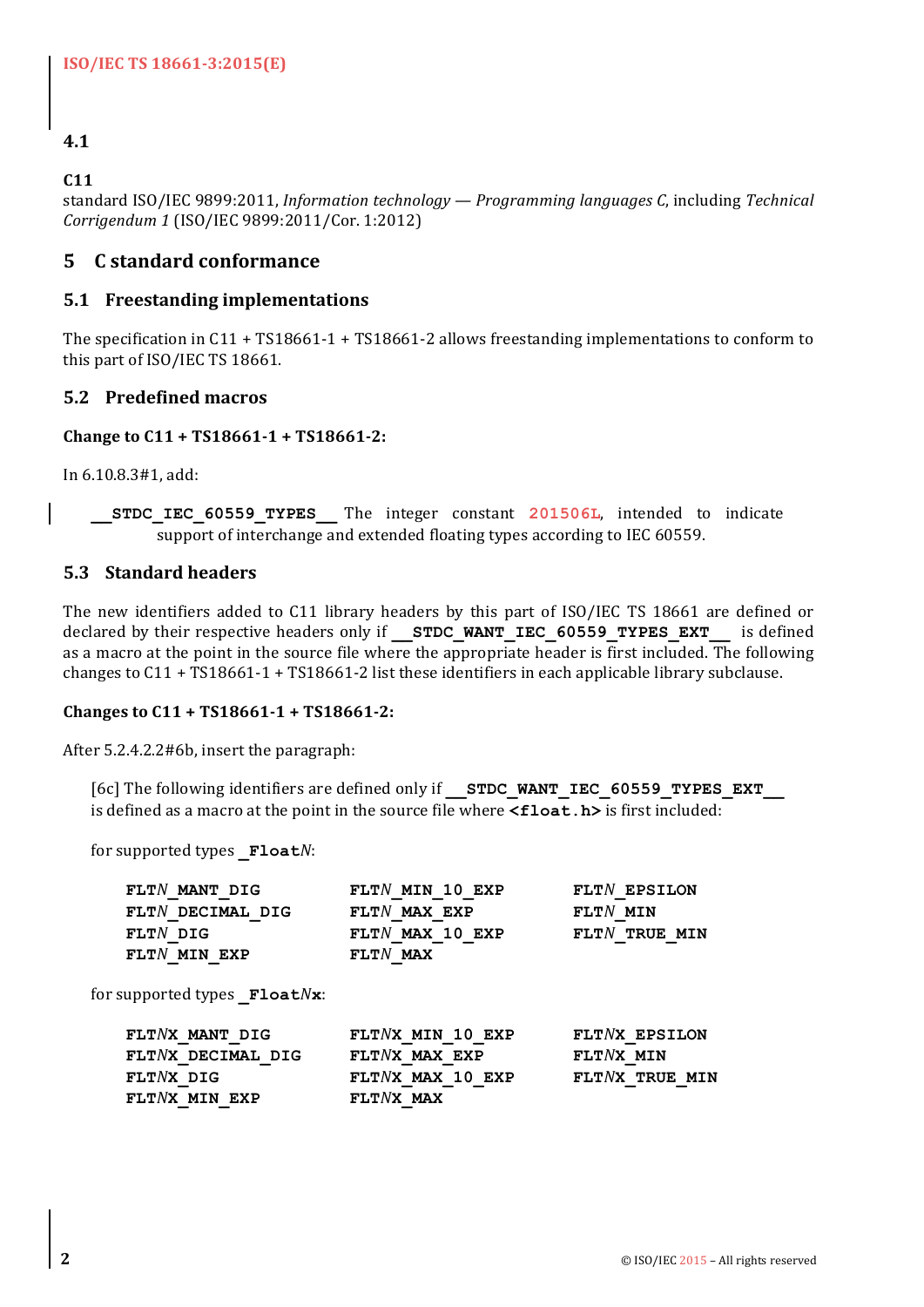for supported types  $DecimalN$ , where  $N \neq 32$ , 64, and 128:

| DECN MANT DIG    | $DECN$ MAX   | DECN TRUE MIN |
|------------------|--------------|---------------|
| DECN MIN EXP     | DECN EPSILON |               |
| $DECN$ MAX $EXP$ | DECN MIN     |               |

for supported types **Decimal***N***x**:

| DECNX MANT DIG | DECNX MAX     | DECNX TRUE MIN |
|----------------|---------------|----------------|
| DECNX MIN EXP  | DECNX EPSILON |                |
| DECNX MAX EXP  | DECNX MIN     |                |

After 7.3#2, insert the paragraph:

[2a] The following identifiers are declared or defined only if **STDC\_WANT\_IEC\_60559\_TYPES\_EXT\_\_** is defined as a macro at the point in the source file where **<complex.h>** is first included:

for supported types **Float***N*:

| $\mathtt{cacos} \mathtt{f}N$ | catanhfN           | csqrtfN             |
|------------------------------|--------------------|---------------------|
| $\mathtt{casinf}N$           | ccosh fN           | $\texttt{cargf} N$  |
| $\mathtt{catanf}N$           | csinhfN            | $c$ imaqf $N$       |
| ${\tt ccosf} N$              | ctanhfN            | CMPLXFN             |
| csinfN                       | cexpfN             | conj $fN$           |
| ctanfN                       | $c$ logf $N$       | cprojfN             |
| $\mathtt{cacoshf}N$          | cabsfN             | $\texttt{crealf} N$ |
| $\mathtt{casinhf} N$         | $\mathsf{cpowf} N$ |                     |

for supported types **Float**Nx:

| cacos f/Nx      | catanhf/Nx                   | $\texttt{csqrt}N\textbf{x}$   |
|-----------------|------------------------------|-------------------------------|
| $\cosinf/Nx$    | ccosh f Nx                   | $\texttt{cargf} N\textbf{x}$  |
| catanf/Nx       | csinhf                       | $c$ imaqf $N$ x               |
| ccosf/Nx        | ctanhf/Nx                    | $CMPLXF$ <i>N</i> $X$         |
| csinf/Nx        | cexpf/Nx                     | $\texttt{conjf}N\texttt{x}$   |
| ctanf/Nx        | $\texttt{clogf}N\textbf{x}$  | cprojf Nx                     |
| $\cscosh f N$ x | cabsf Nx                     | $\mathtt{crealf} N\mathtt{x}$ |
| casinhf Nx      | $\mathbf{cpowf} N\mathbf{x}$ |                               |

After 7.12#1c, insert the paragraph:

[1d] The following identifiers are defined or declared only if **STDC WANT IEC 60559 TYPES EXT** is defined as a macro at the point in the source file where  $\leq$ **math.h**> is first included:

**long\_double\_t**

for supported types **Float***N*:

| $\texttt{FloadN}\texttt{t}$ | log1pfN | fromfpf $N$  |
|-----------------------------|---------|--------------|
| HUGE VAL F $\it N$          | log2fN  | ufromfpf $N$ |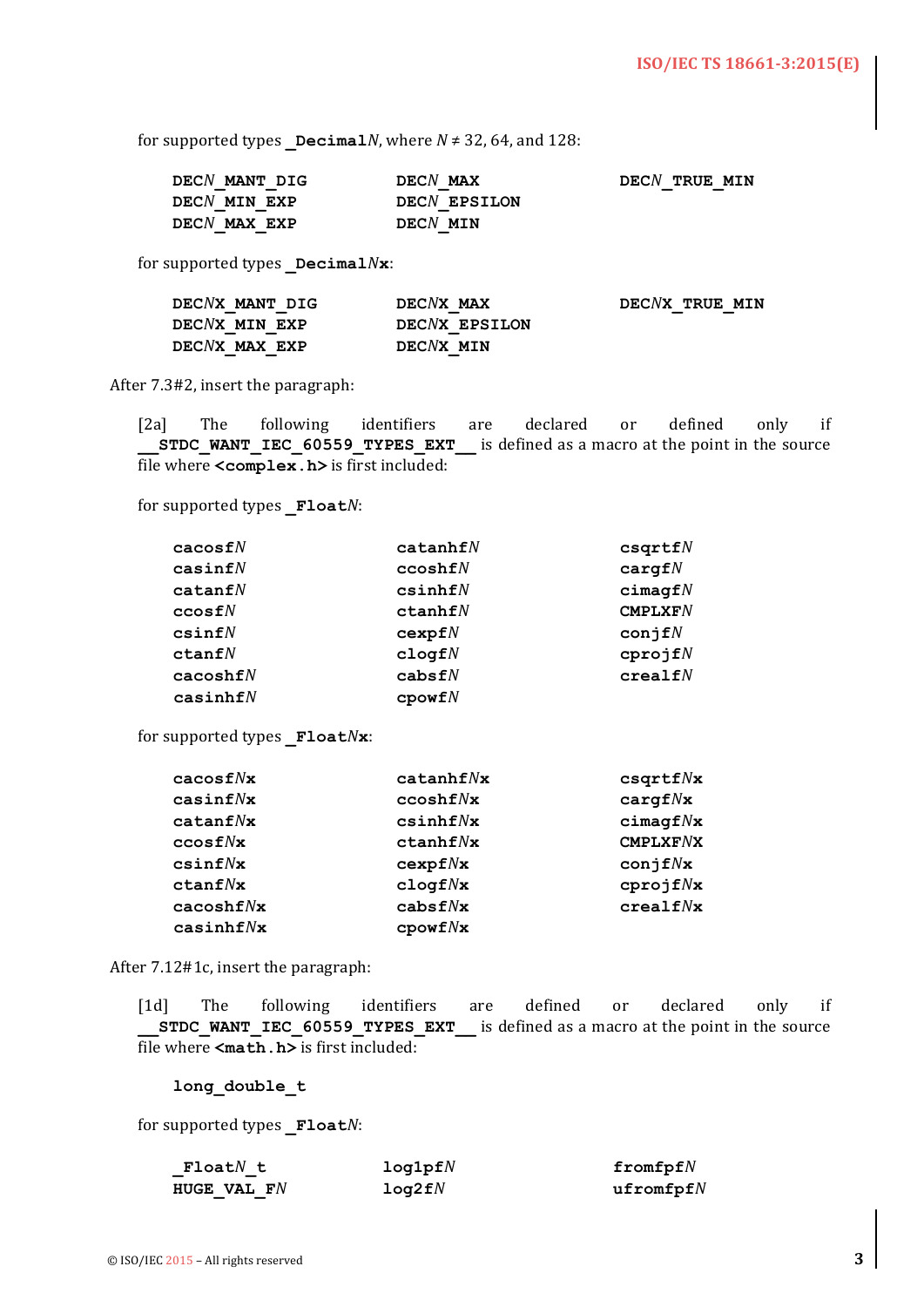#### **ISO/IEC TS 18661-3:2015(E)**

**SNANF***N* **logbf***N* **fromfpxf***N* **FP\_FAST\_FMAF***N* **modff***N* **ufromfpxf***N* **acosf***N* **scalbnf***N* **fmodf***N* **asinf***N* **scalblnf***N* **remainderf***N* **atanf***N* **cbrtf***N* **remquof***N* **atan2f***N* **fabsf***N* **copysignf***N* **cosf***N* **hypotf***N* **nanf***N* **sinf***N* **powf***N* **nextafterf***N* **tanf***N* **sqrtf***N* **nextupf***N* **acoshf***N* **erff***N* **nextdownf***N* **asinhf***N* **erfcf***N* **canonicalizef***N* **atanhf***N* **lgammaf***N* **encodef***N* **coshf***N* **tgammaf***N* **decodef***N* **sinhf***N* **ceilf***N* **fdimf***N* **tanhf***N* **floorf***N* **fmaxf***N* **expf***N* **nearbyintf***N* **fminf***N* **exp2f***N* **rintf***N* **fmaxmagf***N* **expm1f***N* **lrintf***N* **fminmagf***N* **frexpf***N* **llrintf***N* **fmaf***N* **ilogbf***N* **roundf***N* **totalorderf***N* **ldexpf***N* **lroundf***N* **totalordermagf***N* **llogbf***N* **llroundf***N* **getpayloadf***N* **logf***N* **truncf***N* **setpayloadf***N* **log10f***N* **roundevenf***N* **setpayloadsigf***N*

for supported types **Float***N***x**:

**HUGE\_VAL\_F***N***X logbf***Nx* **fromfpf***N***x SNANF***N***X modff***N***x ufromfpf***N***x FP\_FAST\_FMAF***N***X scalbnf***N***x fromfpxf***N***x acosf***N***x scalblnf***N***x ufromfpxf***N***x asinf***N***x cbrtf***N***x fmodf***N***x atanf***N***x fabsf***N***x remainderf***N***x atan2f***N***x hypotf***N***x remquof***N***x cosf***N***x powf***N***x copysignf***N***x sinf***N***x sqrtf***N***x nanf***N***x tanf***N***x erff***N***x nextafterf***N***x acoshf***N***x erfcf***N***x nextupf***N***x asinhf***N***x lgammaf***N***x nextdownf***N***x atanhf***N***x tgammaf***N***x canonicalizef***N***x expf***N***x ceilf***N***x fdimf***N***x exp2f***N***x floorf***N***x fmaxf***N***x expm1f***N***x nearbyintf***N***x fminf***N***x frexpf***N***x rintf***N***x fmaxmagf***N***x ilogbf***N***x lrintf***N***x fminmagf***N***x llogbf***N***x llrintf***N***x fmaf***N***x ldexpf***N***x roundf***N***x totalorderf***N***x logf***N***x lroundf***N***x totalordermagf***N***x**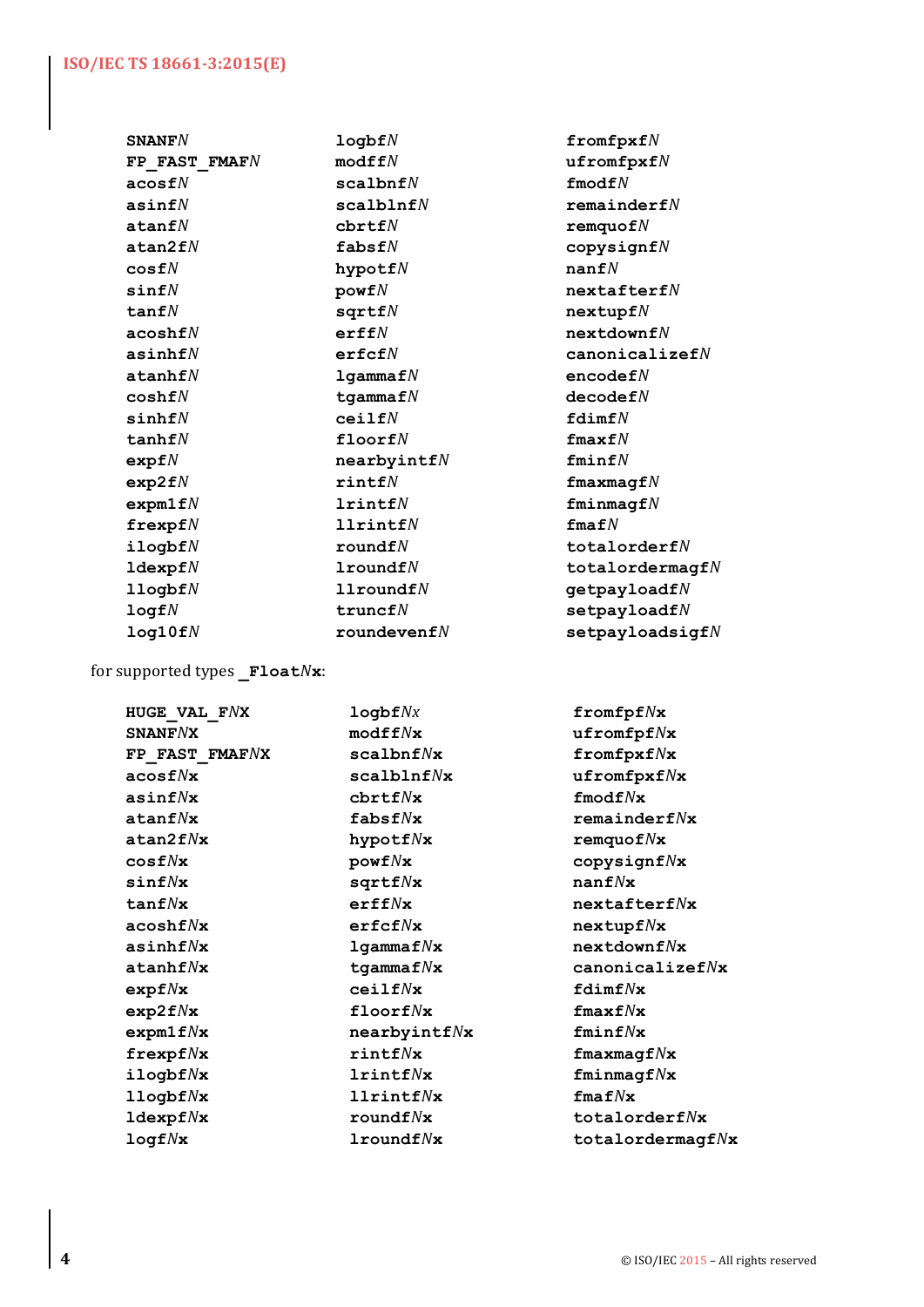| $log10f$ $N$ $\times$ | $11$ round $f N x$ | getpayloadfNx          |
|-----------------------|--------------------|------------------------|
| log1pf/x              | truncf/Nx          | $\texttt{setpayloadf}$ |
| log2f/x               | roundevenf $N$ x   | setpayloadsigf/Nx      |

for supported types  $\mathbf{Fload}\mathbf{M}$  and  $\mathbf{Fload}\mathbf{N}$  where  $M < N$ :

| FP FAST FMADDFN | FP FAST FMFMAFN  | $fM$ mulf $N$                 |
|-----------------|------------------|-------------------------------|
| FP FAST FMSUBFN | FP FAST FMSORTFN | $f$ <i>M</i> div $f$ <i>N</i> |
| FP FAST FMMULFN | fMaddfN          | $fMf$ ma $fN$                 |
| FP FAST FMDIVFN | fMsubfN          | $fM$ sqrt $fN$                |

for supported types  $\textbf{Fload}M$  and  $\textbf{Fload}N$ **x** where  $M \leq N$ :

|  | FP FAST FMADDFNX | FP FAST FMFMAFNX  | fMmu1fNx           |
|--|------------------|-------------------|--------------------|
|  | FP FAST FMSUBFNX | FP FAST FMSORTFNX | $f$ <i>MdivfNx</i> |
|  | FP FAST FMMULFNX | fMaddfNx          | $fM$ fma $fN$ x    |
|  | FP FAST FMDIVFNX | fMsubf/Nx         | $fM$ sqrt $fN$ x   |

for supported types  $F$ loat $M$ **x** and  $F$ loat $N$  where  $M < N$ :

| FP FAST FMXADDFN | FP FAST FMXFMAFN  | fMxmu1fN        |
|------------------|-------------------|-----------------|
| FP FAST FMXSUBFN | FP FAST FMXSORTFN | $f$ Mxdiv $f$ N |
| FP FAST FMXMULFN | $fM$ xadd $fN$    | fMxfmafN        |
| FP FAST FMXDIVFN | $fM$ xsub $fN$    | fMxsqrt         |

for supported types  $\mathbf{Fload}M\mathbf{x}$  and  $\mathbf{Fload}N\mathbf{x}$  where  $M < N$ :

| FP FAST FMXADDFNX | FP FAST FMXFMAFNX  | fMxmu1fNx         |
|-------------------|--------------------|-------------------|
| FP FAST FMXSUBFNX | FP FAST FMXSORTFNX | $f$ Mxdiv $f$ Nx  |
| FP FAST FMXMULFNX | fMxaddfNx          | fMxfmafNx         |
| FP FAST FMXDIVFNX | $fM$ xsub $fN$ x   | $fM$ xsqrt $fN$ x |

for supported IEC 60559 arithmetic or non-arithmetic binary interchange formats of widths M and *N*: 

#### **f***M***encf***N*

for supported types  $Decima1N$ , where  $N \neq 32$ , 64, and 128:

| logbdN          | $f$ modd $N$           |
|-----------------|------------------------|
| $\text{modfd}N$ | remainederdN           |
| scalbndN        | $copy$ signd $N$       |
| scalblndN       | $n$ and $N$            |
| chrtdN          | nextafterdN            |
| fabsdN          | nextupdN               |
| $h$ ypotd $N$   | nextdowndN             |
| powdN           | canonicalizedN         |
| sqrtM           | quantized <sub>N</sub> |
| erfdN           | $s$ amequantumd $N$    |
| erfcdN          | quantumdN              |
| $1$ qammad $N$  | $11$ quantexpd $N$     |
| tgammad $N$     | encodedecdN            |
|                 |                        |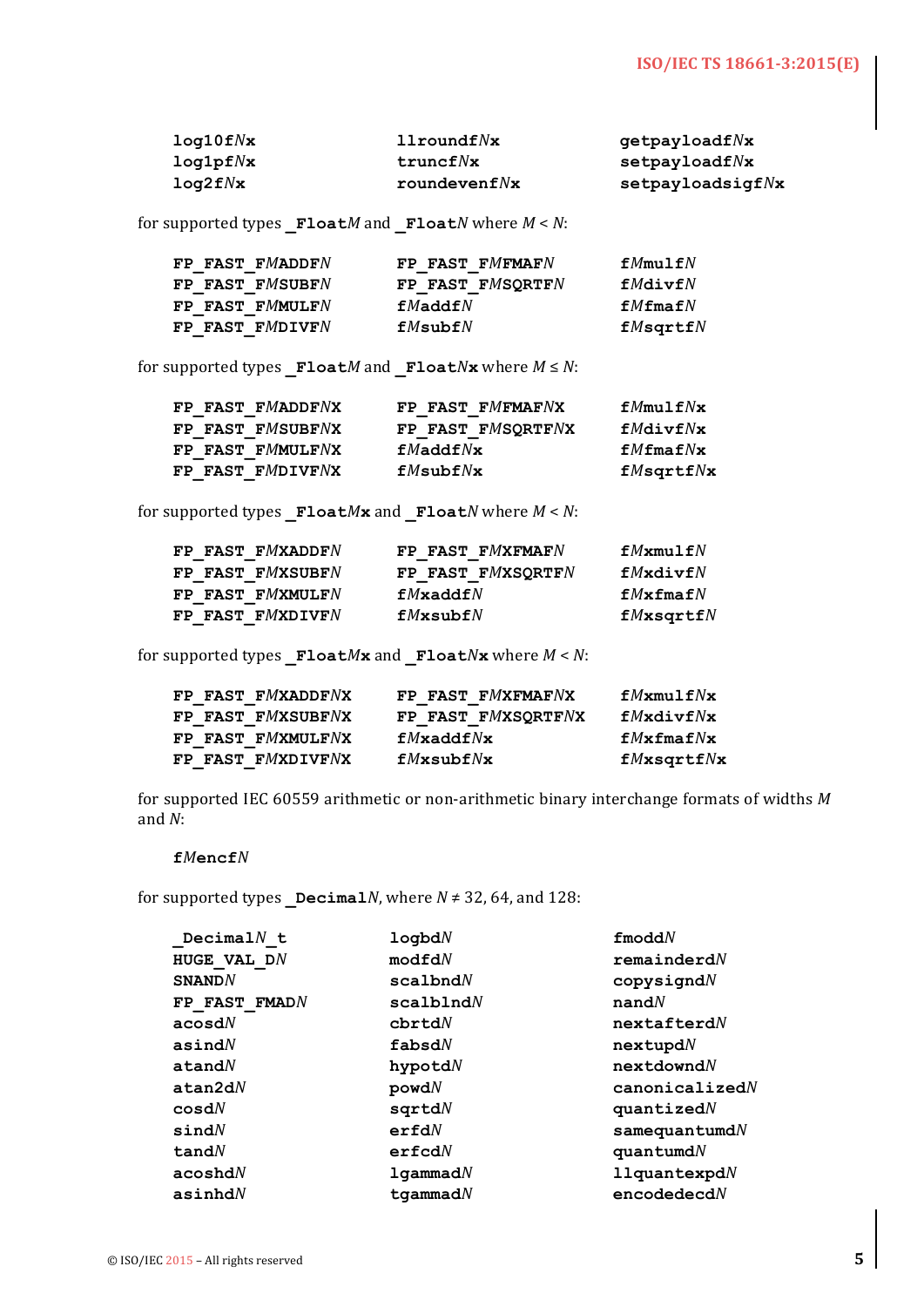| cei1dN                 | decodedecdN                 |
|------------------------|-----------------------------|
| $\texttt{floord}$      | encodebindN                 |
| nearbyintdN            | decodebindN                 |
| $\texttt{rind}N$       | $\texttt{fdimd}N$           |
| $1$ rintd $N$          | $\texttt{fmaxd}$            |
| $11$ rintd $N$         | fmindN                      |
| rounddN                | $\verb fmaxmagd $           |
| $1$ roundd $N$         | fminmandN                   |
| $11$ roundd $N$        | $\pmb{\quad \text{find}} N$ |
| truncdN                | $\mathtt{totalorderd}N$     |
| $rounde$ vend $N$      | $\texttt{totalordermagd}$   |
| $from \texttt{fpd}{}N$ | getpayloaddN                |
| $u$ fromfpd $N$        | setpayloaddN                |
| $from f and f$         | setpayloadsigdN             |
| $u$ fromfpxd $N$       |                             |
|                        |                             |

for supported types **\_Decimal***N***x**:

| HUGE VAL DNX                   | log2d/x                   | ufromf                 |
|--------------------------------|---------------------------|------------------------|
| <b>SNANDNX</b>                 | logbdNx                   | fromfp                 |
| FP FAST FMADNX                 | $\text{modfd}N\mathbf{x}$ | ufromf                 |
| $\mathsf{acosd} N \mathbf{x}$  | $scal$ hd $N$ x           | $f$ modd $N$           |
| asind $N$ x                    | scalbIndNx                | remain                 |
| atand $N$ x                    | chrtdNx                   | copysi                 |
| atan2d/x                       | fabsdNx                   | $\mathbf{n}$ and $N$ x |
| $cos d N$ x                    | hypotd $Nx$               | nextaf                 |
| sindNx                         | powd/Nx                   | nextup                 |
| $t$ and $N$ x                  | $sqrt{Mx}$                | nextdo                 |
| acoshd $N\mathbf{x}$           | erfdNx                    | canoni                 |
| asinhd $N$ x                   | erfcdNx                   | quanti                 |
| atanhd $N$ x                   | $1$ qammad $N$ x          | samequ                 |
| ${\tt coshd} N {\tt x}$        | $t$ gammad $N$ x          | quantu                 |
| sinh dNx                       | ceil1d/Nx                 | llquan                 |
| tanhdNx                        | $\texttt{floord}$         | $\texttt{fdimd}$       |
| expd $N$ x                     | $n$ earbyintd $N$ x       | fmaxd $N$              |
| exp2dNx                        | rintdNx                   | fmindN                 |
| $\mathtt{expm1d} N \mathtt{x}$ | $1$ rintd $N$ x           | fmaxma                 |
| ${\tt frexpd}$                 | $11$ rintd $Nx$           | fminma                 |
| $i$ logbd $N$ x                | rounddNx                  | $\pmb{\pmod{Nx}}$      |
| $11$ ogbd $N$ x                | $1$ roundd $Nx$           | totalo                 |
| $1$ dexpd $N$ x                | $11$ roundd $Nx$          | totalo                 |
| log d/Nx                       | truncdNx                  | getpay                 |
| log10d/x                       | $\texttt{roundevend} N$ x | setpay                 |
| log1pdNx                       | $from \texttt{fpd}N$ x    | setpay                 |
|                                |                           |                        |

 $u$ fromfpd $N$ **x SNAND***N***X logbd***N***x fromfpxd***N***x**  $\texttt{ufromfpxd}$ **acosd***N***x scalbnd***N***x fmodd***N***x asind***N***x scalblnd***N***x remainderd***N***x**  $c$ copysignd $N$ **x atan2d***N***x fabsd***N***x nand***N***x cosd***N***x hypotd***N***x nextafterd***N***x sind***N***x powd***N***x nextupd***N***x tand***N***x sqrtd***N***x nextdownd***N***x acoshd***N***x erfd***N***x canonicalized***N***x asinhd***N***x erfcd***N***x quantized***N***x atanhd***N***x lgammad***N***x samequantumd***N***x coshd***N***x tgammad***N***x quantumd***N***x sinhd***N***x ceild***N***x llquantexpd***N***x fdimd** $N$ **x expd***N***x nearbyintd***N***x fmaxd***N***x exp2d***N***x rintd***N***x fmind***N***x expm1d***N***x lrintd***N***x fmaxmagd***N***x frexpd***N***x llrintd***N***x fminmagd***N***x llogbd***N***x lroundd***N***x totalorderd***N***x ldexpd***N***x llroundd***N***x totalordermagd***N***x logd***N***x truncd***N***x getpayloadd***N***x**  $setpayloadd/Nx$ **log1pd***N***x fromfpd***N***x setpayloadsigd***N***x**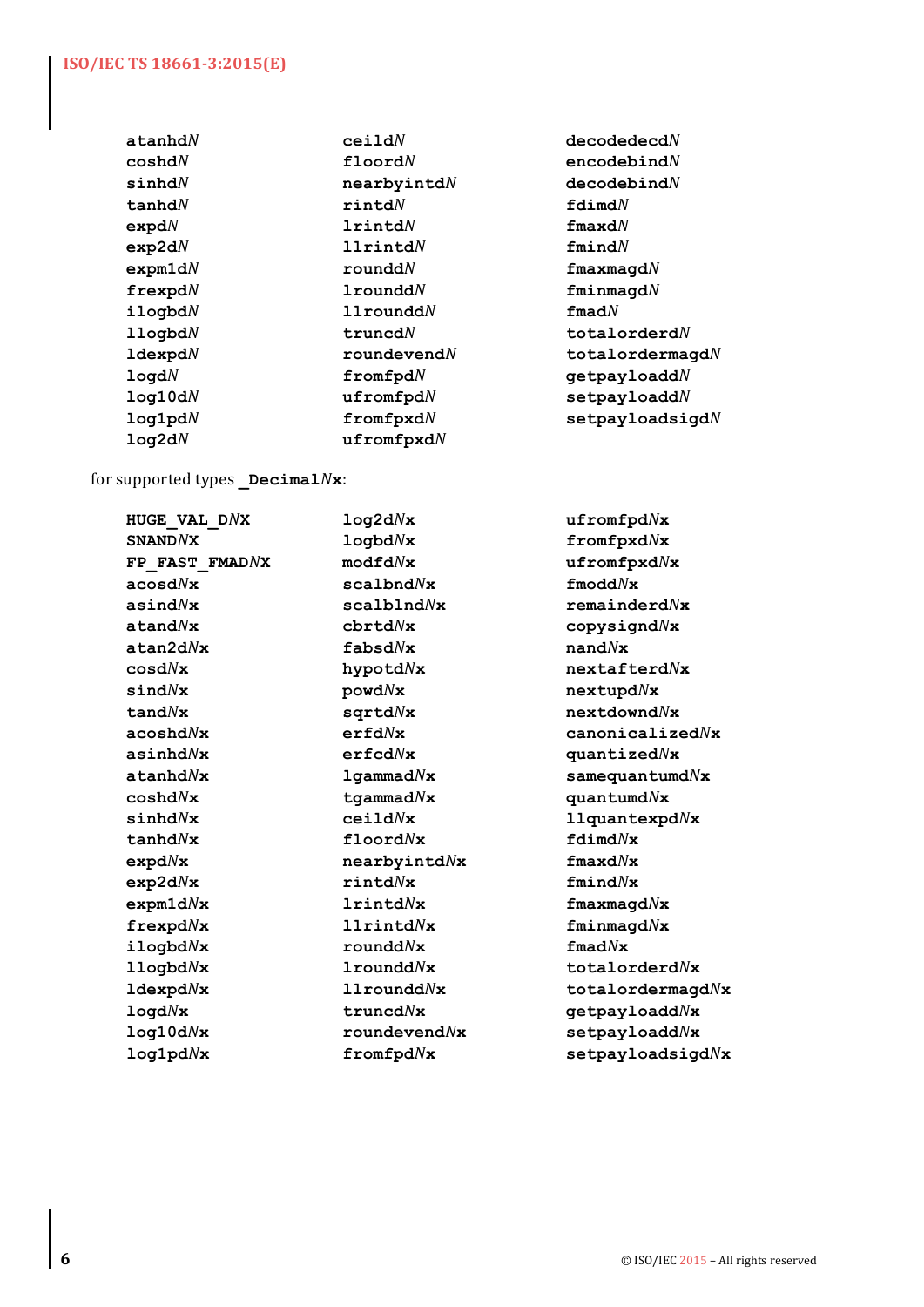for supported types  $Decima1M$  and  $Decima1N$  where  $M < N$  and M and N are not both one of 32, 64, and 128:

| FP FAST DMADDDN | FP FAST DMFMADN  | dMmuldN        |
|-----------------|------------------|----------------|
| FP FAST DMSUBDN | FP FAST DMSORTDN | $dM$ divd $N$  |
| FP FAST DMMULDN | $dM$ add $dN$    | $dM$ fmad $N$  |
| FP FAST DMDIVDN | $dM$ subd $N$    | $dM$ sqrtd $N$ |

for supported types  $DecimalM$  and  $DecimalN$ **x** where  $M \le N$ :

| FP FAST DMADDDNX | FP FAST DMFMADNX  | dMmuldNx         |
|------------------|-------------------|------------------|
| FP FAST DMSUBDNX | FP FAST DMSQRTDNX | $dM$ divd $N$ x  |
| FP FAST DMMULDNX | $dM$ add $dN$ x   | $dM$ fmad $N$ x  |
| FP FAST DMDIVDNX | $dM$ subd $N$ x   | $dM$ sqrtd $N$ x |

for supported types  $DecimalMx$  and  $DecimalN$  where  $M < N$ :

| FP FAST DMXADDDN | FP FAST DMXFMADN  | $dM$ xmuld $N$  |
|------------------|-------------------|-----------------|
| FP FAST DMXSUBDN | FP FAST DMXSORTDN | $dM$ xdivd $N$  |
| FP FAST DMXMULDN | $dM$ xadd $dN$    | $dMx$ fmad $N$  |
| FP FAST DMXDIVDN | $dM$ xsubd $N$    | $dM$ xsqrtd $N$ |

for supported types  $DecimalMx$  and  $DecimalNx$  where  $M < N$ :

| FP FAST DMXADDDNX | FP FAST DMXFMADNX  | $dM$ xmuld $N$ x  |
|-------------------|--------------------|-------------------|
| FP FAST DMXSUBDNX | FP FAST DMXSORTDNX | $dM$ xdivd $N$ x  |
| FP FAST DMXMULDNX | $dM$ xadd $dN$ x   | $dM$ xfmad $N$ x  |
| FP FAST DMXDIVDNX | $dM$ xsubd $N$ x   | $dM$ xsqrtd $N$ x |

for supported IEC 60559 arithmetic and non-arithmetic decimal interchange formats of widths *M* and *N*: 

#### **d***M***encdecd***N* **d***M***encbind***N*

After 7.22#1b, insert the paragraph:

[1c] The following identifiers are declared only if **STDC WANT IEC 60559 TYPES EXT** is defined as a macro at the point in the source file where  $\leq$  stdlib.h> is first included:

for supported types **Float***N*:

**strfromf***N* **strtof***N*

for supported types **\_Float***N***x**:

**strfromf***N***x strtof***N***x**

for supported types  $DecimalN$ , where  $N \neq 32$ , 64, and 128:

**strfromd***N* **strtod***N*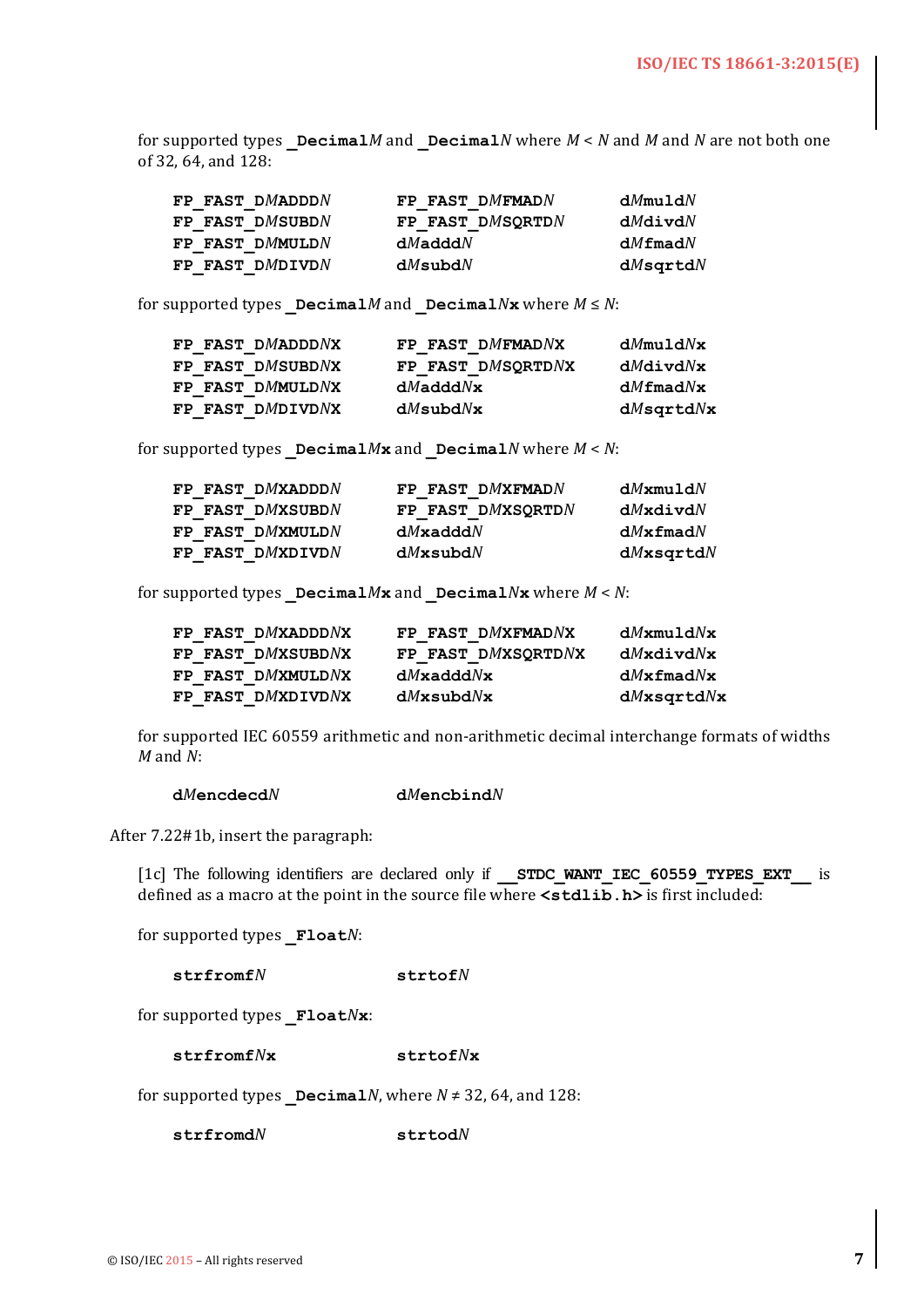**ISO/IEC TS 18661-3:2015(E)**

for supported types **Decimal***N***x**:

**strfromd***N***x strtod***N***x**

for supported IEC 60559 arithmetic and non-arithmetic binary interchange formats of width N:

**strfromencf***N* **strtoencf***N*

for supported IEC 60559 arithmetic and non-arithmetic decimal interchange formats of width *N*: 

| strfromencedecdN                        | strtoencdecd $N$         |
|-----------------------------------------|--------------------------|
| $\texttt{strfrom}$ enc $\texttt{bindN}$ | $\texttt{strtoenchind}N$ |

# **6 Types**

This clause specifies changes to  $C_11 + T_186661 - 1 + T_186661 - 2$  to include types that support IEC 60559 arithmetic formats:

**Float***N* for binary interchange formats

**Decimal***N* for decimal interchange formats

**Float***N***x** for binary extended formats

**Decimal***N***x** for decimal extended formats

The encoding conversion functions  $(12.4)$  and numeric conversion functions for encodings  $(13)$ support the non-arithmetic interchange formats specified in IEC 60559.

ISO/IEC TS 18661-2 defined *standard floating types* as a collective name for the types **float**, **double**, and **long double** and it defined *decimal floating types* as a collective name for the types **Decimal32, Decimal64, and Decimal128.** This part of ISO/IEC TS 18661 extends the definition of decimal floating types and defines *binary floating types* to be collective names for types for all the appropriate IEC 60559 arithmetic formats. Thus real floating types are classified as follows:

```
standard floating types:
    float
    double
    long double
binary floating types:
    _FloatN
   _FloatNx
decimal floating types:
    _DecimalN
```
**\_Decimal***N***x**

Note that standard floating types (which have an implementation-defined radix) are not included in either decimal floating types (which all have radix 10) or binary floating types (which all have radix 2).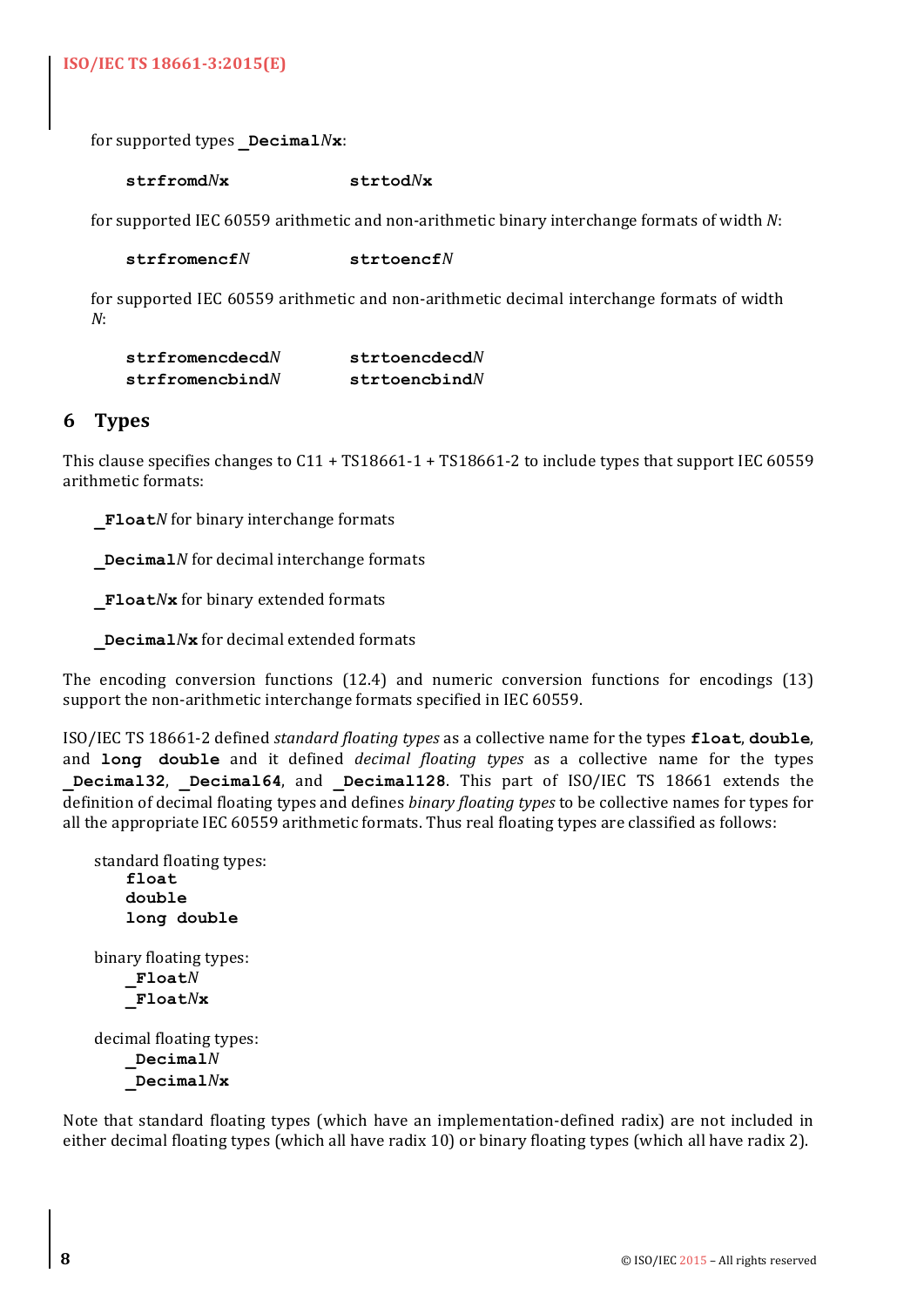### **Changes to C11 + TS18661-1 + TS18661-2:**

Replace 6.2.5#10a-10b:

[10a] There are three *decimal floating types*, designated as **Decimal32**\*), **Decimal64**, and **Decimal128**. Respectively, they have the IEC 60559 formats: decimal32, decimal64, and decimal128. Decimal floating types are real floating types.

[10b] Together, the standard floating types and the decimal floating types comprise the *real floating types*.

with:

[10a] IEC 60559 specifies interchange formats, identified by their width, which can be used for the exchange of floating-point data between implementations. The two tables below give parameters for the IEC 60559 interchange formats.

| Parameter                                               | binary16 | binary32 | binary64 | binary128 | binary $(N \ge 128)$                     |
|---------------------------------------------------------|----------|----------|----------|-----------|------------------------------------------|
| N, storage<br>width in bits                             | 16       | 32       | 64       | 128       | multiple of 32                           |
| $p$ , precision in<br>bits                              | 11       | 24       | 53       | 113       | $N$ – round(4×log <sub>2</sub> (N)) + 13 |
| emax,<br>maximum<br>exponent e                          | 15       | 127      | 1023     | 16383     | $2(N-p-1) - 1$                           |
| <b>Encoding parameters</b>                              |          |          |          |           |                                          |
| $bias, E-e$                                             | 15       | 127      | 1023     | 16383     | emax                                     |
| sign bit                                                | 1        | 1        | 1        | 1         | 1                                        |
| $w$ , exponent<br>field width in<br>bits                | 5        | 8        | 11       | 15        | round $(4 \times \log_2(N)) - 13$        |
| $t$ , trailing<br>significand<br>field width in<br>bits | 10       | 23       | 52       | 112       | $N - w - 1$                              |
| N, storage<br>width in bits                             | 16       | 32       | 64       | 128       | $1 + w + t$                              |

#### **Binary interchange format parameters**

The function round() in the table above rounds to the nearest integer. For example, binary256 would have  $p = 237$  and  $emax = 262143$ .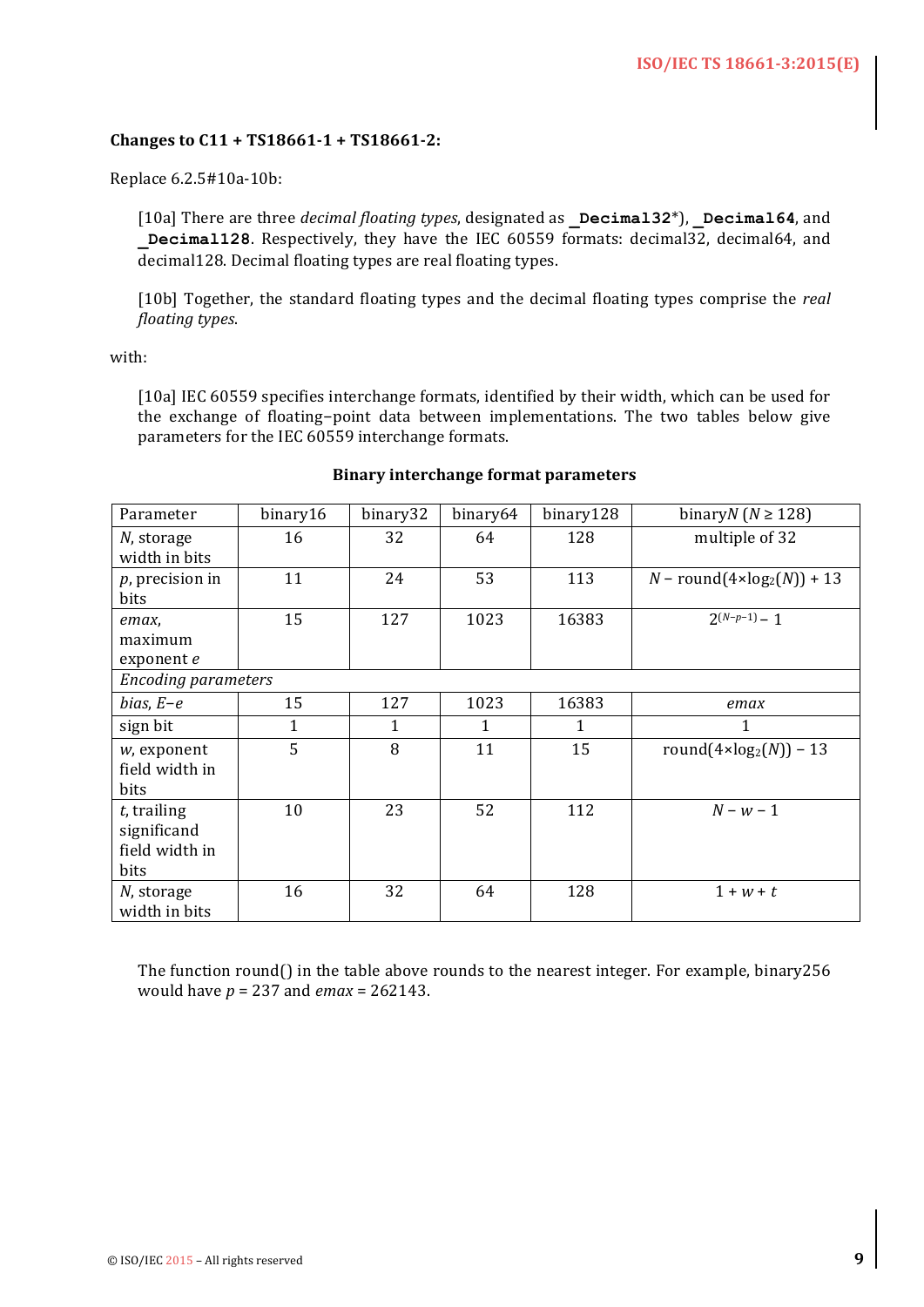| Parameter                                         | decimal32 | decimal64 | decimal128 | decimal $(N \geq 32)$ |
|---------------------------------------------------|-----------|-----------|------------|-----------------------|
| N, storage width in bits                          | 32        | 64        | 128        | multiple of 32        |
| $p$ , precision in digits                         | 7         | 16        | 34         | $9 \times N/32 - 2$   |
| emax, maximum<br>exponent e                       | 96        | 384       | 6144       | $3 \times 2(N/16+3)$  |
| <b>Encoding parameters</b>                        |           |           |            |                       |
| bias, $E-e$                                       | 101       | 398       | 6176       | $emax + p - 2$        |
| sign bit                                          | 1         | 1         | 1          |                       |
| $W+5$ , combination field<br>width in bits        | 11        | 13        | 17         | $N/16 + 9$            |
| $t$ , trailing significand<br>field width in bits | 20        | 50        | 110        | $15 \times N/16 - 10$ |
| N, storage width in bits                          | 32        | 64        | 128        | $1 + 5 + w + t$       |

# **Decimal interchange format parameters**

For example, decimal256 would have  $p = 70$  and  $emax = 1572864$ .

[10b] Types designated

**Float***N*, where *N* is 16, 32, 64, or  $\geq$  128 and a multiple of 32

and types designated

**Decimal***N*, where  $N \geq 32$  and a multiple of 32

are collectively called the *interchange floating types*. Each interchange floating type has the IEC 60559 interchange format corresponding to its width (*N*) and radix (2 for **Float***N*, 10 for **Decimal***N*). Interchange floating types are not compatible with any other types.

[10c] An implementation that defines **STDC IEC 60559 BFP** and STDC IEC 60559 TYPES shall provide Float32 and Float64 as interchange floating types with the same representation and alignment requirements as **float** and **double**, respectively. If the implementation's **long** double type supports an IEC 60559 interchange format of width  $N > 64$ , then the implementation shall also provide the type **Float***N* as an interchange floating type with the same representation and alignment requirements as **long** double. The implementation may provide other binary interchange floating types; the set of such types supported is implementation-defined.

[10d] An implementation that defines **STDC\_IEC\_60559\_DFP** shall provide the types Decimal32<sup>\*</sup>), Decimal64, and Decimal128. If the implementation also defines **STDC\_IEC\_60559\_TYPES\_\_,** it may provide other decimal interchange floating types; the set of such types supported is implementation-defined.

[10e] Note that providing an interchange floating type entails supporting it as an IEC 60559 arithmetic format. An implementation supports IEC 60559 non-arithmetic interchange formats by providing the associated encoding-to-encoding conversion functions  $(7.12.11.7c)$ , string-toencoding functions  $(7.22.1.3c)$ , and string-from-encoding functions  $(7.22.1.3d)$ . An implementation that defines **\_\_STDC\_IEC\_60559\_TYPES** \_\_ shall support the IEC 60559 binary16 format, at least as a non-arithmetic interchange format; the set of non-arithmetic interchange formats supported is implementation-defined.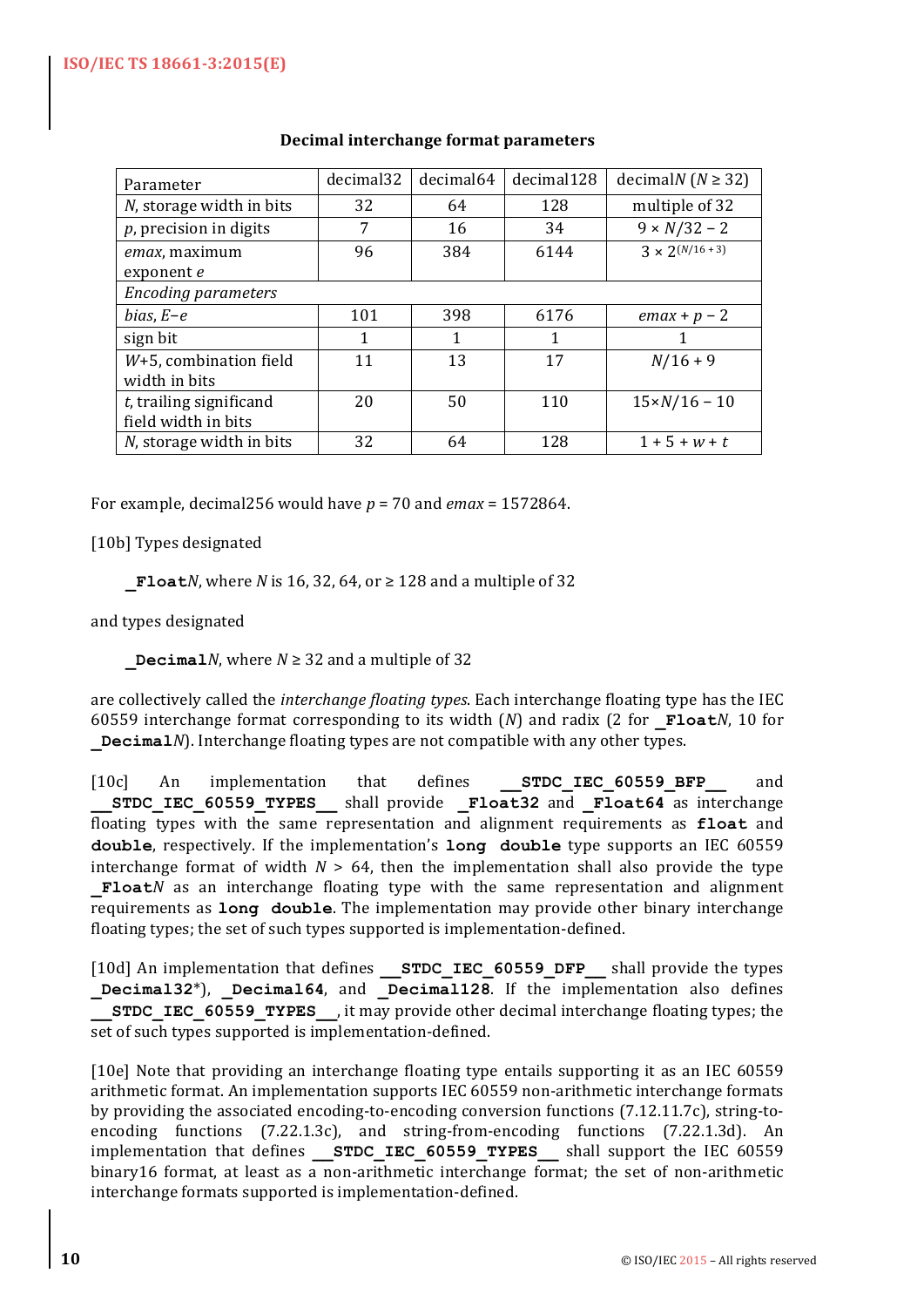[10f] For each of its basic formats, IEC 60559 specifies an extended format whose maximum exponent and precision exceed those of the basic format it is associated with. The table below gives the minimum values of these parameters:

|                       | Extended formats associated with: |          |           |           |            |  |
|-----------------------|-----------------------------------|----------|-----------|-----------|------------|--|
| Parameter             | binary32                          | binary64 | binary128 | decimal64 | decimal128 |  |
| <i>p</i> digits $\ge$ | 32                                | 64       | 128       | 22        | 40         |  |
| $emax \geq$           | 1023                              | 16383    | 65535     | 6144      | 24576      |  |

#### **Extended format parameters for floating-point numbers**

[10g] Types designated **\_Float32x**, **\_Float64x**, **\_Float128x**, **\_Decimal64x**, and **Decimal128x** support the corresponding IEC 60559 extended formats and are collectively called the *extended floating types*. Extended floating types are not compatible with any other types. An implementation that defines **STDC IEC 60559 BFP** and **STDC IEC 60559 TYPES** shall provide **Float32x**, which may have the same set of values as **double**, and may provide any of the other two binary extended floating types. An implementation that defines **STDC IEC 60559 DFP** and **STDC IEC 60559 TYPES** shall provide: **Decimal64x**, which may have the same set of values as **Decimal128**, and may provide **Decimal128x**. Which (if any) of the optional extended floating types are provided is implementation-defined.

[10h] The standard floating types, interchange floating types, and extended floating types are collectively called the *real floating types*.

[10i] The interchange floating types designated **Float***N* and the extended floating types designated **Float***N***x** are collectively called the *binary floating types*. The interchange floating types designated **Decimal***N* and the extended floating types designated **Decimal***N***x** are collectively called the *decimal floating types*. Thus the binary floating types and the decimal floating types are real floating types.

The footnote reference above in new paragraph  $#10d$  is to the footnote referred to in removed paragraph #10a.

Replace 6.2.5#11:

[11] There are three *complex types*, designated as float \_Complex, double \_Complex, and **long double** \_Complex.43) (Complex types are a conditional feature that implementations need not support; see  $6.10.8.3$ .) The real floating and complex types are collectively called the *floating types*. 

with:

[11] For the standard real types **float**, **double**, and **long double**, the interchange floating types **Float***N*, and the extended floating types **Float***N***x**, there are *complex types* designated respectively as **float \_Complex**, **double \_Complex**, **long double Complex, Float***N* **Complex**, and **Float***N***<b>x Complex**. 43) (Complex types are a conditional feature that implementations need not support; see 6.10.8.3.) The real floating and complex types are collectively called the *floating types*.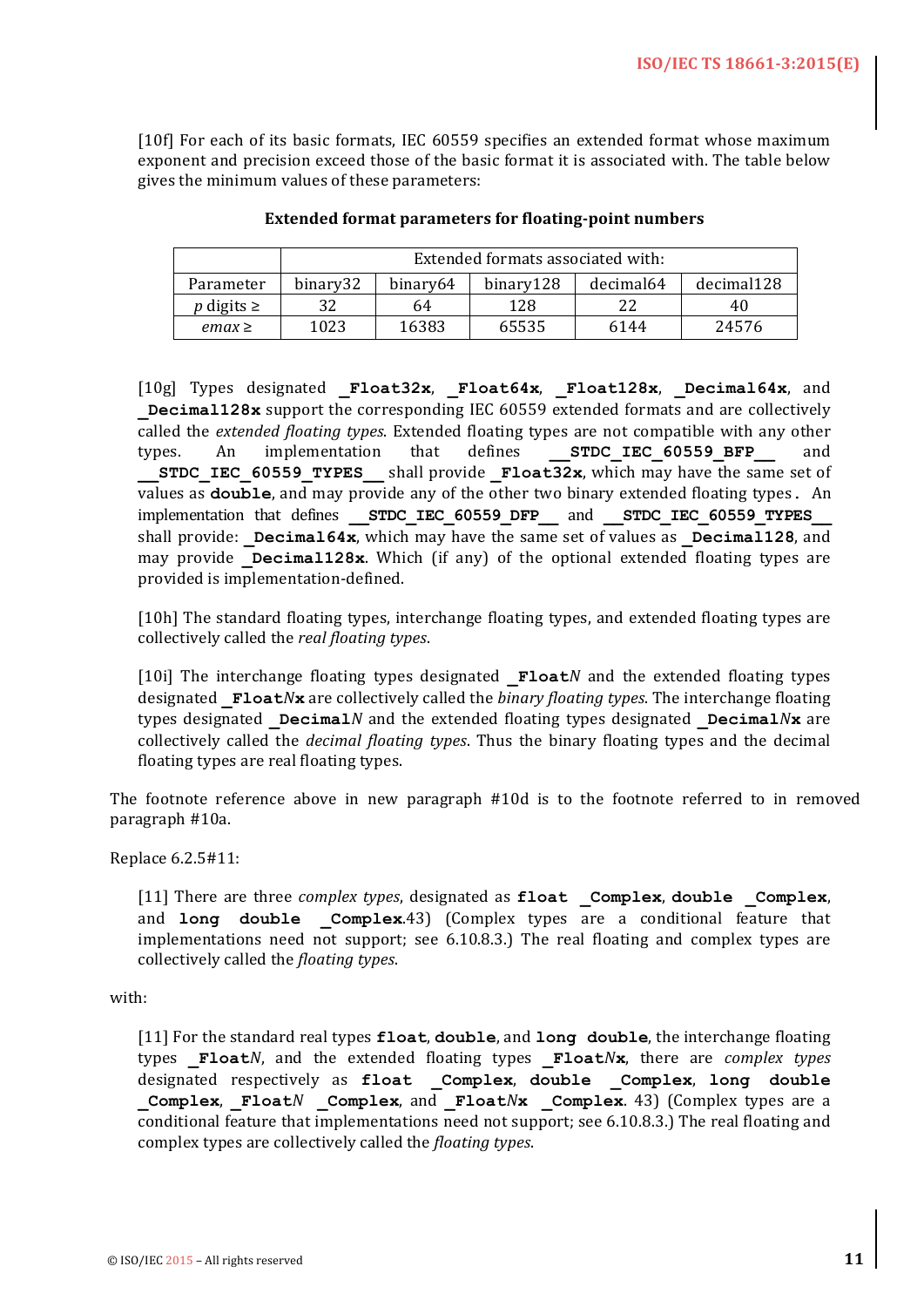**ISO/IEC TS 18661-3:2015(E)**

In the list of keywords in  $6.4.1$ , replace:

**\_Decimal32 \_Decimal64 \_Decimal128**

with:

```
_FloatN, where N is 16, 32, 64, or \geq 128 and a multiple of 32
 _Float32x
_Float64x
_Float128x
\DeltaDecimalN, where N \ge 32 and a multiple of 32
 _Decimal64x
_Decimal128x
```
In the list of type specifiers in  $6.7.2$ , replace:

```
_Decimal32
_Decimal64
_Decimal128
```
with:

```
_FloatN, where N is 16, 32, 64, or ≥ 128 and a multiple of 32
_Float32x
_Float64x
_Float128x
 DecimalN, where N \geq 32 and a multiple of 32
_Decimal64x
_Decimal128x
```
In the list of constraints in  $6.7.2#2$ , replace:

- **\_Decimal32**
- **\_Decimal64**
- **\_Decimal128**

with:

- **Float***N*, where *N* is 16, 32, 64, or ≥ 128 and a multiple of 32
- **\_Float32x**
- **\_Float64x**
- **\_Float128x**
- **\_Decimal***N*, where *N* ≥ 32 and a multiple of 32
- **\_Decimal64x**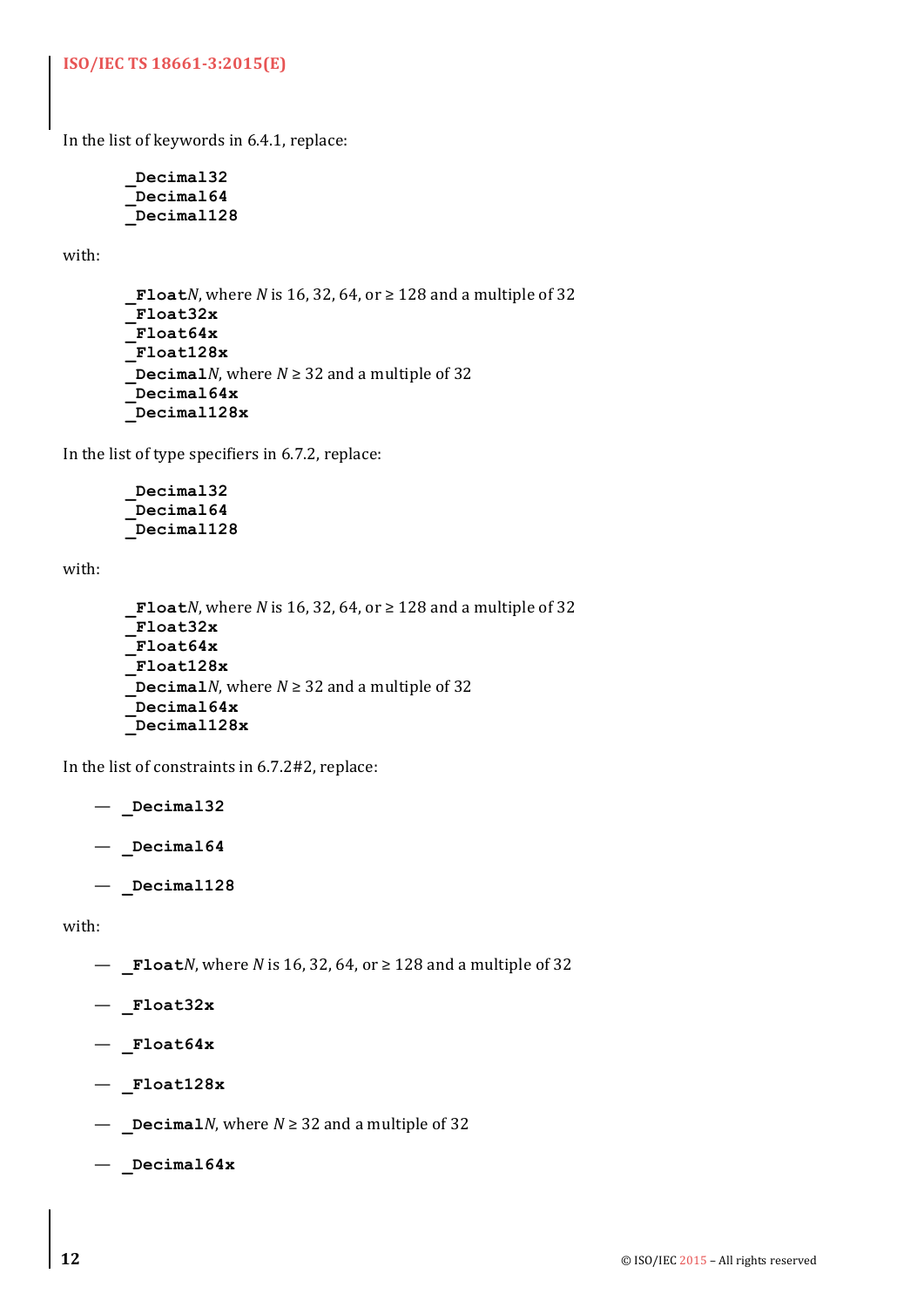— **\_Decimal128x**

 $−$  **Float***N* **Complex**, where *N* is 16, 32, 64, or  $≥$  128 and a multiple of 32

- **\_Float32x \_Complex**
- **\_Float64x \_Complex**
- **\_Float128x \_Complex**

#### Replace 6.7.2#3a:

[3a] The type specifiers **Decimal32**, **Decimal64**, and **Decimal128** shall not be used if the implementation does not support decimal floating types (see 6.10.8.3).

with:

[3a] The type specifiers **Float***N* (where *N* is 16, 32, 64, or  $\geq$  128 and a multiple of 32), **Float32x**, **Float64x**, **Float128x**, **Decimal***N* (where  $N \geq 32$  and a multiple of 32), **Decimal64x**, and **Decimal128x** shall not be used if the implementation does not support the corresponding types (see  $6.10.8.3$ ).

Replace 6.5#8a:

[8a] Operators involving decimal floating types are evaluated according to the semantics of IEC 60559, including production of results with the preferred quantum exponent as specified in IEC 60559.

#### with:

[8a] Operators involving operands of interchange or extended floating type are evaluated according to the semantics of IEC 60559, including production of decimal floating-point results with the preferred quantum exponent as specified in IEC 60559 (see 5.2.4.2.2b).

Replace G.2#2:

[2] There are three *imaginary types*, designated as **float Imaginary**, double **Imaginary**, and long double Imaginary. The imaginary types (along with the real floating and complex types) are floating types.

with:

[2] For the standard floating types **float**, **double**, and **long double**, the interchange floating types **Float***N*, and the extended floating types Float*Nx*, there are *imaginary types* designated respectively as **float \_Imaginary**, **double \_Imaginary**, **long double \_Imaginary**, **\_Float***N* **\_Imaginary**, and **\_Float***N***x \_Imaginary**. The imaginary types (along with the real floating and complex types) are floating types.

# **7 Characteristics**

This clause specifies new **<float.h>** macros, analogous to the macros for standard floating types, that characterize the interchange and extended floating types. Some specification for decimal floating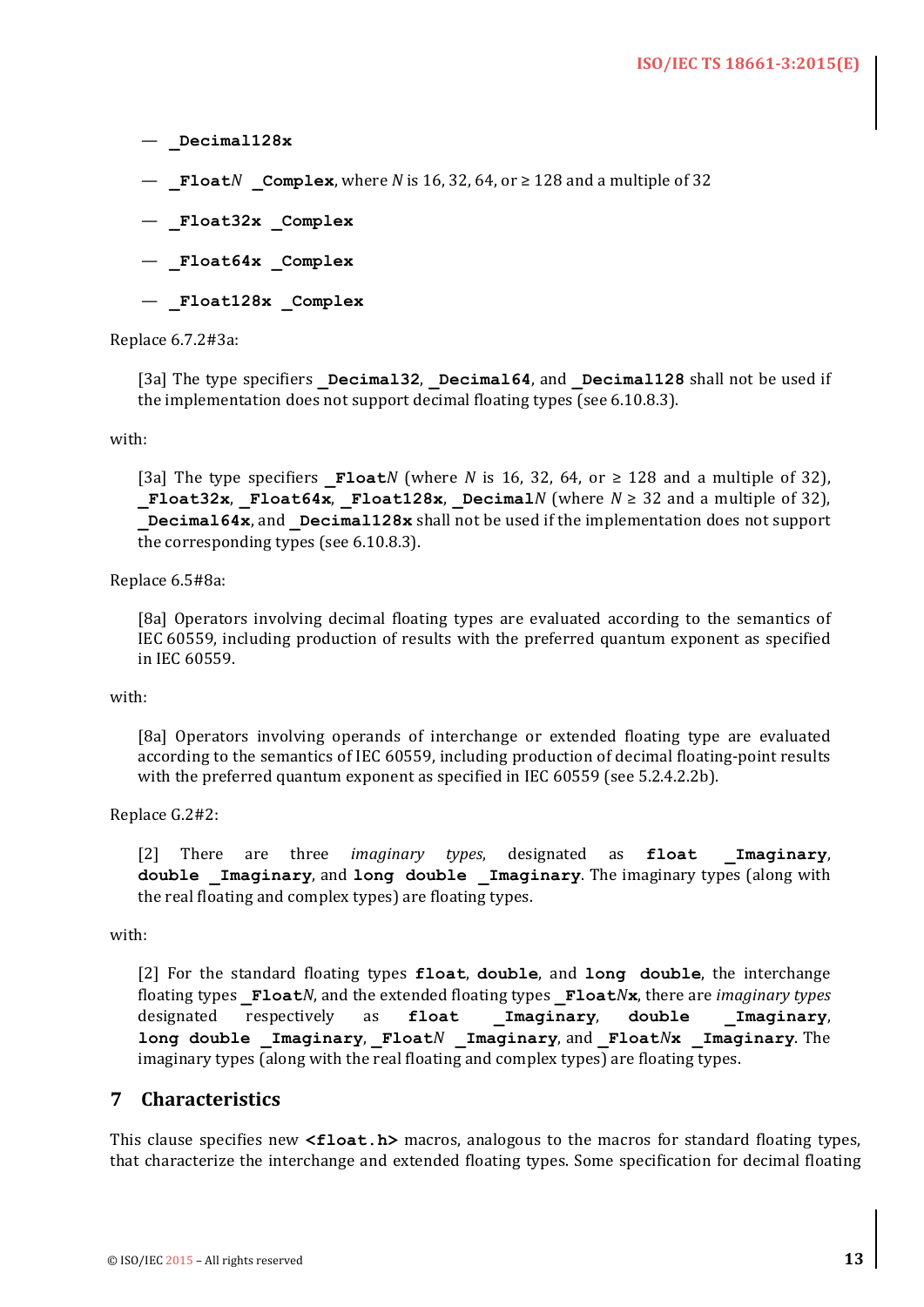types introduced in ISO/IEC TS 18661-2 is subsumed under the general specification for interchange floating types.

# **Changes to C11 + TS18661-1 + TS18661-2:**

Renumber and rename 5.2.4.2.2a:

#### **5.2.4.2.2a Characteristics of decimal floating types in <float.h>**

to:

### **5.2.4.2.2b Alternate model for decimal floating-point numbers**

and remove paragraphs 1-3:

[1] This subclause specifies macros in **<float.h>** that provide characteristics of decimal floating types in terms of the model presented in 5.2.4.2.2. The prefixes **DEC32**, **DEC64**, and **DEC128** denote the types **Decimal32**, **Decimal64**, and **Decimal128** respectively.

[2] **DEC EVAL METHOD** is the decimal floating-point analogue of **FLT EVAL METHOD**  $(5.2.4.2.2)$ . Its implementation-defined value characterizes the use of evaluation formats for decimal floating types:

- **−1** indeterminable;
- **0** evaluate all operations and constants just to the range and precision of the type;
- **1** evaluate operations and constants of type **Decimal32** and **Decimal64** to the range and precision of the **Decimal64** type, evaluate **Decimal128** operations and constants to the range and precision of the **Decimal128** type;
- **2** evaluate all operations and constants to the range and precision of the **\_Decimal128** type.

[3] The integer values given in the following lists shall be replaced by constant expressions suitable for use in #if preprocessing directives:

— radix of exponent representation, *b*(=10)

For the standard floating types, this value is implementation-defined and is specified by the macro **FLT** RADIX. For the decimal floating types there is no corresponding macro, since the value 10 is an inherent property of the types. Wherever **FLT RADIX** appears in a description of a function that has versions that operate on decimal floating types, it is noted that for the decimal floating-point versions the value used is implicitly 10, rather than **FLT\_RADIX**.

 $-$  number of digits in the coefficient

| DEC32 MANT DIG  |    |
|-----------------|----|
| DEC64 MANT DIG  | 16 |
| DEC128 MANT DIG | 34 |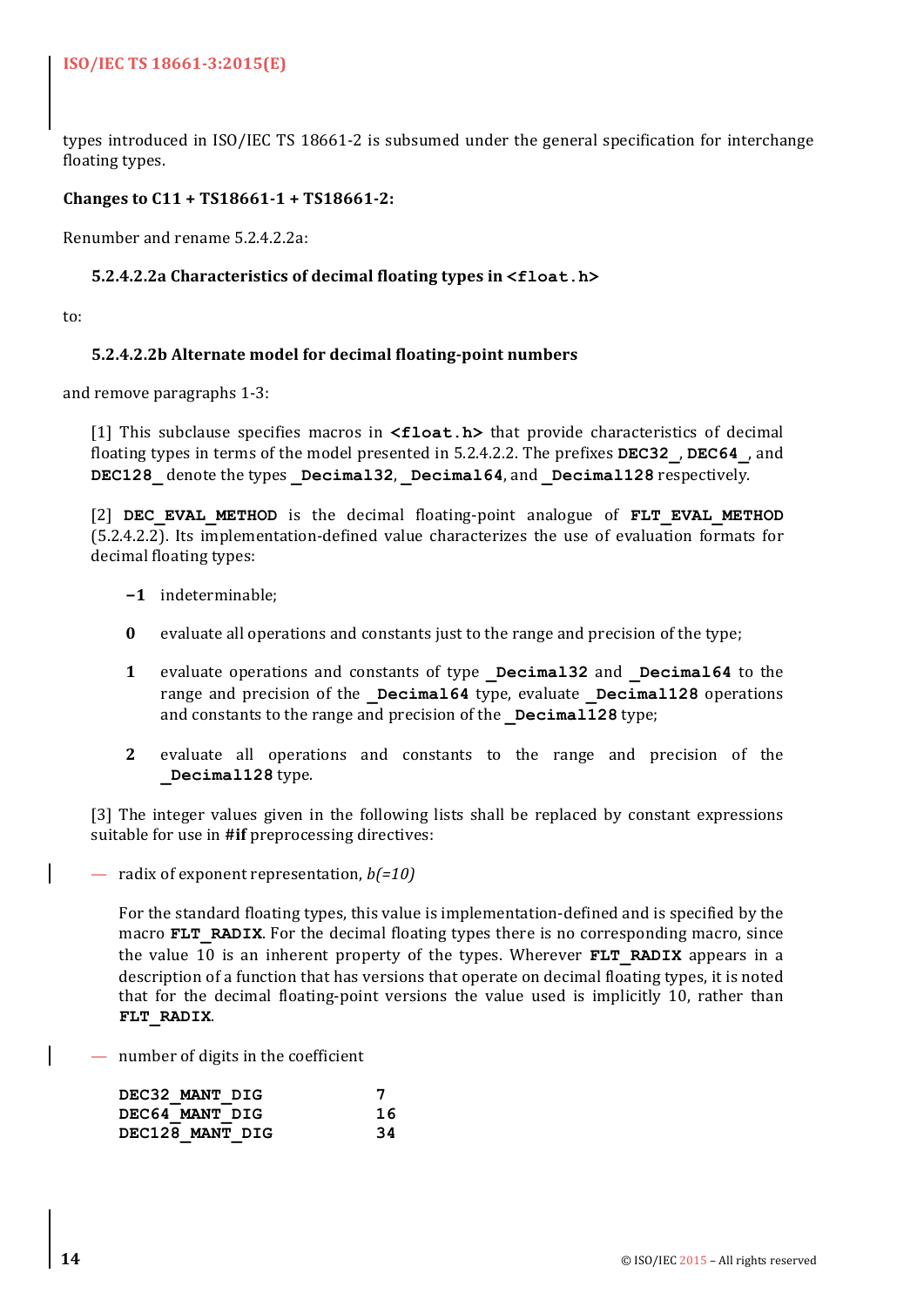$-$  minimum exponent

| -94   |
|-------|
| -382  |
| -6142 |
|       |

 $-$  maximum exponent

| DEC32 MAX EXP  | 97   |
|----------------|------|
| DEC64 MAX EXP  | 385  |
| DEC128 MAX EXP | 6145 |

— maximum representable finite decimal floating-point number (there are  $6, 15$  and  $33$  9's after the decimal points respectively)

| DEC32 MAX  | 9.999999E96DF                            |
|------------|------------------------------------------|
| DEC64 MAX  | 9.999999999999999E384DD                  |
| DEC128 MAX | 9.9999999999999999999999999999999E6144DL |

— the difference between 1 and the least value greater than 1 that is representable in the given floating type

| DEC32 EPSILON  | $1E-6DF$  |
|----------------|-----------|
| DEC64 EPSILON  | 1E-15DD   |
| DEC128 EPSILON | $1E-33DL$ |

 $-$  minimum normalized positive decimal floating-point number

| DEC32 MIN  | $1E-95DF$ |
|------------|-----------|
| DEC64 MIN  | 1E-383DD  |
| DEC128 MIN | 1E-6143DL |

 $-$  minimum positive subnormal decimal floating-point number

| DEC32 TRUE MIN        | $0.000001E - 95DF$                            |
|-----------------------|-----------------------------------------------|
| <b>DEC64 TRUE MIN</b> | 0.000000000000001E-383DD                      |
| DEC128 TRUE MIN       | $0.000000000000000000000000000000001E-6143DL$ |

After 5.2.4.2.2, insert:

#### **5.2.4.2.2a Characteristics of interchange and extended floating types in <float.h>**

[1] This subclause specifies macros in  $\leq$ **float.h>** that provide characteristics of interchange floating types and extended floating types in terms of the model presented in 5.2.4.2.2. The prefix **FLT***N* indicates a binary interchange floating type of width *N*. The prefix **FLT***N***X** indicates a binary extended floating type that extends a basic format of width *N*. The prefix **DEC***N* indicates a decimal interchange floating type of width *N*. The prefix **DEC***N***X** indicates a decimal extended floating type that extends a basic format of width *N*. The type parameters *p*,  $e_{max}$ , and  $e_{min}$  for extended floating types are for the extended floating type itself, not for the basic format that it extends. For each interchange or extended floating type that the implementation provides, <float.h> shall define the associated macros in the following lists. Conversely, for each such type that the implementation does not provide, **<float.h>** shall not define the associated macros in the following lists.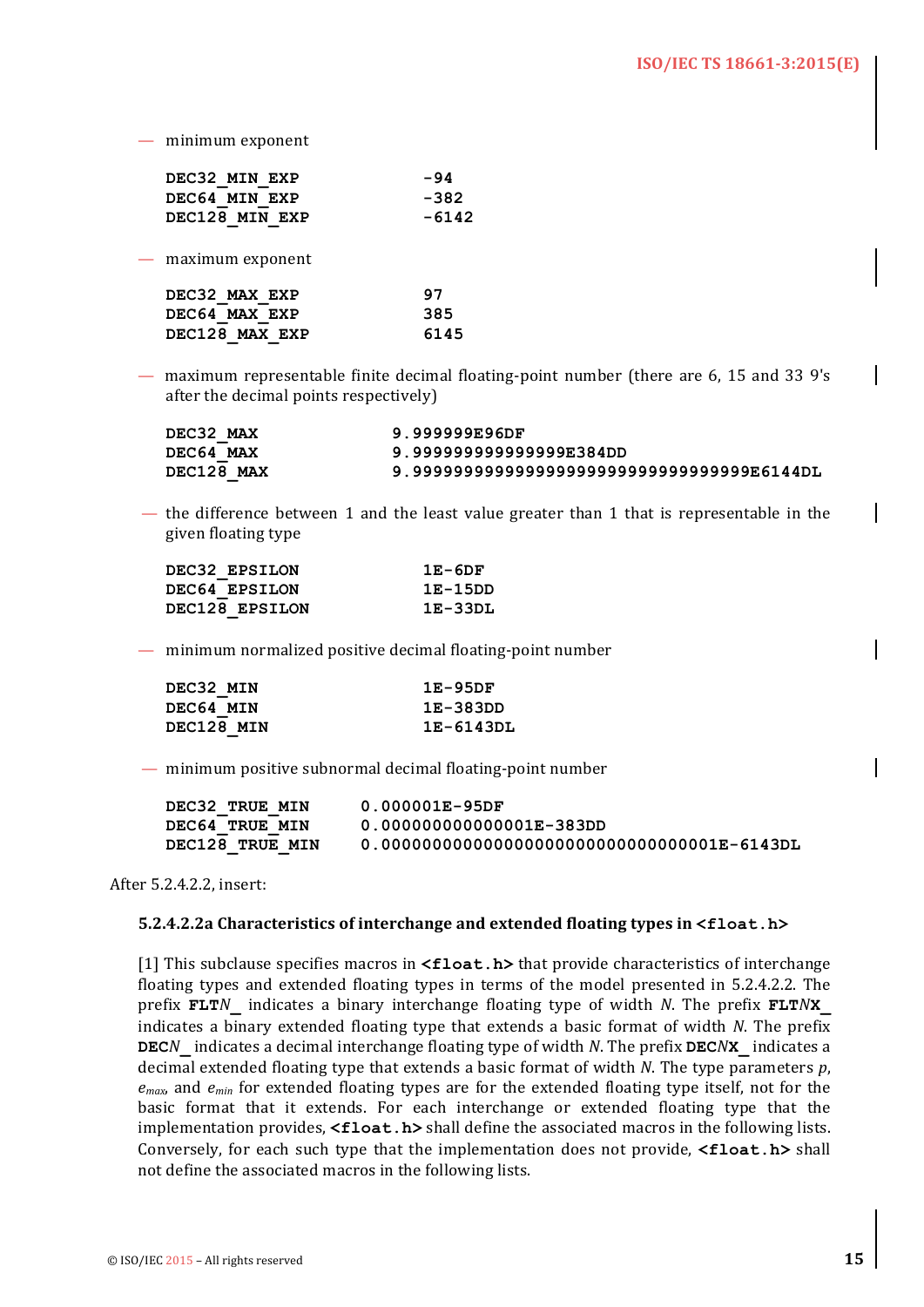[2] If **FLT** RADIX is 2, the value of the macro **FLT** EVAL METHOD (5.2.4.2.2) characterizes the use of evaluation formats for standard floating types and for binary interchange and extended floating types:

- **−1** indeterminable;
- **0** evaluate all operations and constants, whose semantic type has at most the range and precision of float, to the range and precision of float; evaluate all other operations and constants to the range and precision of the semantic type;
- **1** evaluate operations and constants, whose semantic type has at most the range and precision of **double**, to the range and precision of **double**; evaluate all other operations and constants to the range and precision of the semantic type;
- **2** evaluate operations and constants, whose semantic type has at most the range and precision of long double, to the range and precision of long double; evaluate all other operations and constants to the range and precision of the semantic type;
- *N*, where **Float***N* is a supported interchange floating type evaluate operations and constants, whose semantic type has at most the range and precision of the **Float***N* type, to the range and precision of the **Float***N* type; evaluate all other operations and constants to the range and precision of the semantic type;
- $N + 1$ , where  $\mathbf{F1}$ **oat** $N$ **x** is a supported extended floating type evaluate operations and constants, whose semantic type has at most the range and precision of the  $\textbf{Fload}N\textbf{x}$  type, to the range and precision of the  $\textbf{Fload}N\textbf{x}$  type; evaluate all other operations and constants to the range and precision of the semantic type.

If **FLT** RADIX is not 2, the use of evaluation formats for operations and constants of binary interchange and extended floating types is implementation-defined.

[3] The implementation-defined value of the macro **DEC EVAL METHOD** characterizes the use of evaluation formats (see analogous **FLT\_EVAL\_METHOD** in  $5.2.4.2.2$ ) for decimal interchange and extended floating types:

- **−1** indeterminable;
- **0** evaluate all operations and constants just to the range and precision of the type;
- **1** evaluate operations and constants, whose semantic type has at most the range and precision of the **Decimal64** type, to the range and precision of the **Decimal64** type; evaluate all other operations and constants to the range and precision of the semantic type;
- **2** evaluate operations and constants, whose semantic type has at most the range and precision of the **Decimal128** type, to the range and precision of the **Decimal128** type; evaluate all other operations and constants to the range and precision of the semantic type;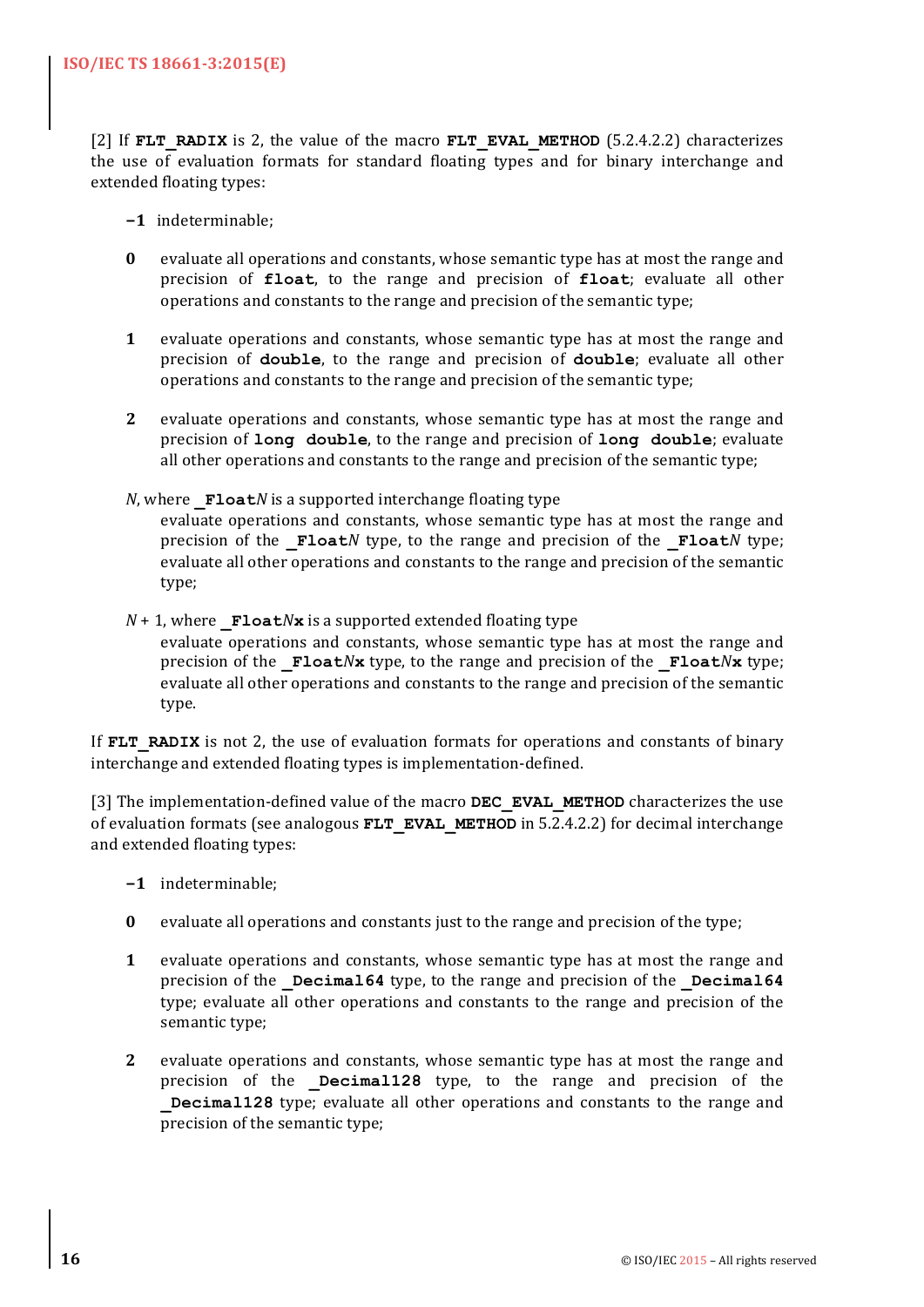$N$ , where  $Decima1N$  is a supported interchange floating type

evaluate operations and constants, whose semantic type has at most the range and precision of the Decimal*N* type, to the range and precision of the Decimal*N* type; evaluate all other operations and constants to the range and precision of the semantic type;

 $N + 1$ , where **Decimal** $N$ **x** is a supported extended floating type evaluate operations and constants, whose semantic type has at most the range and precision of the **Decimal** $N$ **x** type, to the range and precision of the **Decimal** $N$ **x** type; evaluate all other operations and constants to the range and precision of the semantic type;

[4] The integer values given in the following lists shall be replaced by constant expressions suitable for use in #if preprocessing directives:

— radix of exponent representation,  $b$  (= 2 for binary, 10 for decimal)

For the standard floating types, this value is implementation-defined and is specified by the macro **FLT RADIX**. For the interchange and extended floating types there is no corresponding macro, since the radix is an inherent property of the types.

— number of bits in the floating-point significand, *p* 

**FLT***N***\_MANT\_DIG FLT***N***X\_MANT\_DIG** 

— number of digits in the coefficient, *p* 

**DEC***N***\_MANT\_DIG DEC***N***X\_MANT\_DIG** 

 $-$  number of decimal digits, *n*, such that any floating-point number with *p* bits can be rounded to a floating-point number with *n* decimal digits and back again without change to the value,  $1 + p \log_{10} 2$ 

**FLT***N***\_DECIMAL\_DIG FLT***N***X\_DECIMAL\_DIG** 

— number of decimal digits,  $q$ , such that any floating-point number with  $q$  decimal digits can be rounded into a floating-point number with  $p$  bits and back again without change to the  $q$ decimal digits,  $\left( p - 1 \right) \log_{10} 2 \left( p - 1 \right)$ 

**FLT***N***\_DIG FLT***N***X\_DIG** 

 $-$  minimum negative integer such that the radix raised to one less than that power is a normalized floating-point number, *emin*

 **FLT***N***\_MIN\_EXP FLT***N***X\_MIN\_EXP DEC***N***\_MIN\_EXP DEC***N***X\_MIN\_EXP**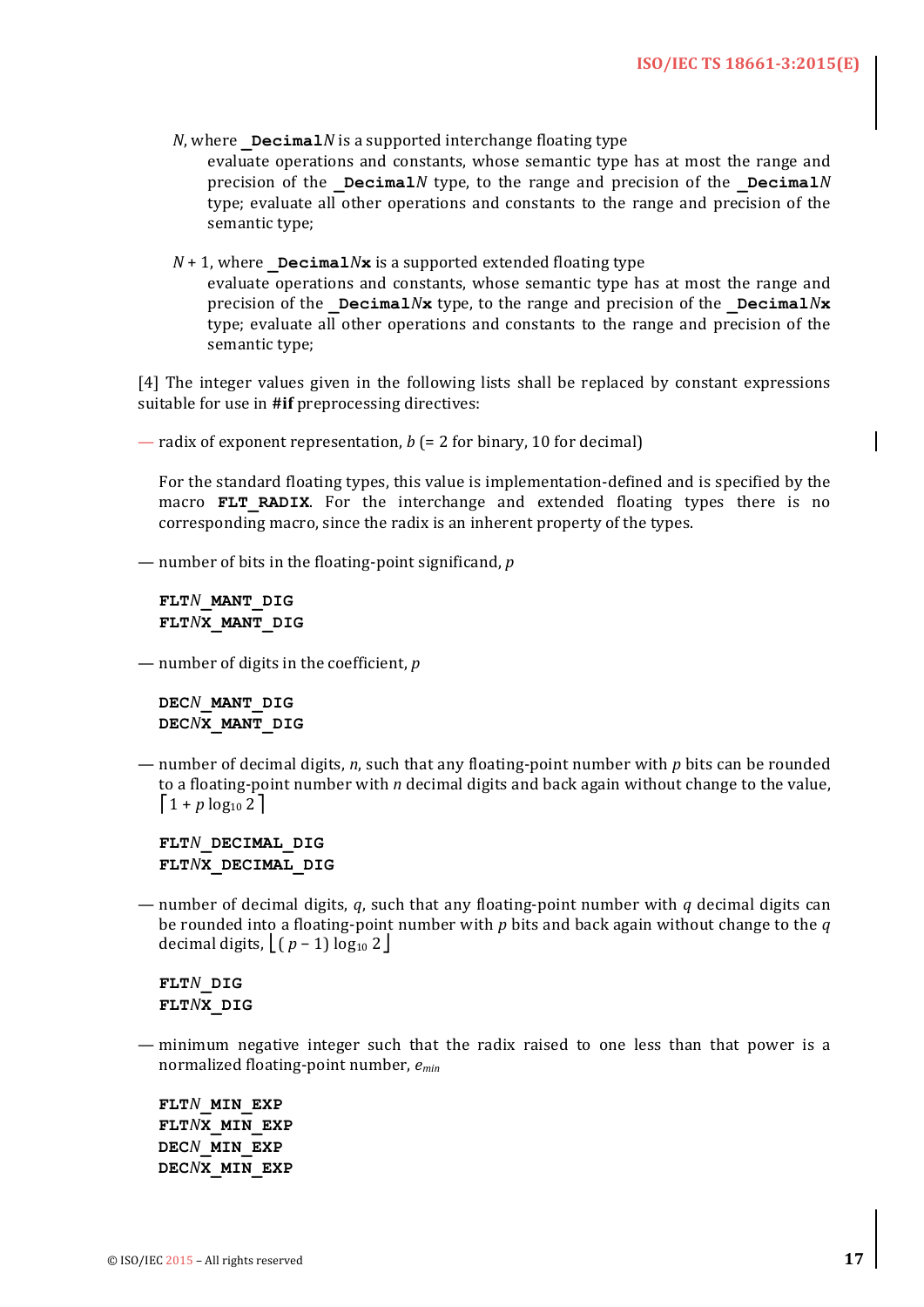— minimum negative integer such that 10 raised to that power is in the range of normalized floating-point numbers, ⎡log10 2*emin*−1⎤

**FLT***N***\_MIN\_10\_EXP FLT***N***X\_MIN\_10\_EXP** 

— maximum integer such that the radix raised to one less than that power is a representable finite floating-point number,  $e_{max}$ 

**FLT***N***\_MAX\_EXP FLT***N***X\_MAX\_EXP DEC***N***\_MAX\_EXP DEC***N***X\_MAX\_EXP**

— maximum integer such that 10 raised to that power is in the range of representable finite floating-point numbers,  $\log_{10}((1-2^{-p})2^{\text{emax}})$ 

**FLT***N***\_MAX\_10\_EXP FLT***N***X\_MAX\_10\_EXP**

— maximum representable finite floating-point number,  $(1 - b^{-p})$ *b*<sup>emax</sup>

**FLT***N***\_MAX FLT***N***X\_MAX DEC***N***\_MAX DEC***N***X\_MAX**

— the difference between 1 and the least value greater than 1 that is representable in the given floating-point type,  $b$ <sup>1−</sup> $p$ </sup>

**FLT***N***\_EPSILON FLT***N***X\_EPSILON DEC***N***\_EPSILON DEC***N***X\_EPSILON**

— minimum normalized positive floating-point number, *bemin*<sup>-1</sup>

**FLT***N***\_MIN FLT***N***X\_MIN DEC***N***\_MIN DEC***N***X\_MIN**

— minimum positive subnormal floating-point number, *bemin-p* 

**FLT***N***\_TRUE\_MIN FLT***N***X\_TRUE\_MIN DEC***N***\_TRUE\_MIN DEC***N***X\_TRUE\_MIN**

With the following change, **DECIMAL DIG** characterizes conversions of supported IEC 60559 encodings, which may be wider than supported floating types.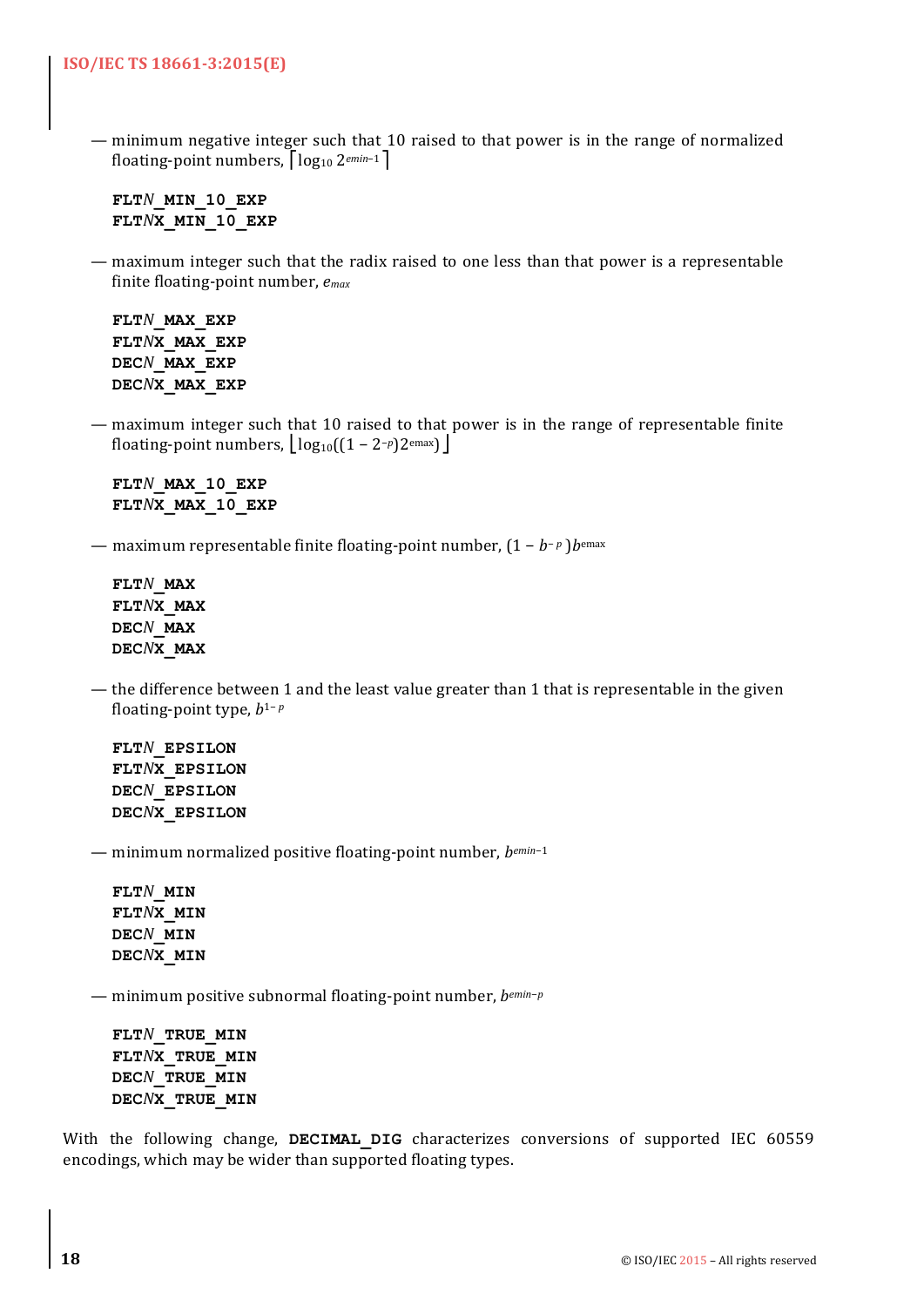#### Change to C11 + TS18661-1 + TS18661-2:

In 5.2.4.2.2#11, change the bullet defining **DECIMAL** DIG from:

— number of decimal digits, *n*, such that any floating-point number in the widest supported floating type with  $\ldots$ 

to:

— number of decimal digits, *n*, such that any floating-point number in the widest of the supported floating types and the supported IEC 60559 encodings with ...

### **8 Conversions**

The following change to  $C11 + TS18661-1 + TS18661-2$  enhances the usual arithmetic conversions to handle interchange and extended floating types. IEC 60559 recommends against allowing implicit conversions of operands to obtain a common type where the conversion is between types where neither is a subset of (or equivalent to) the other. The following change supports this restriction.

#### **Changes to C11 + TS18661-1 + TS18661-2:**

Replace 6.3.1.4#1a:

[1a] When a finite value of decimal floating type is converted to an integer type other than **Bool**, the fractional part is discarded (i.e., the value is truncated toward zero). If the value of the integral part cannot be represented by the integer type, the "invalid" floating-point exception shall be raised and the result of the conversion is unspecified.

with:

[1a] When a finite value of interchange or extended floating type is converted to an integer type other than **Bool**, the fractional part is discarded (i.e., the value is truncated toward zero). If the value of the integral part cannot be represented by the integer type, the "invalid" floating-point exception shall be raised and the result of the conversion is unspecified.

Replace 6.3.1.4#2a:

[2a] When a value of integer type is converted to a decimal floating type, if the value being converted can be represented exactly in the new type, it is unchanged. If the value being converted cannot be represented exactly, the result shall be correctly rounded with exceptions raised as specified in IEC 60559.

#### with:

[2a] When a value of integer type is converted to an interchange or extended floating type, if the value being converted can be represented exactly in the new type, it is unchanged. If the value being converted cannot be represented exactly, the result shall be correctly rounded with exceptions raised as specified in IEC 60559.

In 6.3.1.8#1, replace the following items after "This pattern is called the *usual arithmetic conversions*:":

If one operand has decimal floating type, the other operand shall not have standard floating, complex, or imaginary type.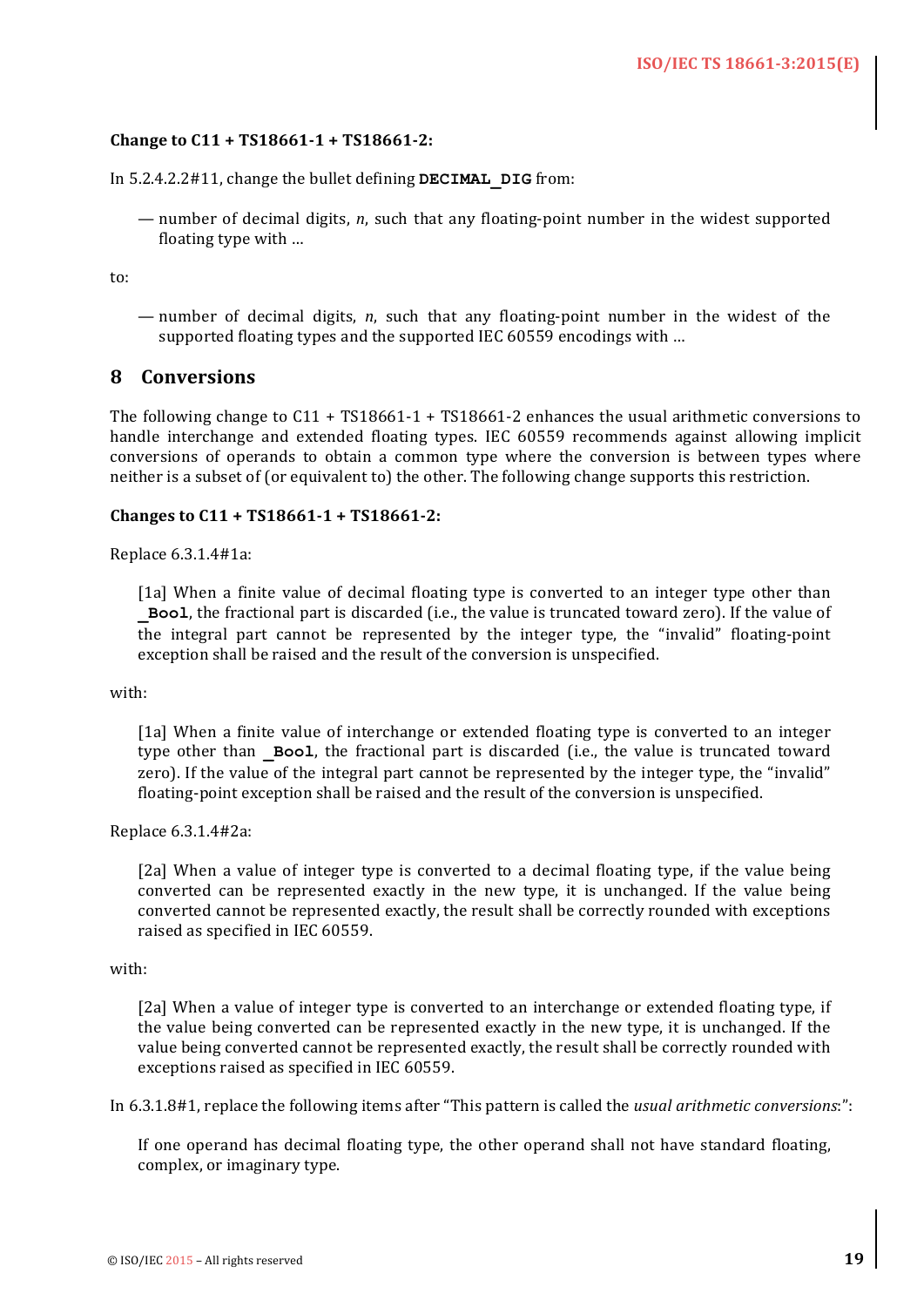First, if the type of either operand is **Decimal128**, the other operand is converted to **\_Decimal128**.

Otherwise, if the type of either operand is **Decimal64**, the other operand is converted to **\_Decimal64**.

Otherwise, if the type of either operand is **Decimal32**, the other operand is converted to **\_Decimal32**.

If there are no decimal floating types in the operands:

First, if the corresponding real type of either operand is **long double**, the other operand is converted, without change of type domain, to a type whose corresponding real type is **long** double.

Otherwise, if the corresponding real type of either operand is **double**, the other operand is converted, without change of type domain, to a type whose corresponding real type is **double**.

Otherwise, if the corresponding real type of either operand is **float**, the other operand is converted, without change of type domain, to a type whose corresponding real type is **float**.62)

#### with:

If one operand has decimal floating type, the other operand shall not have standard floating type, binary floating type, complex type, or imaginary type.

If both operands have floating types and neither of the sets of values of their corresponding real types is a subset of (or equivalent to) the other, the behavior is undefined.

Otherwise, if both operands are floating types and the sets of values of their corresponding real types are equivalent, then the following rules are applied:

If both operands have the same corresponding real type, no further conversion is needed.

Otherwise, if the corresponding real type of either operand is an interchange floating type, the other operand is converted, without change of type domain, to a type whose corresponding real type is that same interchange floating type.

Otherwise, if the corresponding real type of either operand is a standard floating type, the other operand is converted, without change of type domain, to a type whose corresponding real type is that same standard floating type.

Otherwise, if both operands have floating types, the operand, whose set of values of its corresponding real type is a (proper) subset of the set of values of the corresponding real type of the other operand, is converted, without change of type domain, to a type with the corresponding real type of that other operand.

Otherwise, if one operand has a floating type, the other operand is converted to the corresponding real type of the operand of floating type.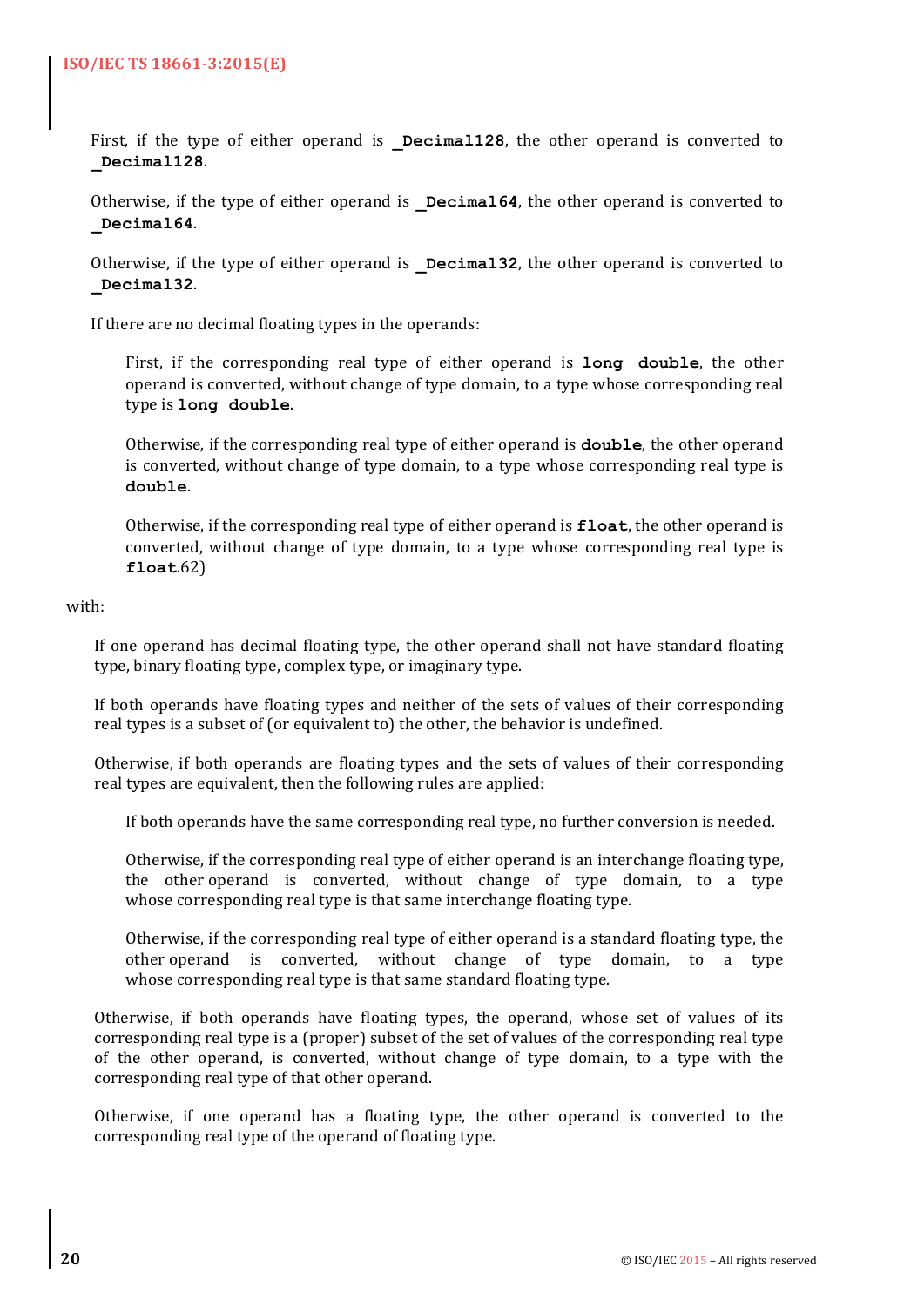# **9 Constants**

The following changes to  $C11 + TS18661-1 + TS18661-2$  provide suffixes that designate constants of interchange and extended floating types.

#### **Changes to C11 + TS18661-1 + TS18661-2:**

Change *floating-suffix* in 6.4.4.2 from:

*floating-suffix*: one of **f l F L df dd dl DF DD DL**

to:

```
floating-suffix: one of
    f l F L df dd dl DF DD DL fN FN fNx FNx dN DN dNx DNx
```
Replace 6.4.4.2#2a:

[2a] A *floating-suffix* **df**, **dd**, **dl**, **DF**, **DD**, or **DL** shall not be used in a *hexadecimal-floatingconstant*.

with:

[2a] A floating-suffix  $df$ , dd, dl, DF, DD, DL, dN, DN, dNx, or DNx shall not be used in a *hexadecimal-floating-constant*.

[2b] A *floating-suffix* shall not designate a type that the implementation does not provide.

Replace 6.4.4.2#4a:

[4a] If a floating constant is suffixed by **df** or **DF**, it has type **Decimal32**. If suffixed by **dd** or **DD**, it has type **Decimal64**. If suffixed by **dl** or **DL**, it has type **Decimal128**.

with:

[4a] If a floating constant is suffixed by  $fN$  or  $fN$ , it has type  $fN \circ fN$ . If suffixed by  $fN \times r$  or **F***N***x**, it has type **\_Float***N***x**. If suffixed by **df** or **DF**, it has type **\_Decimal32**. If suffixed by **dd** or DD, it has type Decimal64. If suffixed by dl or DL, it has type Decimal128. If suffixed by **d***N* or **D***N*, it has type **\_Decimal***N*. If suffixed by **d***N***x** or **D***N***x**, it has type **\_Decimal***N***x**.

Replace the second sentence of 6.4.4.2#5a:

The quantum exponent is specified to be the same as for the corresponding strtod32, strtod64, or strtod128 function for the same numeric string.

with:

The quantum exponent is specified to be the same as for the corresponding strtodN or strtod/ $N$ **x** function for the same numeric string.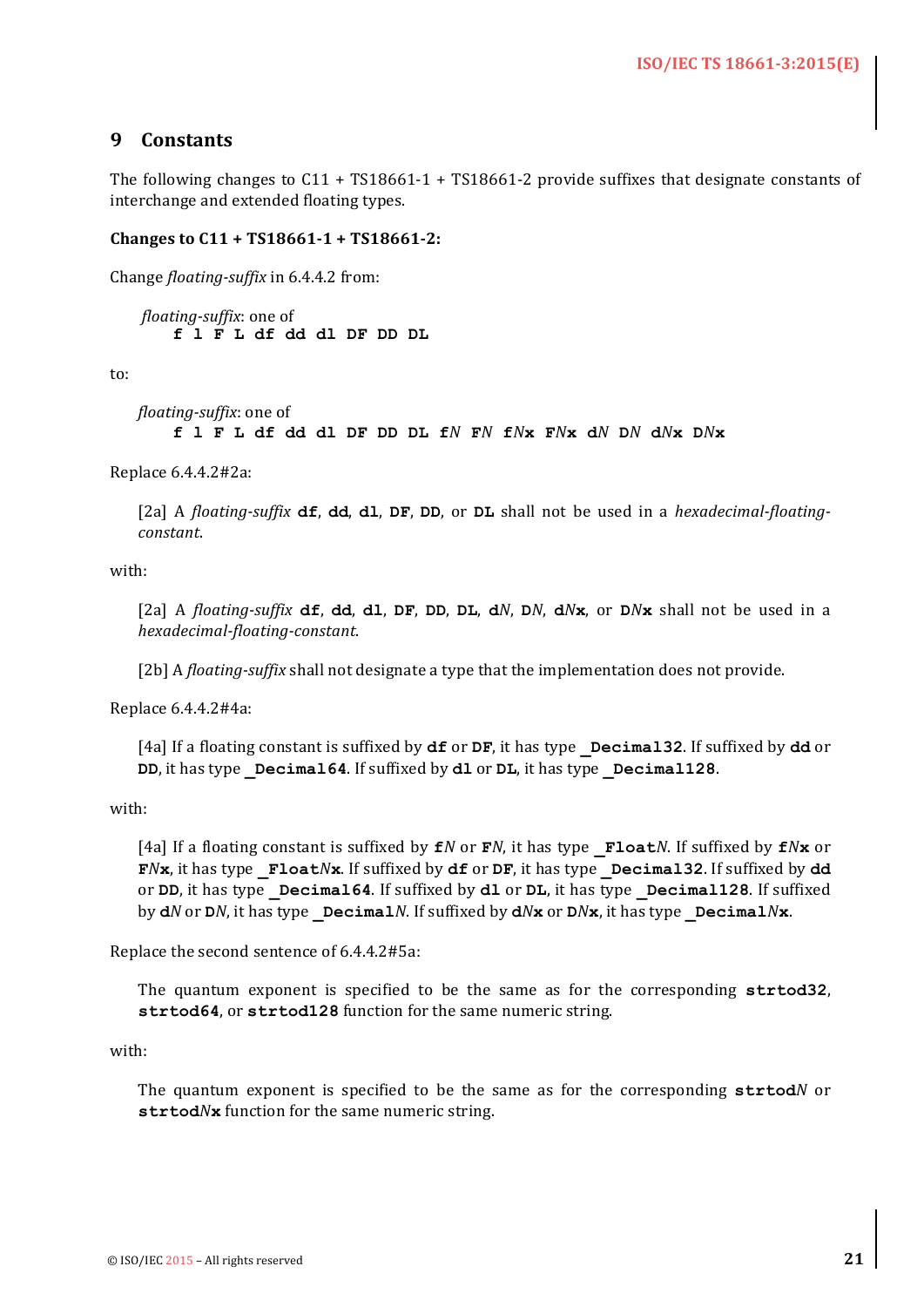# **10 Expressions**

The following changes to  $C11 + TS18661-1 + TS18661-2$  specify operator constraints for interchange and extended floating types.

### **Changes to C11 + TS18661-1 + TS18661-2:**

Replace 6.5.5#2a:

[2a] If either operand has decimal floating type, the other operand shall not have standard floating type, complex type, or imaginary type.

with:

[2a] If either operand has decimal floating type, the other operand shall not have standard floating type, binary floating type, complex type, or imaginary type.

### Replace 6.5.6#3a:

[3a] If either operand has decimal floating type, the other operand shall not have standard floating type, complex type, or imaginary type.

with:

[3a] If either operand has decimal floating type, the other operand shall not have standard floating type, binary floating type, complex type, or imaginary type.

#### Replace 6.5.8#2a:

[2a] If either operand has decimal floating type, the other operand shall not have standard floating type.

#### with:

[2a] If either operand has decimal floating type, the other operand shall not have standard floating type or binary floating type.

#### Replace 6.5.9#2a:

[2a] If either operand has decimal floating type, the other operand shall not have standard floating type, complex type, or imaginary type.

#### with:

[2a] If either operand has decimal floating type, the other operand shall not have standard floating type, binary floating type, complex type, or imaginary type.

#### Replace 6.5.15#3a:

[3a] If either of the second or third operands has decimal floating type, the other operand shall not have standard floating type, complex type, or imaginary type.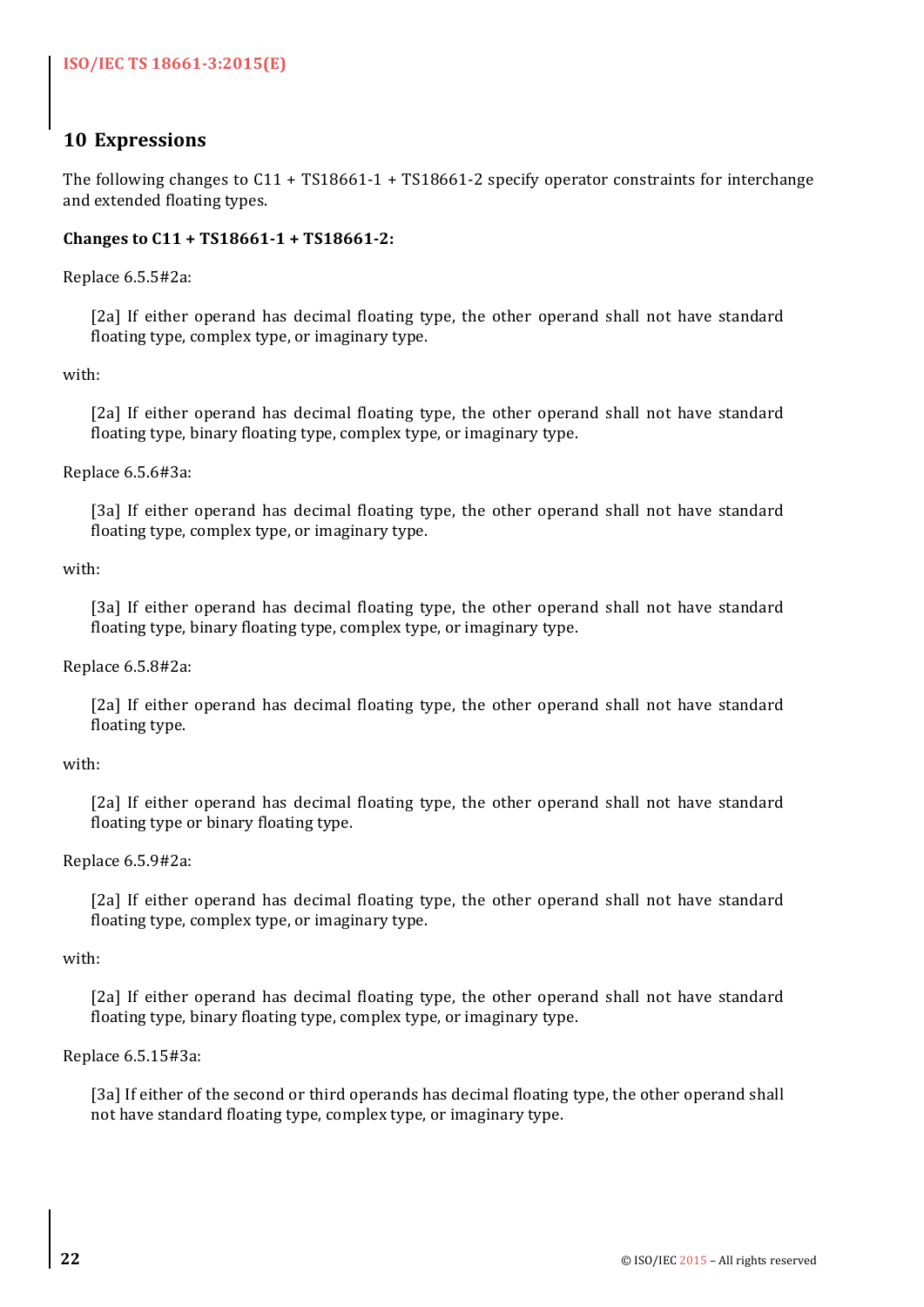with:

[3a] If either of the second or third operands has decimal floating type, the other operand shall not have standard floating type, binary floating type, complex type, or imaginary type.

Replace 6.5.16#2a:

[2a] If either operand has decimal floating type, the other operand shall not have standard floating type, complex type, or imaginary type.

with:

[2a] If either operand has decimal floating type, the other operand shall not have standard floating type, binary floating type, complex type, or imaginary type.

In  $F.9.2#1$ , replace the first sentence:

[1] The equivalences noted below apply to expressions of standard floating types.

with:

[1] The equivalences noted below apply to expressions of standard floating types and binary floating types.

# **11 Non-arithmetic interchange formats**

An implementation supports IEC 60559 arithmetic interchange formats by providing the corresponding interchange floating types. An implementation supports IEC 60559 non-arithmetic formats by providing the encoding-to-encoding conversion functions in  $\text{ $math.h$ }$  and the string-toencoding and string-from-encoding functions in  $\text{stdlib.h}$ . See 6.2.5. These functions, together with functions required for interchange floating types, provide conversions between any two of the supported IEC 60559 arithmetic and non-arithmetic interchange formats and between character sequences and any supported IEC 60559 arithmetic or non-arithmetic format.

# **12 Mathematics <math.h>**

This clause specifies changes to  $C11 + TS18661-1 + TS18661-2$  to include functions and macros for interchange and extended floating types. The binary types are supported by functions and macros corresponding to those specified for standard floating types (**float**, **double**, and **long double**) in  $C11 + TS18661-1$ , including Annex F. The decimal types are supported by functions and macros corresponding to those specified for decimal floating types in TS18661-2.

All classification  $(7.12.3)$  and comparison  $(7.12.14)$  macros specified in  $C11 + TS18661-1 + TS18661-2$ naturally extend to handle interchange and extended floating types.

This clause also specifies encoding conversion functions that are part of support for the non-arithmetic interchange formats in IEC 60559 (see 6.2.5).

#### **Changes to C11 + TS18661-1 + TS18661-2:**

In 7.12#1, change the second sentence from:

Most synopses specify a family of functions consisting of a principal function with one or more **double** parameters, a **double** return value, or both; and other functions with the same name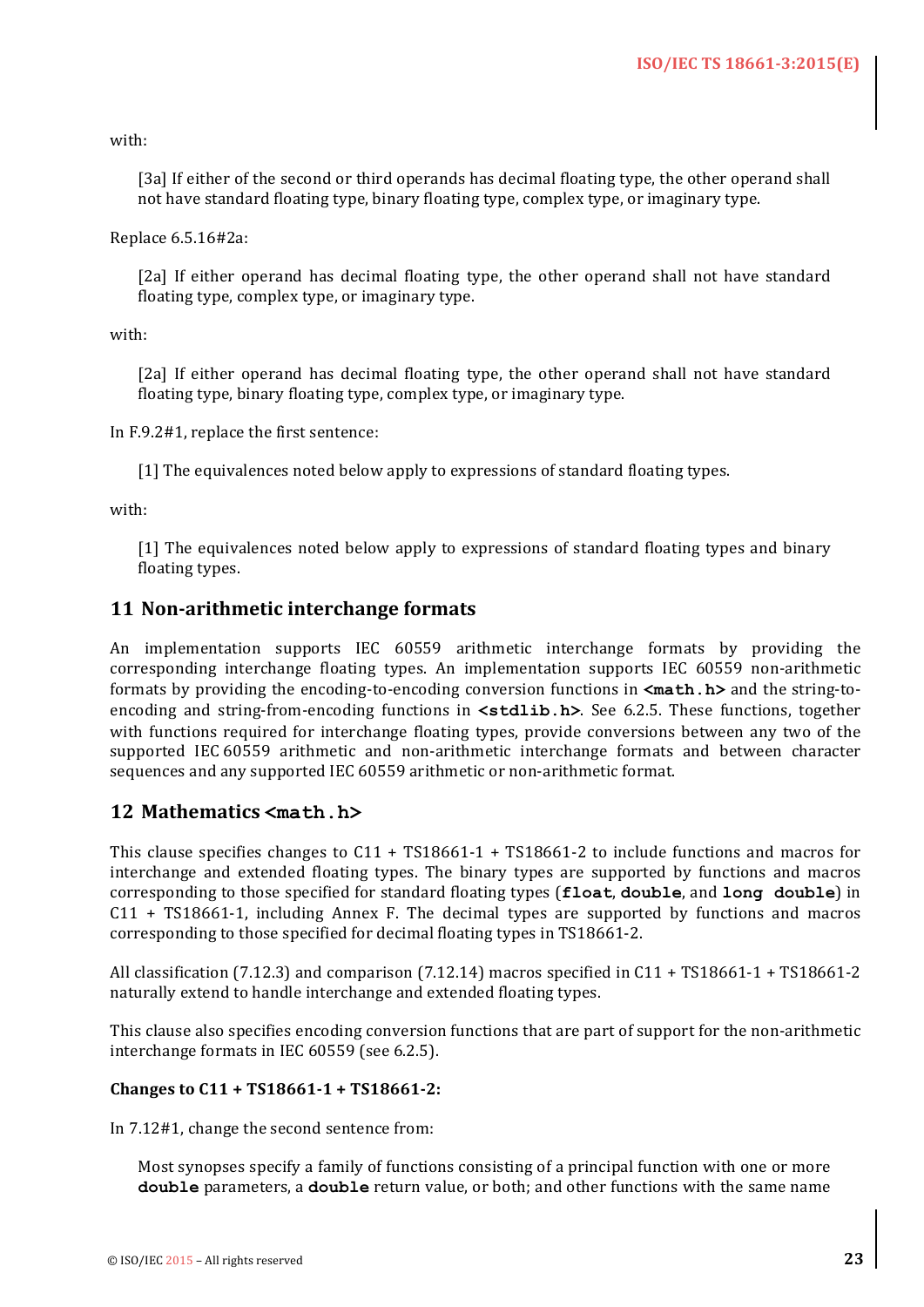but with **f** and *l* suffixes, which are corresponding functions with **float** and **long** double parameters, return values, or both.226)

to:

Most synopses specify a family of functions consisting of:

a principal function with one or more **double** parameters, a **double** return value, or both: and,

other functions with the same name but with **f**, **l**, **f***N*, **f***N***x**, **d***N*<sub></sub>, and **d***N***x** suffixes, which are corresponding functions whose parameters, return values, or both are of types **float**, **long double, \_Float***N*, **\_Float***N***x**, **\_Decimal***N*, and **\_Decimal***N***x**, respectively.226)

After 7.12#1d, add:

[1e] For each interchange or extended floating type that the implementation provides, **<math.h>** shall define the associated macros and declare the associated functions. Conversely, for each such type that the implementation does not provide,  $\langle \text{math}, \text{h}\rangle$  shall not define the associated macros or declare the associated functions unless explicitly specified otherwise. 

Change  $7.12#2$ , from:

[2] The types

**float\_t double\_t** 

are floating types at least as wide as float and double, respectively, and such that **double** t is at least as wide as **float** t. If **FLT** EVAL METHOD equals 0, **float** t and **double** t are **float** and **double**, respectively; if FLT EVAL METHOD equals 1, they are **both double;** if **FLT** EVAL METHOD equals 2, they are both long double; and for other values of **FLT** EVAL METHOD, they are otherwise implementation-defined.227)

to:

[2] The types

**float\_t double\_t long\_double\_t** 

and for each supported type **Float***N*, the type

**\_Float***N***\_t** 

and for each supported type **Decimal***N*, the type

**\_Decimal***N***\_t**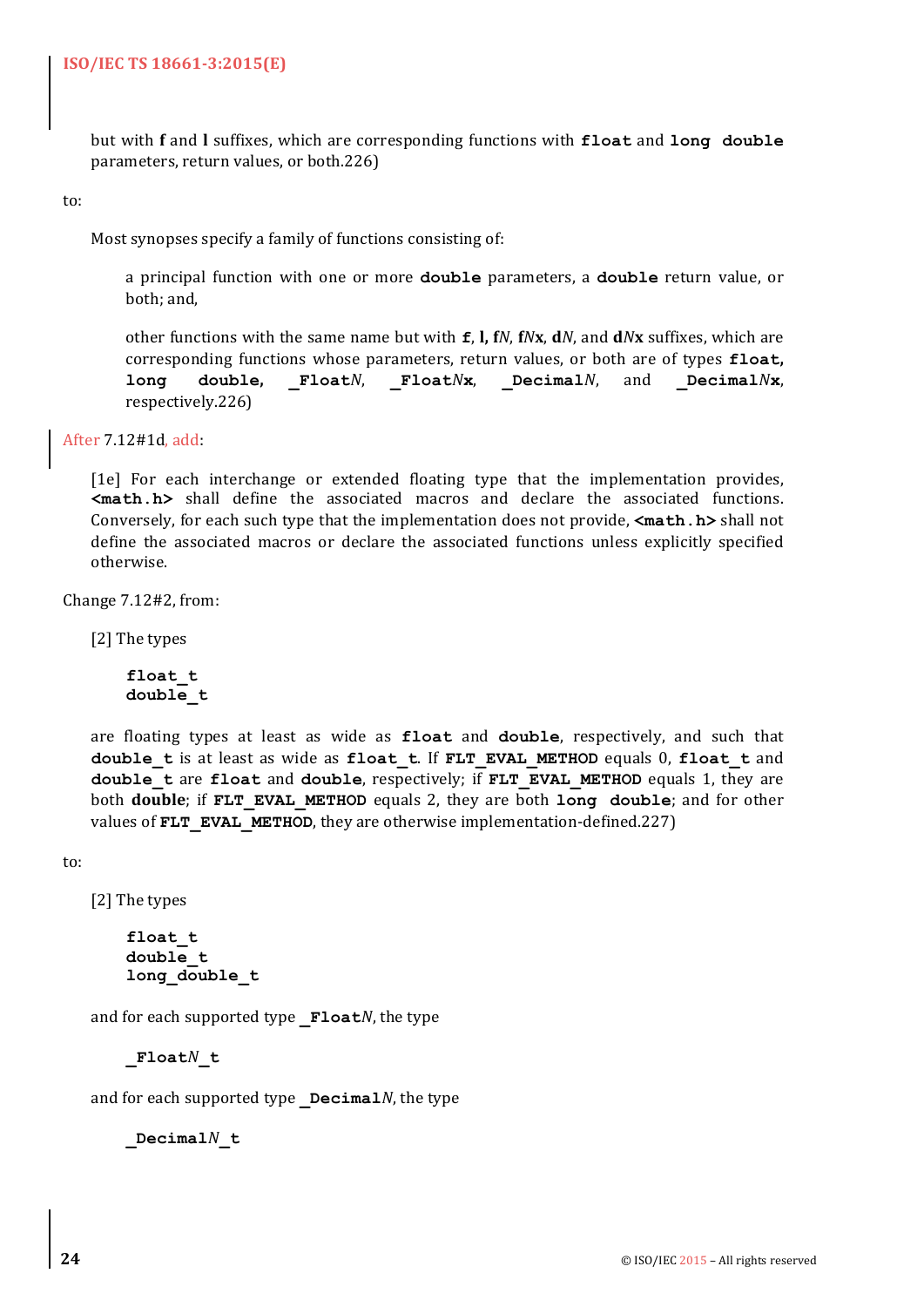are floating types, such that:

- each of the types has at least the range and precision of the corresponding real floating type **float,** double, long double, Float*N*, and Decimal*N*, respectively;
- $-$  **double t** has at least the range and precision of **float t**;

 $-$  long double thas at least the range and precision of double t;

 $-$  **Float***N* **t** has at least the range and precision of **Float***M* **t** if  $N > M$ ;

 $-$  **Decimal***N* **t** has at least the range and precision of **Decimal***M* **t** if  $N > M$ .

If **FLT RADIX** is 2 and **FLT EVAL METHOD** is nonnegative, then each of the types corresponding to a standard or binary floating type is the type whose range and precision are specified by 5.2.4.2.2a to be used for evaluating operations and constants of that standard or binary floating type. If **DEC EVAL METHOD** is nonnegative, then each of the types corresponding to a decimal floating type is the type whose range and precision are specified by 5.2.4.2.2a to be used for evaluating operations and constants of that decimal floating type.

Delete footnote 227:

227) The types **float t** and **double t** are intended to be the implementation's most efficient types at least as wide as float and double, respectively. For **FLT** EVAL METHOD equal to 0, 1, or 2, the type float t is the narrowest type used by the implementation to evaluate floating expressions.

#### **12.1 Macros**

#### **Changes to C11 + TS18661-1 + TS18661-2:**

Replace 7.12#3a:

[3a] The macro

#### **HUGE\_VAL\_D32**

expands to a constant expression of type **Decimal64** representing positive infinity. The macros

**HUGE\_VAL\_D64 HUGE\_VAL\_D128**

are respectively **Decimal64** and **Decimal128** analogues of **HUGE** VAL D32.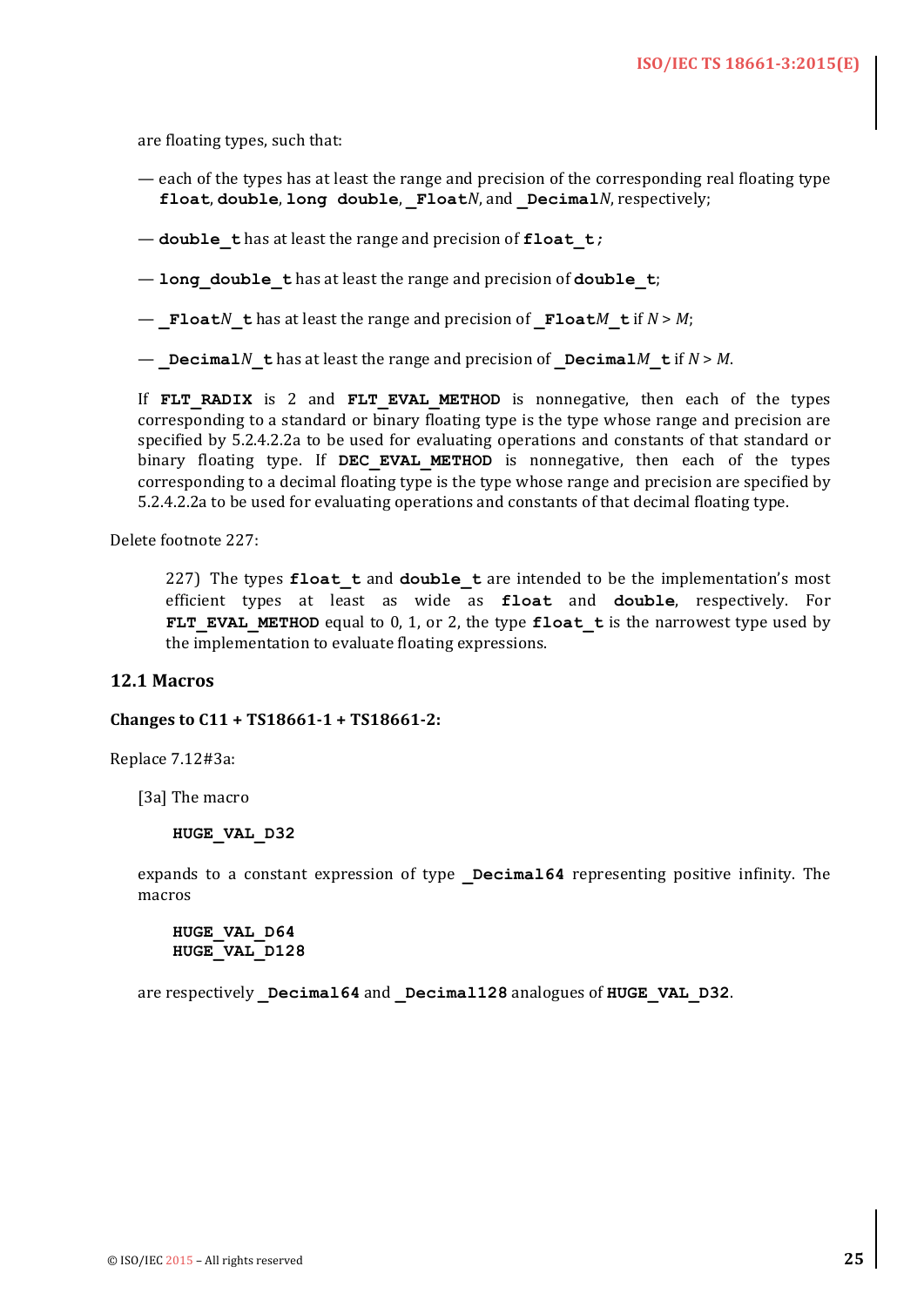**ISO/IEC TS 18661-3:2015(E)**

with:

[3a] The macros

**HUGE\_VAL\_F***N* **HUGE\_VAL\_D***N* **HUGE\_VAL\_F***N***X HUGE\_VAL\_D***N***X**

expand to constant expressions of types **\_Float***N*, **\_Decimal***N*, **\_Float***N***x**, and **Decimal** $N$ **x**, respectively, representing positive infinity.

Replace 7.12#5b:

[5b] The decimal signaling NaN macros

**SNAND32 SNAND64 SNAND128**

each expands to a constant expression of the respective decimal floating type representing a signaling NaN. If a signaling NaN macro is used for initializing an object of the same type that has static or thread-local storage duration, the object is initialized with a signaling NaN value.

with:

[5b] The signaling NaN macros

**SNANF***N* **SNAND***N* **SNANF***N***X SNAND***N***X**

expand to constant expressions of types **\_Float***N*, **\_Decimal***N*, **\_Float***N***x**, and **Decimal***N***x**, respectively, representing a signaling NaN. If a signaling NaN macro is used for initializing an object of the same type that has static or thread-local storage duration, the object is initialized with a signaling NaN value.

Replace 7.12#7b:

[7b] The macros

```
FP_FAST_FMAD32
FP_FAST_FMAD64
FP_FAST_FMAD128
```
are, respectively, **Decimal32**, **Decimal64**, and **Decimal128** analogues of **FP\_FAST\_FMA**.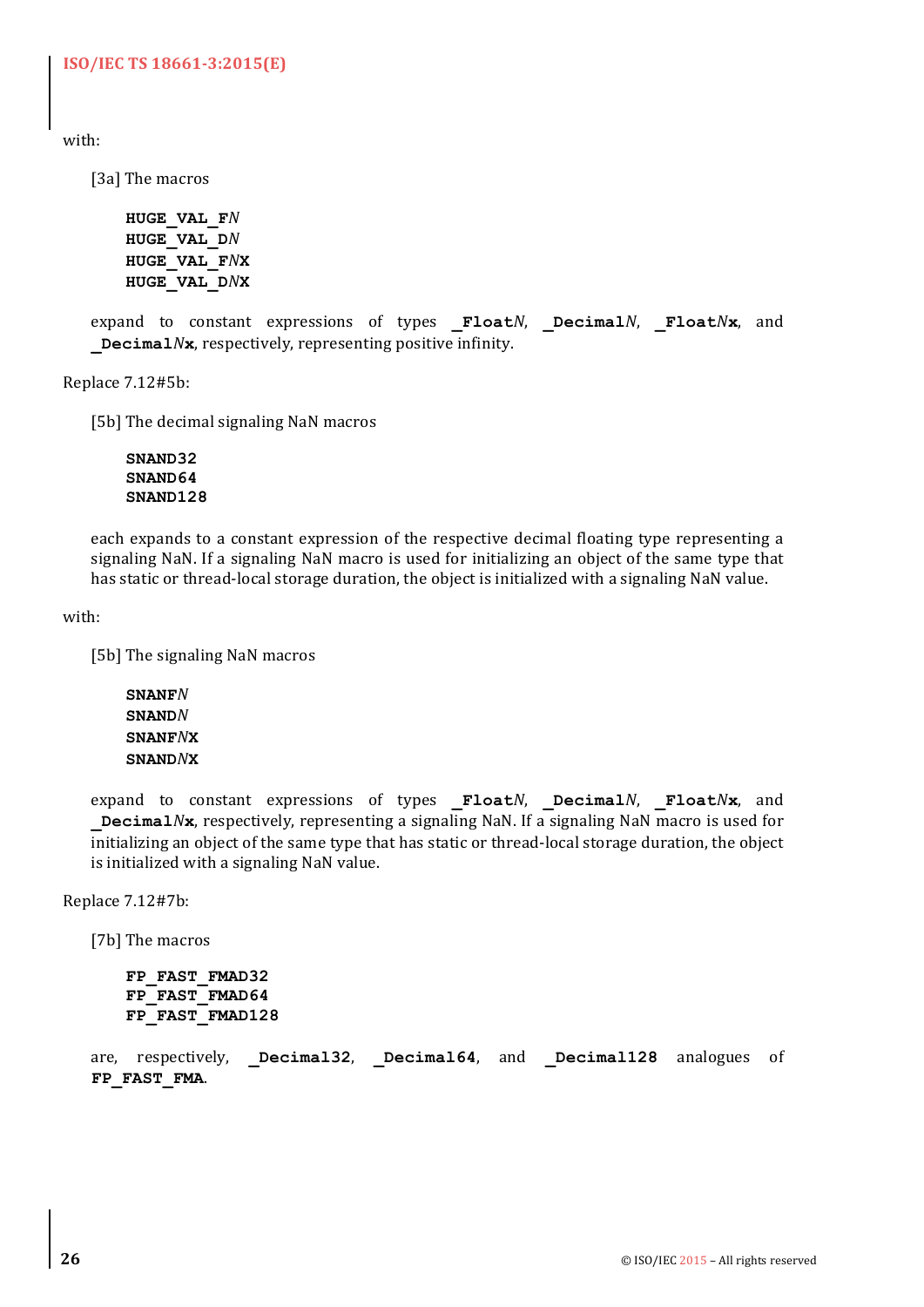with:

[7b] The macros

```
FP_FAST_FMAFN
FP_FAST_FMADN
FP_FAST_FMAFNX
FP_FAST_FMADNX
```

```
are, respectively, FloatN, DecimalN, FloatNx, and DecimalNx analogues of
FP_FAST_FMA.
```
Replace 7.12#7c:

[7c] The macros

```
FP_FAST_D32ADDD64
FP_FAST_D32ADDD128
FP_FAST_D64ADDD128
FP_FAST_D32SUBD64
FP_FAST_D32SUBD128
FP_FAST_D64SUBD128
FP_FAST_D32MULD64
FP_FAST_D32MULD128
FP_FAST_D64MULD128
FP_FAST_D32DIVD64
FP_FAST_D32DIVD128
FP_FAST_D64DIVD128
FP_FAST_D32FMAD64
FP_FAST_D32FMAD128
FP_FAST_D64FMAD128
FP_FAST_D32SQRTD64
FP_FAST_D32SQRTD128
FP_FAST_D64SQRTD128
```
are decimal analogues of **FP\_FAST\_FADD**, **FP\_FAST\_FADDL**, **FP\_FAST\_DADDL**, etc.

with:

[7c] The macros in the following lists are interchange and extended floating type analogues of **FP\_FAST\_FADD**, **FP\_FAST\_FADDL**, **FP\_FAST\_DADDL**, etc.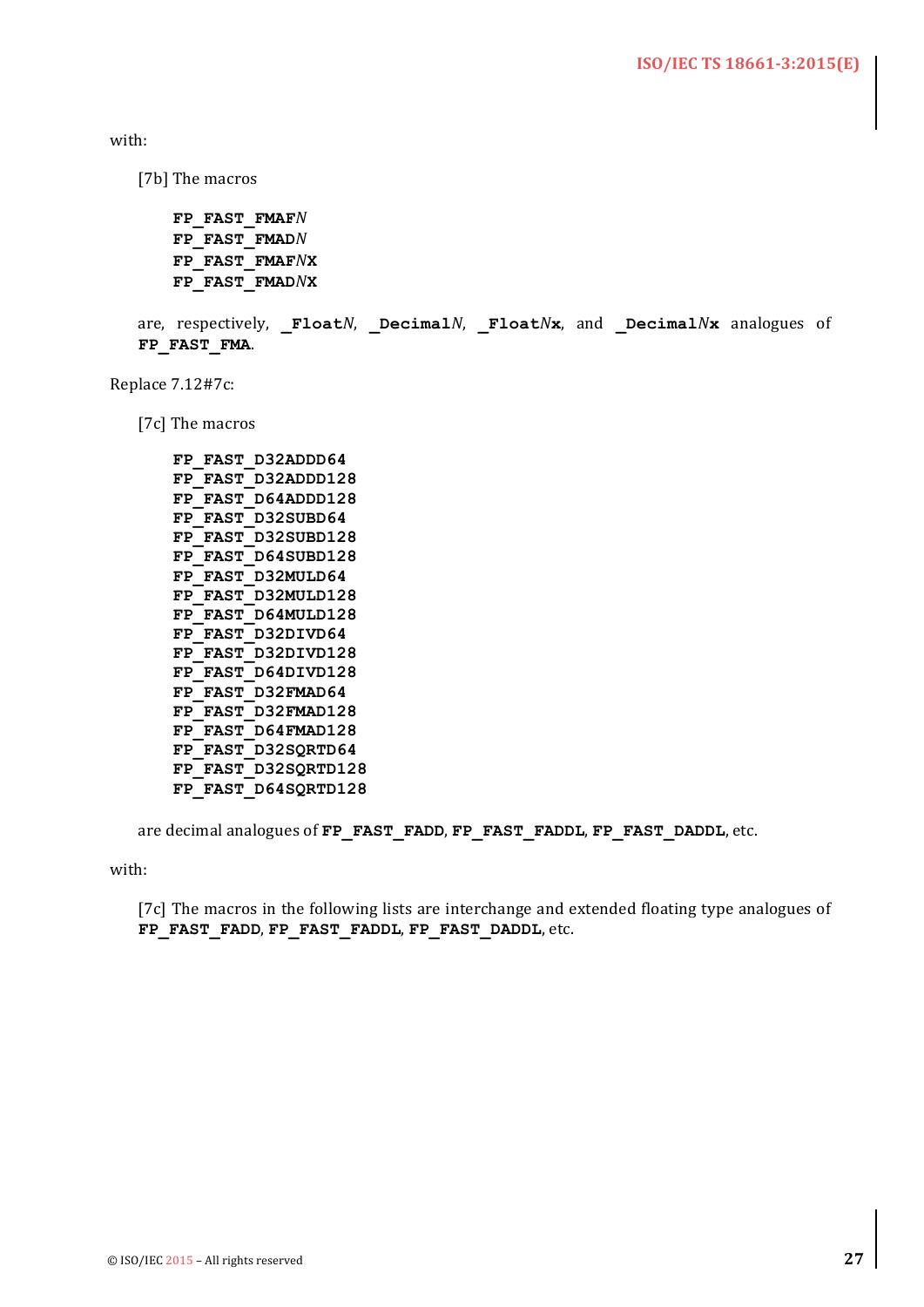[7d] For  $M < N$ , the macros

**FP\_FAST\_F***M***ADDF***N* **FP\_FAST\_F***M***SUBF***N* **FP\_FAST\_F***M***MULF***N* **FP\_FAST\_F***M***DIVF***N* **FP\_FAST\_F***M***FMAF***N* **FP\_FAST\_F***M***SQRTF***N* **FP\_FAST\_D***M***ADDD***N* **FP\_FAST\_D***M***SUBD***N* **FP\_FAST\_D***M***MULD***N* **FP\_FAST\_D***M***DIVD***N* **FP\_FAST\_D***M***FMAD***N* **FP\_FAST\_D***M***SQRTD***N*

characterize the corresponding functions whose arguments are of an interchange floating type of width *N* and whose return type is an interchange floating type of width *M*.

[7e] For  $M \leq N$ , the macros

**FP\_FAST\_F***M***ADDF***N***X FP\_FAST\_F***M***SUBF***N***X FP\_FAST\_F***M***MULF***N***X FP\_FAST\_F***M***DIVF***N***X FP\_FAST\_F***M***FMAF***N***X FP\_FAST\_F***M***SQRTF***N***X FP\_FAST\_D***M***ADDD***N***X FP\_FAST\_D***M***SUBD***N***X FP\_FAST\_D***M***MULD***N***X FP\_FAST\_D***M***DIVD***N***X FP\_FAST\_D***M***FMAD***N***X FP\_FAST\_D***M***SQRTD***N***X**

characterize the corresponding functions whose arguments are of an extended floating type that extends a format of width *N* and whose return type is an interchange floating type of width *M*.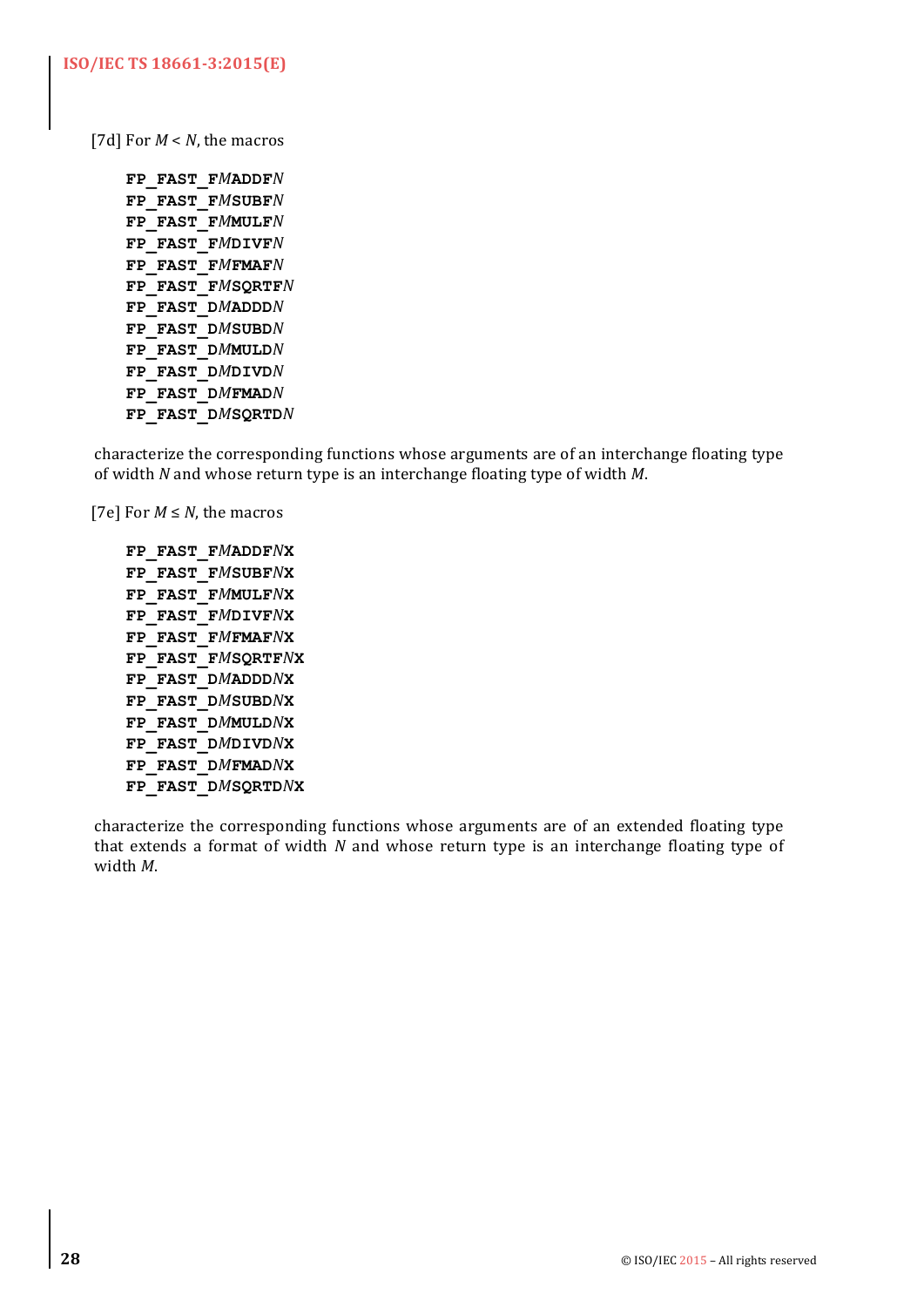[7f] For  $M < N$ , the macros

**FP\_FAST\_F***M***XADDF***N* **FP\_FAST\_F***M***XSUBF***N* **FP\_FAST\_F***M***XMULF***N* **FP\_FAST\_F***M***XDIVF***N* **FP\_FAST\_F***M***XFMAF***N* **FP\_FAST\_F***M***XSQRTF***N* **FP\_FAST\_D***M***XADDD***N* **FP\_FAST\_D***M***XSUBD***N* **FP\_FAST\_D***M***XMULD***N* **FP\_FAST\_D***M***XDIVD***N* **FP\_FAST\_D***M***XFMAD***N* **FP\_FAST\_D***M***XSQRTD***N*

characterize the corresponding functions whose arguments are of an interchange floating type of width *N* and whose return type is an extended floating type that extends a format of width *M*.

[7g] For  $M < N$ , the macros

```
FP_FAST_FMXADDFNX
FP_FAST_FMXSUBFNX
FP_FAST_FMXMULFNX
FP_FAST_FMXDIVFNX
FP_FAST_FMXFMAFNX
FP_FAST_FMXSQRTFNX
FP_FAST_DMXADDDNX
FP_FAST_DMXSUBDNX
FP_FAST_DMXMULDNX
FP_FAST_DMXDIVDNX
FP_FAST_DMXFMADNX
FP_FAST_DMXSQRTDNX
```
characterize the corresponding functions whose arguments are of an extended floating type that extends a format of width *N* and whose return type is an extended floating type that extends a format of width *M*.

#### **12.2 Floating-point environment**

#### **Changes to C11 + TS18661-1 + TS18661-2:**

In  $7.6.1a\#2$ , change the first sentence from:

The **FENV** ROUND pragma provides a means to specify a constant rounding direction for floating-point operations for standard floating types within a translation unit or compound statement.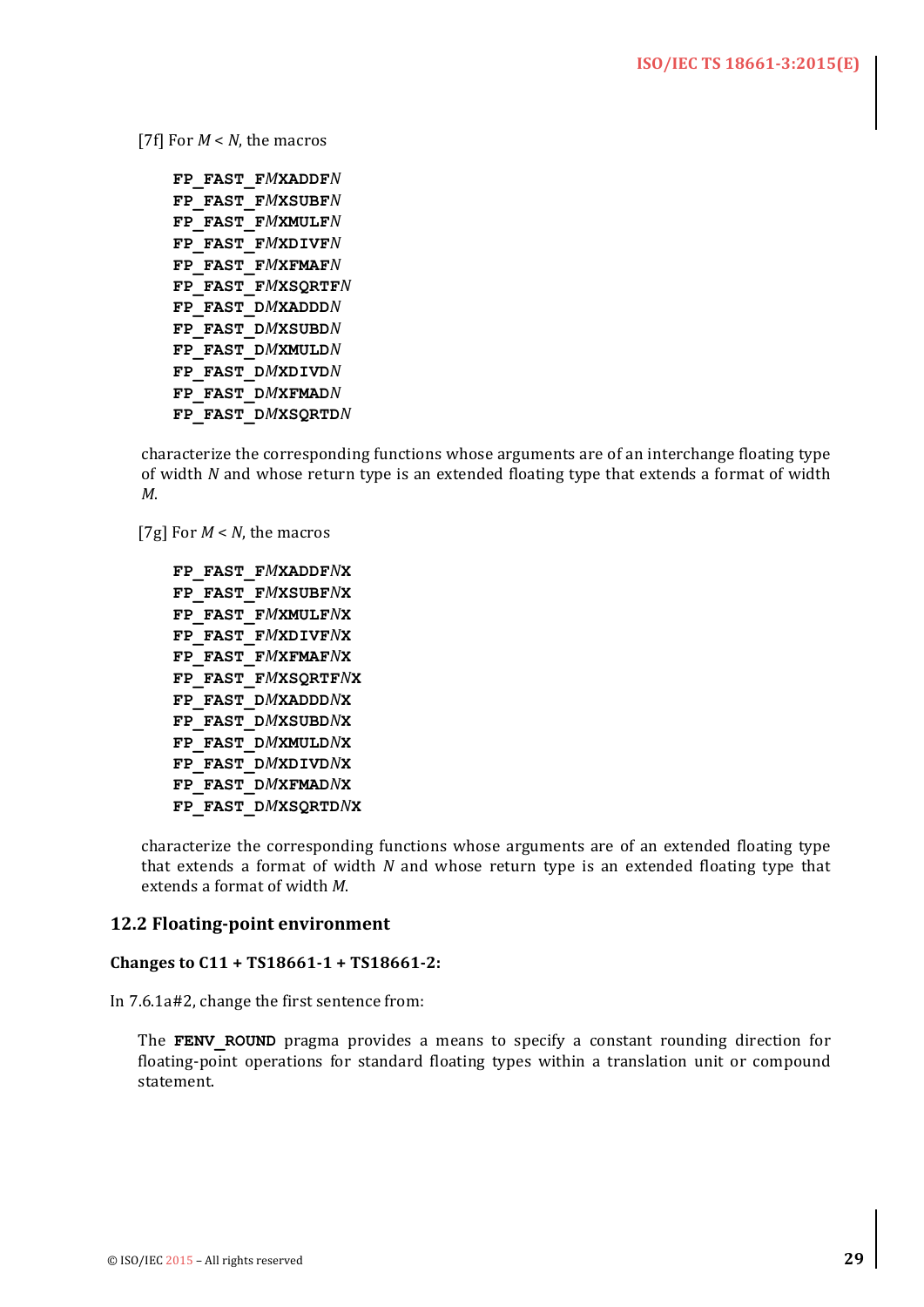to:

The **FENV** ROUND pragma provides a means to specify a constant rounding direction for floating-point operations for standard and binary floating types within a translation unit or compound statement.

In 7.6.1a#3, change the first sentence from:

*direction* shall be one of the names of the supported rounding direction macros for operations for standard floating types (7.6), or **FE\_DYNAMIC**.

to:

*direction* shall be one of the names of the supported rounding direction macros for use with **fegetround** and **fesetround** (7.6), or **FE\_DYNAMIC**.

In  $7.6.1a\#4$ , change the first sentence from:

The **FENV** ROUND directive affects operations for standard floating types.

to:

The **FENV** ROUND directive affects operations for standard and binary floating types.

In 7.6.1a#4, change the table title from:

# Functions affected by constant rounding modes – for standard floating types

to:

#### Functions affected by constant rounding modes – for standard and binary floating types

In  $7.6.1a\#4$ , replace the sentence following the table:

Each <math.h> functon listed in the table above indicates the family of functions of all standard floating types (for example, **acosf** and **acosl** as well as **acos**).

with:

Each <math.h> functon listed in the table above indicates the family of functions of all standard and binary floating types (for example, **acosf**, **acosl**, **acosf***N*, and **acosf***N***x** as well as **acos**).

After 7.6.1a#4, add:

[4a] The fMencfN, strfromencfN, and strtoencfN functions for binary interchange types are also affected by constant rounding modes.

In 7.6.1b#2 after the table, add:

Each <math.h> functon listed in the table above indicates the family of functions of all decimal floating types (for example, **acosd***N***x**, as well as **acosd***N*).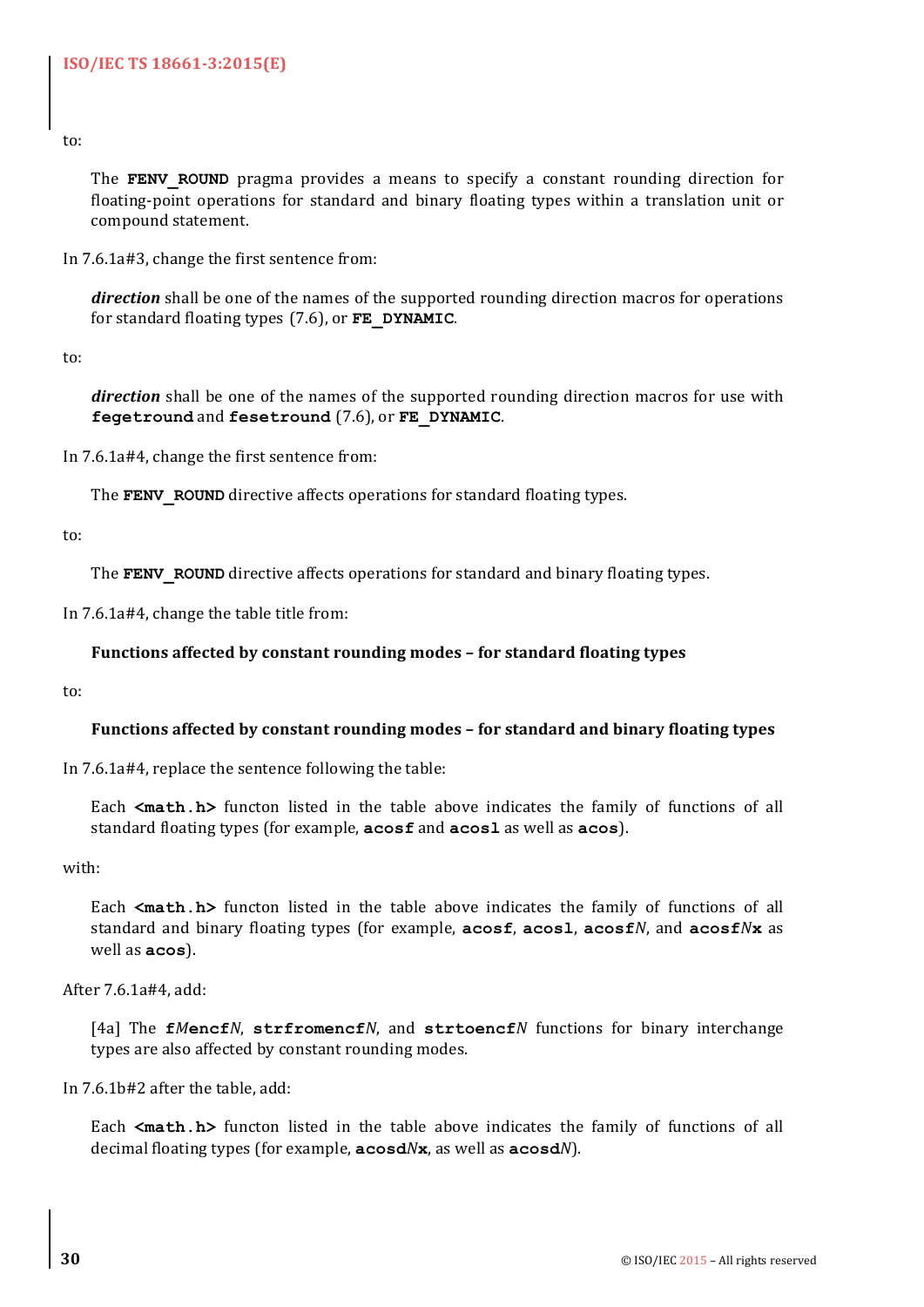After 7.6.1b#2, add:

[3] The dMencbindN, dMencdecdN, strfromencbindN, strfromencdecdN, strtoencbind<sup>*N*</sup>, and strtoencdecd*N* functions for decimal interchange types are also affected by constant rounding modes.

Change 7.6.3 from:

The **fegetround** and **fesetround** functions provide control of rounding direction modes.

to:

The functions in this subclause provide control of rounding direction modes.

Change  $7.6.3.1\#2$  from:

The **fegetround** function gets the current value of the dynamic rounding direction mode.

to:

The **fegetround** function gets the current value of the dynamic rounding direction mode for operations for standard and binary floating types.

In 7.6.3.2#2, change the first sentence from:

The **fesetround** function sets the dynamic rounding direction mode to the rounding direction represented by its argument **round**.

to:

The **fesetround** function sets the dynamic rounding direction mode to the rounding direction represented by its argument **round** for operations for standard and binary floating types. 

#### **12.3 Functions**

#### **Changes to C11 + TS18661-1 + TS18661-2:**

Add the following list of function prototypes to the synopsis of the respective subclauses. In each synopsis where a prototype with a  $dN$  suffix is added, remove any prototypes with a  $d32$ ,  $d64$ , or **d128** suffix.

7.12.4 Trigonometric functions

```
 _FloatN acosfN(_FloatN x);
 _FloatNx acosfNx(_FloatNx x);
DecimalN acosdN (DecimalNx);
 _DecimalNx acosdNx(_DecimalNx x);
 _FloatN asinfN(_FloatN x);
 _FloatNx asinfNx(_FloatNx x);
DecimalN asind<sup>N</sup> ( DecimalN x);
 _DecimalNx asindNx(_DecimalNx x);
```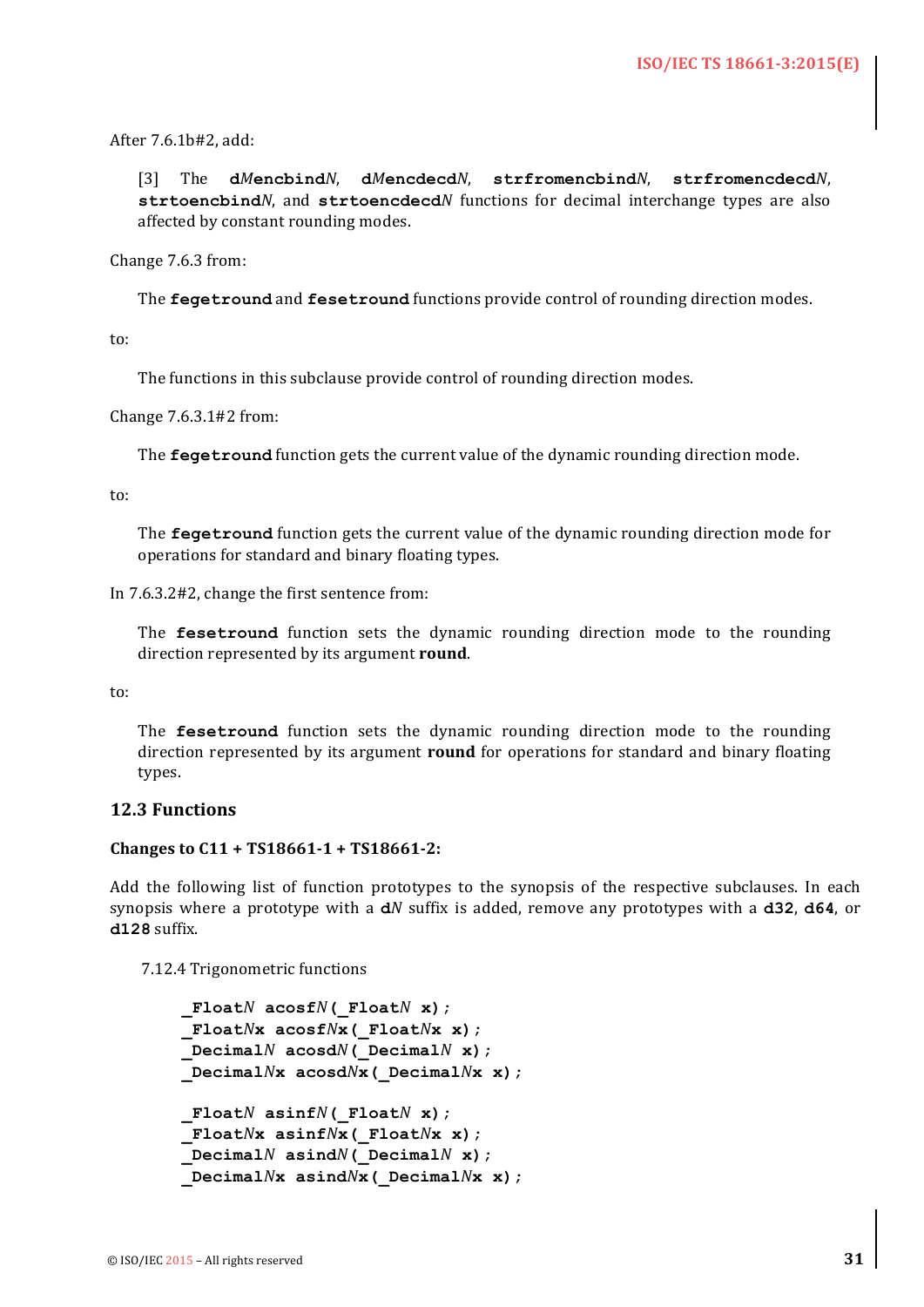```
FloatN atanfN(FloatN x);
 _FloatNx atanfNx(_FloatNx x);
 _DecimalN atandN(_DecimalN x);
 _DecimalNx atandNx(_DecimalNx x);
```

```
 _FloatN atan2fN(_FloatN y,	_FloatN x);
 _FloatNx atan2fNx(_FloatNx y,	_FloatNx x);
 _DecimalN atan2dN(_DecimalN y,	_DecimalN x);
 _DecimalNx atan2dNx(_DecimalNx y,	_DecimalNx x);
```

```
FloatN cosfN(FloatN x);
 _FloatNx cosfNx(_FloatNx x);
DecimalN \cos dN( DecimalN \times);
 _DecimalNx cosdNx(_DecimalNx x);
```

```
FloatN sinfN(FloatN x);
 _FloatNx sinfNx(_FloatNx x);
DecimalN sin dN (DecimalNx);
 _DecimalNx sindNx(_DecimalNx x);
```

```
 _FloatN tanfN(_FloatN x);
 _FloatNx tanfNx(_FloatNx x);
 _DecimalN tandN(_DecimalN x);
 _DecimalNx tandNx(_DecimalNx x);
```
# 7.12.5 Hyperbolic functions

```
 _FloatN acoshfN(_FloatN x);
 _FloatNx acoshfNx(_FloatNx x);
 _DecimalN acoshdN(_DecimalN x);
 _DecimalNx acoshdNx(_DecimalNx x);
```

```
 _FloatN asinhfN(_FloatN x);
 _FloatNx asinhfNx(_FloatNx x);
\Delta P Decimal<sup>N</sup> asinhd<sup>N</sup> ( Decimal<sup>N</sup> x);
 _DecimalNx asinhdNx(_DecimalNx x);
```

```
 _FloatN atanhfN(_FloatN x);
 _FloatNx atanhfNx(_FloatNx x);
\BoxDecimalN atanhdN( DecimalN x);
 _DecimalNx atanhdNx(_DecimalNx x);
```

```
 _FloatN coshfN(_FloatN x);
 _FloatNx coshfNx(_FloatNx x);
 _DecimalN coshdN(_DecimalN x);
 _DecimalNx scoshdNx(_DecimalNx x);
```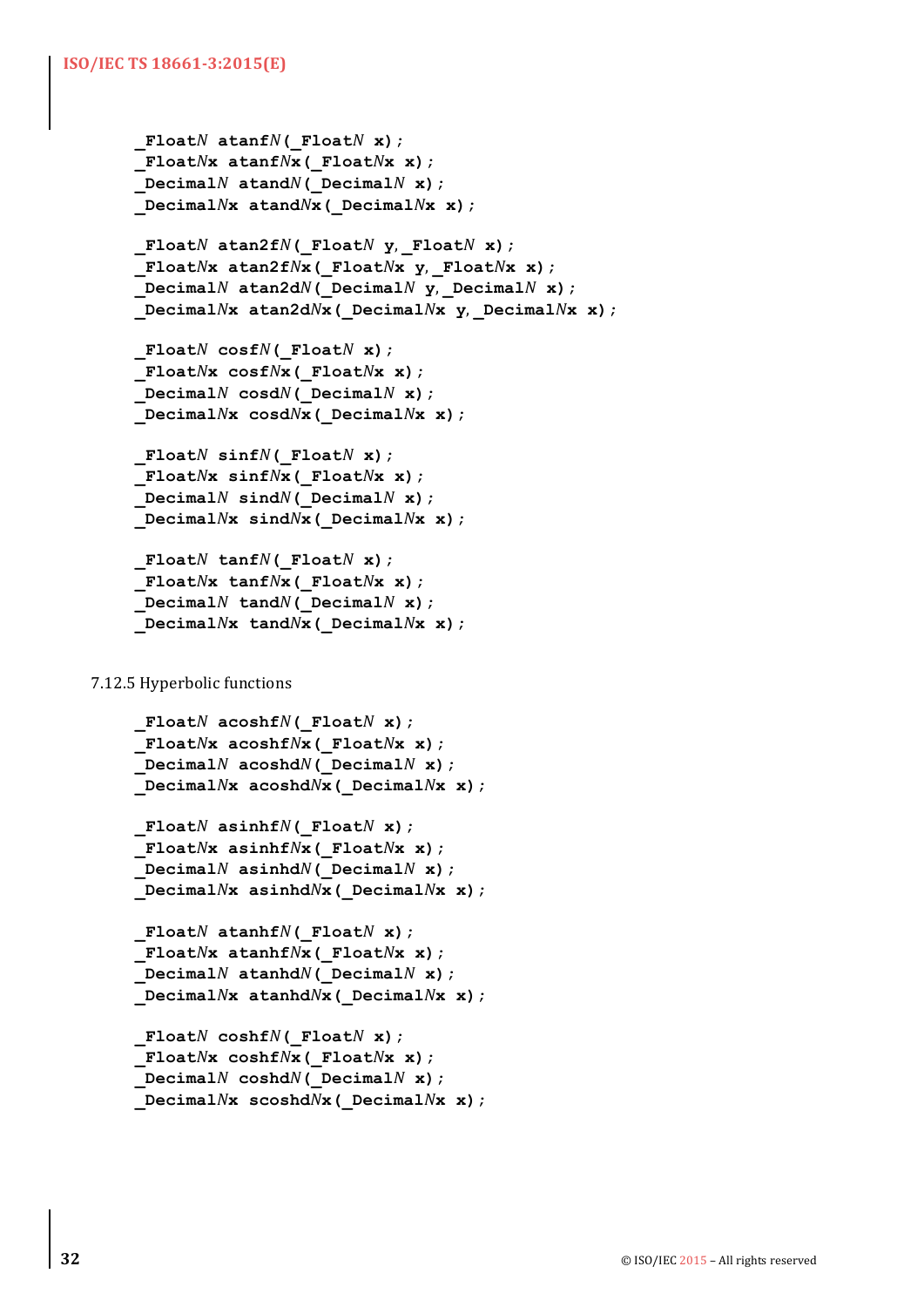```
 _FloatN sinhfN(_FloatN x);
 _FloatNx sinhfNx(_FloatNx x);
DecimalN sinhdN (DecimalNx);
 _DecimalNx sinhdNx(_DecimalNx x);
 _FloatN tanhfN(_FloatN x);
 _FloatNx tanhfNx(_FloatNx x);
 _DecimalN tanhdN(_DecimalN x);
 _DecimalNx tanhdNx(_DecimalNx x);
```
7.12.6 Exponential and logarithmic functions

```
 _FloatN expfN(_FloatN x);
 _FloatNx expfNx(_FloatNx x);
DecimalN expdN (DecimalNx);
 _DecimalNx expdNx(_DecimalNx x);
 _FloatN exp2fN(_FloatN x);
 _FloatNx exp2fNx(_FloatNx x);
DecimalN exp2dN (DecimalNx);
 _DecimalNx exp2dNx(_DecimalNx x);
 _FloatN expm1fN(_FloatN x);
 _FloatNx expm1fNx(_FloatNx x);
DecimalN expm1dN ( DecimalN x);
 _DecimalNx expm1dNx(_DecimalNx x);
 _FloatN frexpfN(_FloatN value, int *exp);
 _FloatNx frexpfNx(_FloatNx value, int *exp);
 _DecimalN frexpdN(_DecimalN value, int *exp);
 _DecimalNx frexpdNx(_DecimalNx value, int *exp);
 int ilogbfN(_FloatN x);
 int ilogbfNx(_FloatNx x);
 int ilogbdN(_DecimalN x);
 int ilogbdNx(_DecimalNx x);
_FloatN ldexpfN(_FloatN value, int exp);
 _FloatNx ldexpfNx(_FloatNx value, int exp);
 _DecimalN ldexpdN(_DecimalN value, int exp);
 _DecimalNx ldexpdNx(_DecimalNx value, int exp);
 long int llogbfN(_FloatN x);
 long int llogbfNx(_FloatNx x);
 long int llogbdN(_DecimalN x);
 long int llogbdNx(_DecimalNx x);
```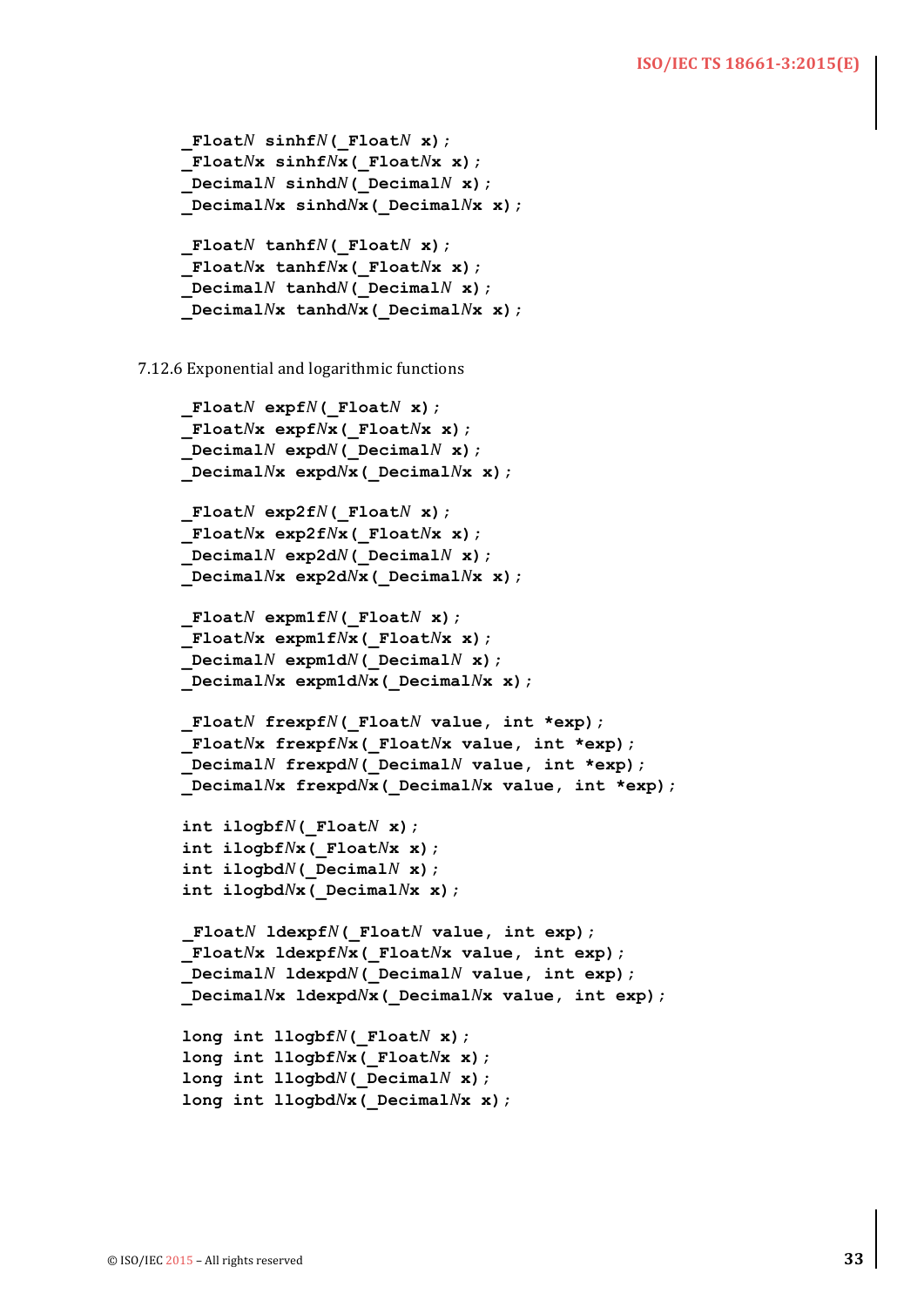```
FloatN logfN(FloatN x);
 _FloatNx logfNx(_FloatNx x);
DecimalN log dN(DecimalNx);
 _DecimalNx logdNx(_DecimalNx x);
```

```
 _FloatN log10fN(_FloatN x);
 _FloatNx log10fNx(_FloatNx x);
DecimalN log10dN (DecimalNx);
 _DecimalNx log10dNx(_DecimalNx x);
```
 $F$ loat $N$  log1pf $N$ ( $F$ loat $N$  **x**);  **\_Float***N***x log1pf***N***x(\_Float***N***x x);**  $DecimalN$   $log1pdN$  ( $DecimalN$ **x**);  **\_Decimal***N***x log1pd***N***x(\_Decimal***N***x x);**

```
FloatN log2fN(FloatN x);
 _FloatNx log2fNx(_FloatNx x);
DecimalN log2dN (DecimalNx);
 _DecimalNx log2dNx(_DecimalNx x);
```

```
 _FloatN logbfN(_FloatN x);
 _FloatNx logbfNx(_FloatNx x);
 _DecimalN logbdN(_DecimalN x);
 _DecimalNx logbdNx(_DecimalNx x);
```

```
 _FloatN modffN(_FloatN x,	_FloatN *iptr);
 _FloatNx modffNx(_FloatNx x,	_FloatNx *iptr);
DecimalN modfdN( DecimalN x, DecimalN *iptr);
 _DecimalNx modfdNx(_DecimalNx x,	_DecimalNx *iptr);
```

```
 _FloatN scalbnfN(_FloatN value, int exp);
 _FloatNx scalbnfNx(_FloatNx value, int exp);
 _DecimalN scalbndN(_DecimalN value, int exp);
 _DecimalNx scalbndNx(_DecimalNx value, int exp);
```

```
 _FloatN scalblnfN(_FloatN value, long int exp);
 _FloatNx scalblnfNx(_FloatNx value, long int exp);
 _DecimalN scalblndN(_DecimalN value, long int exp);
 _DecimalNx scalblndNx(_DecimalNx value, long int exp);
```
7.12.7 Power and absolute-value functions

```
FloatN cbrtfN(FloatN x);
 _FloatNx cbrtfNx(_FloatNx x);
DecimalN chrtdN (DecimalNx);
 _DecimalNx cbrtdNx(_DecimalNx x);
 _FloatN fabsfN(_FloatN x);
 _FloatNx fabsfNx(_FloatNx x);
DecimalN fabsdN (DecimalNx);
 _DecimalNx fabsdNx(_DecimalNx x);
```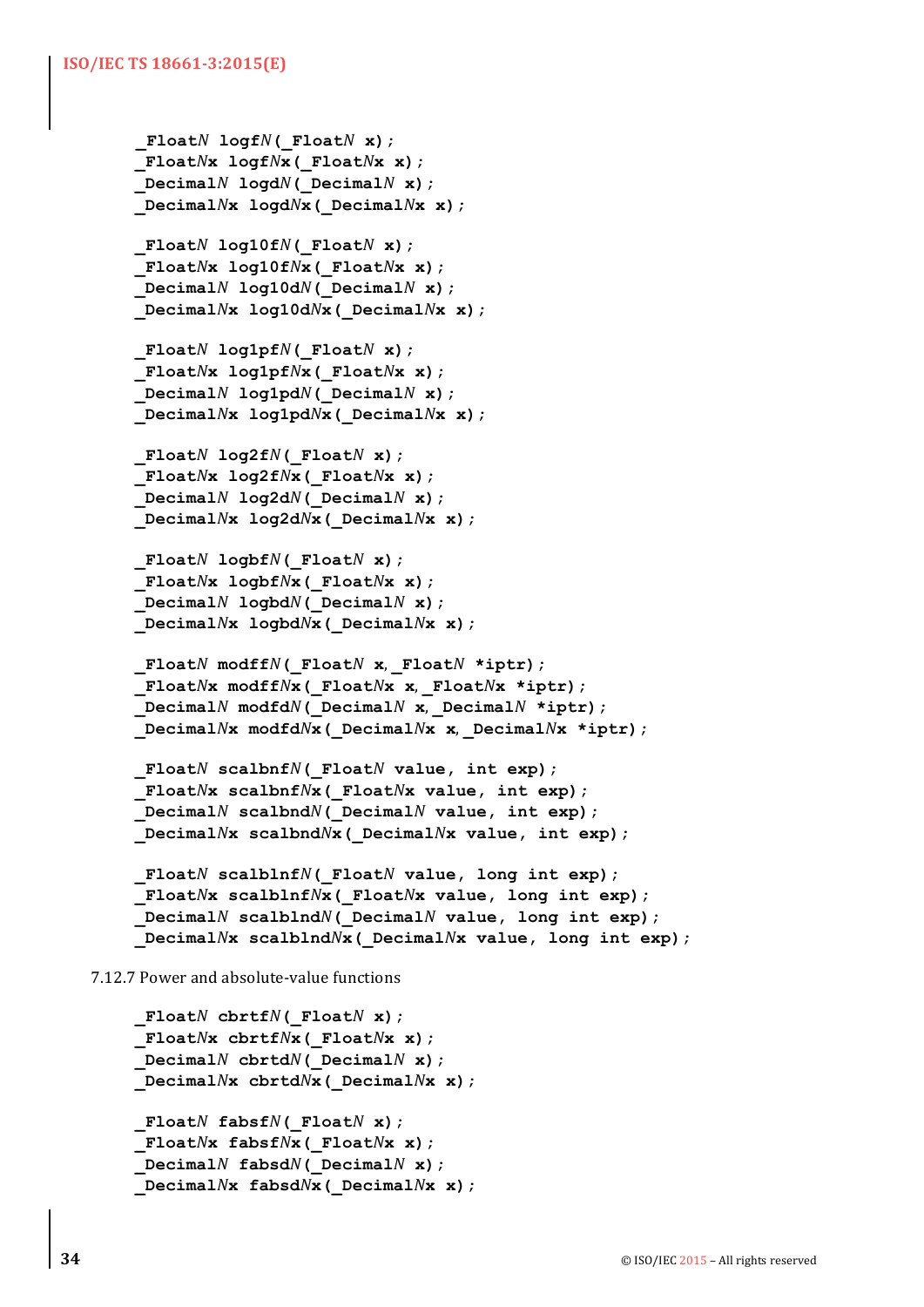#### **ISO/IEC TS 18661-3:2015(E)**

```
 _FloatN hypotfN(_FloatN x,	_FloatN y);
FloatNx hypotfNx (FloatNx x, FloatNx y);
 _DecimalN hypotdN(_DecimalN x,	_DecimalN y);
 _DecimalNx hypotdNx(_DecimalNx x,	_DecimalNx y);
 FloatN powfN( FloatN x, FloatN y);
 _FloatNx powfNx(_FloatNx x,	_FloatNx y);
DecimalN powdN(DecimalN x, DecimalN y);
 _DecimalNx powdNx(_DecimalNx x,	_DecimalNx y);
 _FloatN sqrtfN(_FloatN x);
 _FloatNx sqrtfNx(_FloatNx x);
DecimalN sqrtdN( DecimalN x);
 _DecimalNx sqrtdNx(_DecimalNx x);
```
7.12.8 Error and gamma functions

```
 _FloatN erffN(_FloatN x);
 _FloatNx erffNx(_FloatNx x);
DecimalN erfdN( DecimalN x);
 _DecimalNx erfdNx(_DecimalNx x);
 _FloatN erfcfN(_FloatN x);
 _FloatNx erfcfNx(_FloatNx x);
DecimalN erfcdN(DecimalNx);
 _DecimalNx erfcdNx(_DecimalNx x);
 _FloatN lgammafN(_FloatN x);
 _FloatNx lgammafNx(_FloatNx x);
DecimalN 1gammadN( DecimalN x);
 _DecimalNx lgammadNx(_DecimalNx x);
 _FloatN tgammafN(_FloatN x);
 _FloatNx tgammafNx(_FloatNx x);
DecimalN tgammadN( DecimalNx);
 _DecimalNx tgammadNx(_DecimalNx x);
```
7.12.9 Nearest integer functions

```
 _FloatN ceilfN(_FloatN x);
 _FloatNx ceilfNx(_FloatNx x);
DecimalN ceil dN (DecimalNx);
 _DecimalNx ceildNx(_DecimalNx x);
_FloatN floorfN(_FloatN x);
 _FloatNx floorfNx(_FloatNx x);
DecimalN floordN( DecimalN x);
 _DecimalNx floordNx(_DecimalNx x);
```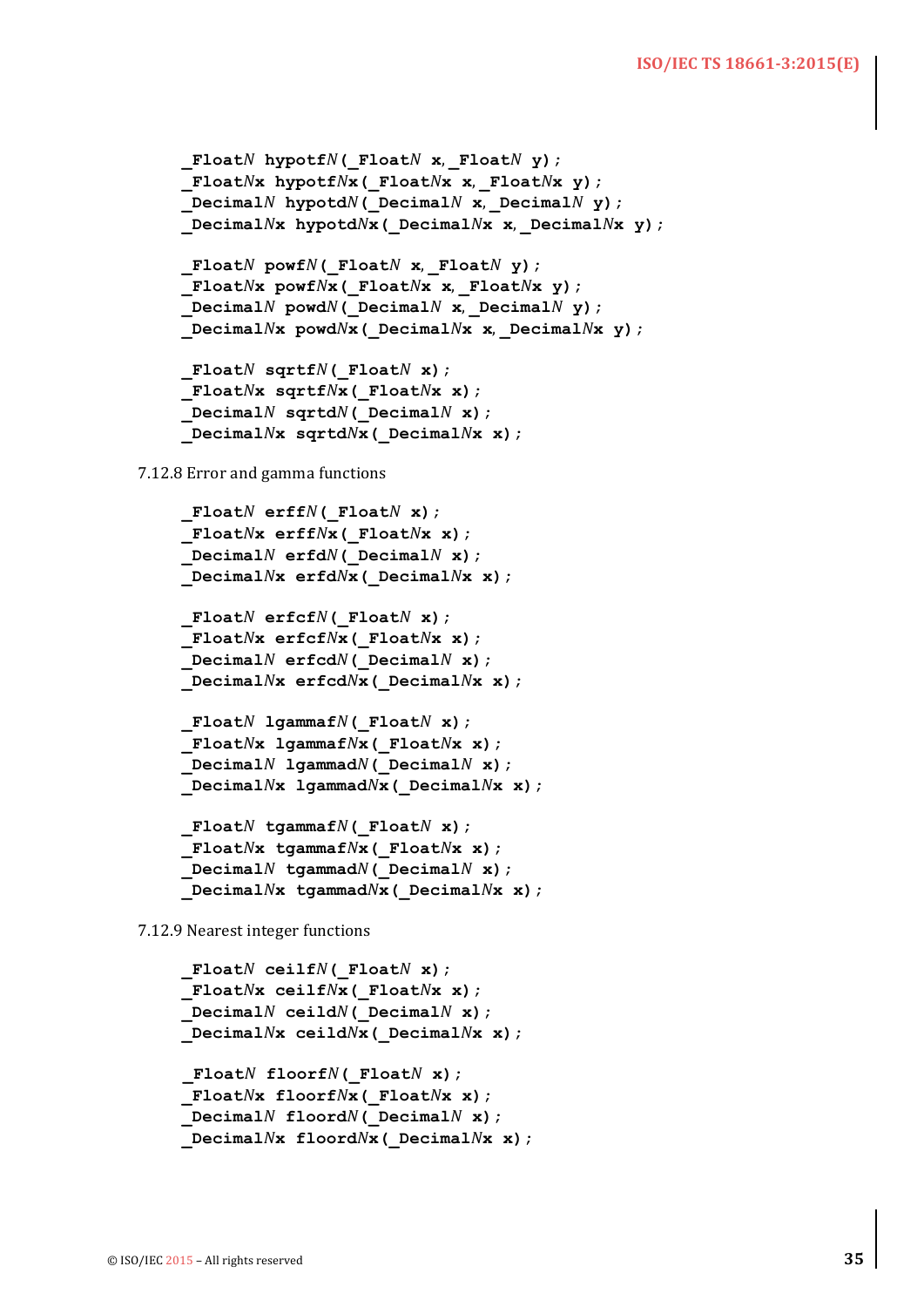```
FloatN nearbyintfN(FloatN x);
 _FloatNx nearbyintfNx(_FloatNx x);
DecimalN nearbyintdN( DecimalN x);
 _DecimalNx nearbyintdNx(_DecimalNx x);
 _FloatN rintfN(_FloatN x);
 _FloatNx rintfNx(_FloatNx x);
DecimalN rintdN( DecimalN x);
 _DecimalNx rintdNx(_DecimalNx x);
 long int lrintfN(_FloatN x);
 long int lrintfNx(_FloatNx x);
 long int lrintdN(_DecimalN x);
 long int lrintdNx(_DecimalNx x);
 long long int llrintfN(_FloatN x);
 long long int llrintfNx(_FloatNx x);
 long long int llrintdN(_DecimalN x);
 long long int llrintdNx(_DecimalNx x);
FloatN roundfN(FloatN x);
 _FloatNx roundfNx(_FloatNx x);
 _DecimalN rounddN(_DecimalN x);
 _DecimalNx rounddNx(_DecimalNx x);
 long int lroundfN(_FloatN x);
 long int lroundfNx(_FloatNx x);
 long int lrounddN(_DecimalN x);
 long int lrounddNx(_DecimalNx x);
 long long int llroundfN(_FloatN x);
 long long int llroundfNx(_FloatNx x);
long long int llrounddN( DecimalN x);
 long long int llrounddNx(_DecimalNx x);
_FloatN roundevenfN(_FloatN x);
 _FloatNx roundevenfNx(_FloatNx x);
DecimalN roundevendN( DecimalNx);
 _DecimalNx roundevendNx(_DecimalNx x);
_FloatN truncfN(_FloatN x);
 _FloatNx truncfNx(_FloatNx x);
DecimalN truncdN( DecimalNx);
 _DecimalNx truncdNx(_DecimalNx x);
intmax_t fromfpfN(_FloatN x, int round, unsigned int width);
 intmax_t fromfpfNx(_FloatNx x, int round, unsigned int width);
 intmax_t fromfpdN(_DecimalN x, int round, unsigned int width);
 intmax_t fromfpdNx(_DecimalNx x, int round,
  unsigned int width);
```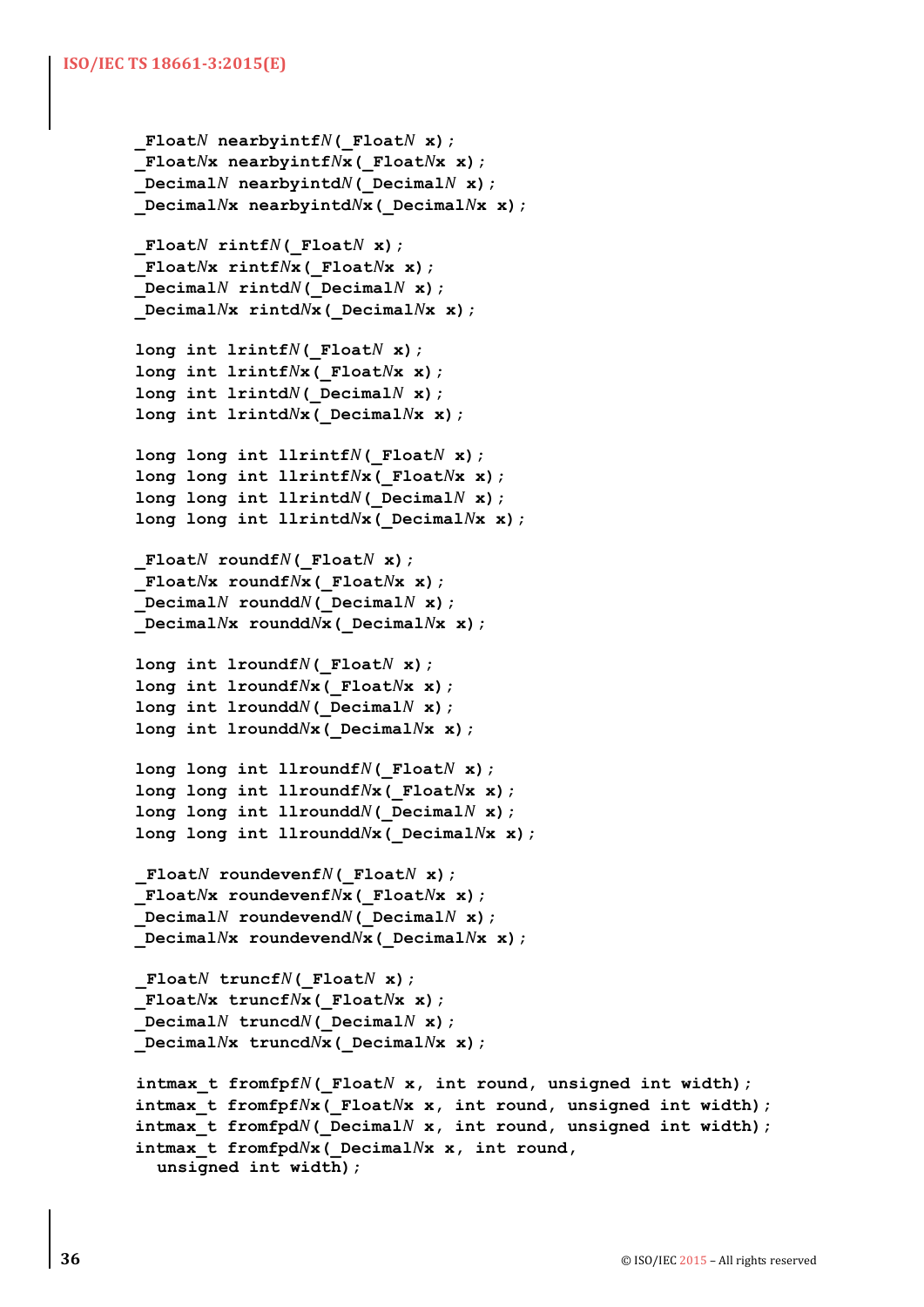```
 uintmax_t ufromfpfN(_FloatN x, int round, unsigned int width);
 uintmax_t ufromfpfNx(_FloatNx x, int round,
  unsigned int width);
 uintmax_t ufromfpdN(_DecimalN x, int round,
  unsigned int width);
 uintmax_t ufromfpdNx(_DecimalNx x, int round, 
  unsigned int width);
 intmax_t fromfpxfN(_FloatN x, int round, unsigned int width);
 intmax_t fromfpxfNx(_FloatNx x, int round, unsigned int width);
 intmax_t fromfpxdN(_DecimalN x, int round, unsigned int width);
 intmax_t fromfpxdNx(_DecimalNx x, int round, 
  unsigned int width);
 uintmax_t ufromfpxfN(_FloatN x, int round, unsigned int width);
 uintmax_t ufromfpxfNx(_FloatNx x, int round, 
  unsigned int width);
 uintmax_t ufromfpxdN(_DecimalN x, int round, 
  unsigned int width);
 uintmax_t ufromfpxdNx(_DecimalNx x, int round, 
  unsigned int width);
```
7.12.10 Remainder functions

```
 _FloatN fmodfN(_FloatN x,	_FloatN y);
 _FloatNx fmodfNx(_FloatNx x,	_FloatNx y);
DecimalN fmoddN( DecimalN x, DecimalN y);
 _DecimalNx fmoddNx(_DecimalNx x,	_DecimalNx y);
 _FloatN remainderfN(_FloatN x,	_FloatN y);
```

```
 _FloatNx remainderfNx(_FloatNx x,	_FloatNx y);
DecimalN remainderdN( DecimalN x, DecimalN y);
 _DecimalNx remainderdNx(_DecimalNx x,	_DecimalNx y);
```

```
 _FloatN remquofN(_FloatN x,	_FloatN y, int *quo);
 _FloatNx remquofNx(_FloatNx x,	_FloatNx y, int *quo);
```
7.12.11 Manipulation functions

```
_FloatN copysignfN(_FloatN x,	_FloatN y);
 _FloatNx copysignfNx(_FloatNx x,	_FloatNx y);
DecimalN copysignd<sup>N</sup>( DecimalN x, DecimalN y);
 _DecimalNx copysigndNx(_DecimalNx x,	_DecimalNx y);
 _FloatN nanfN(const char *tagp);
 _FloatNx nanfNx(const char *tagp);
 _DecimalN nandN(const char *tagp);
 _DecimalNx nandNx(const char *tagp);
_FloatN nextafterfN(_FloatN x,	_FloatN y);
 _FloatNx nextafterfNx(_FloatNx x,	_FloatNx y);
DecimalN nextafterdN( DecimalN x, DecimalN y);
 _DecimalNx nextafterdNx(_DecimalNx x,	_DecimalNx y);
```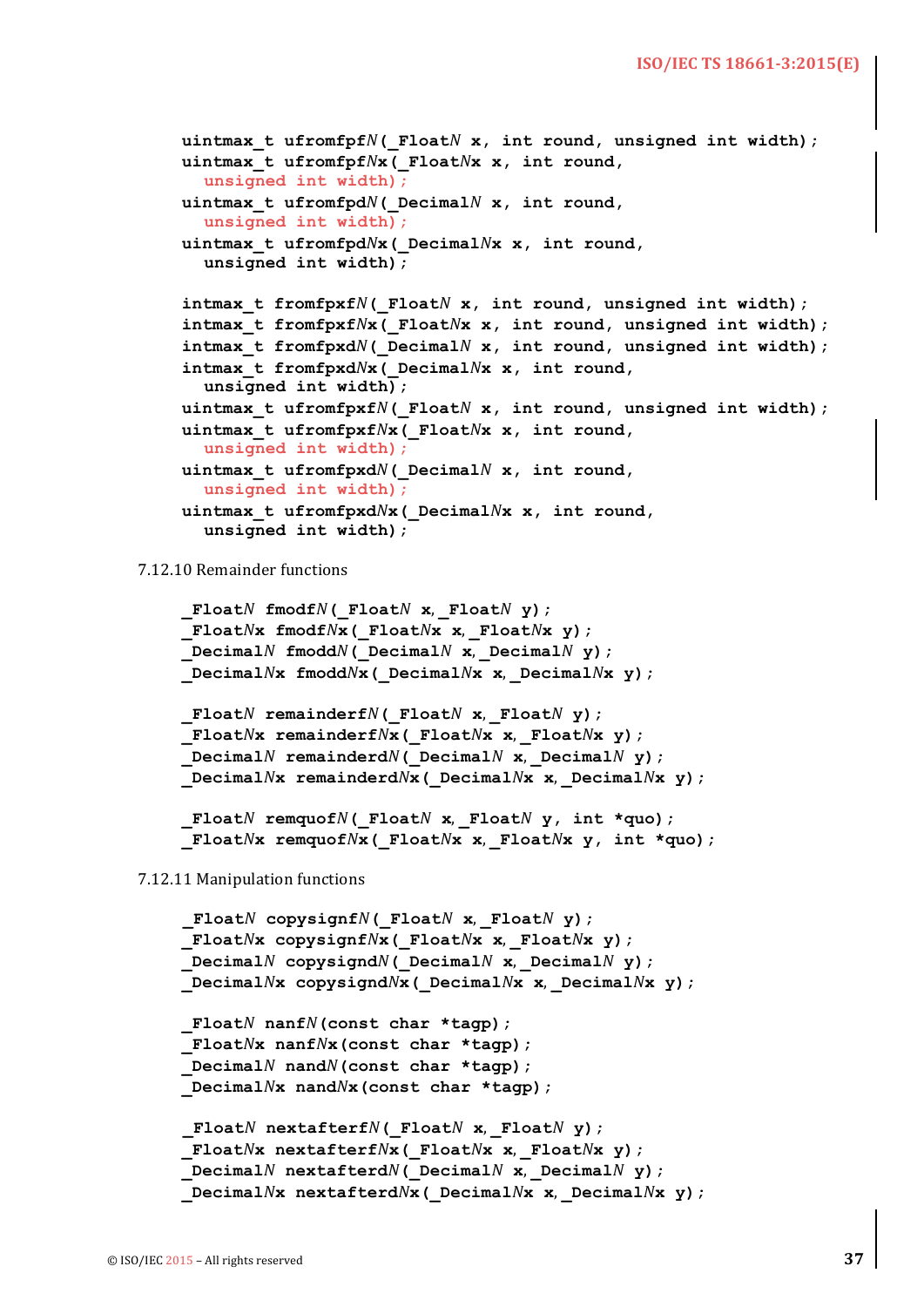```
_FloatN nextupfN(_FloatN x);
 _FloatNx nextupfNx(_FloatNx x);
DecimalN nextupdN( DecimalN x);
 _DecimalNx nextupdNx(_DecimalNx x);
_FloatN nextdownfN(_FloatN x);
 _FloatNx nextdownfNx(_FloatNx x);
DecimalN nextdowndN( DecimalN x);
 _DecimalNx nextdowndNx(_DecimalNx x);
int canonicalizefN(_FloatN * cx, const _FloatN * x);
int canonicalizefNx(_FloatNx * cx, const _FloatNx * x);
int canonicalized<sup>N</sup> ( Decimal<sup>N</sup> * cx, const Decimal<sup>N</sup> * x);
int canonicalizedNx(_DecimalNx * cx, const _DecimalNx * x);
 DecimalN quantized<sup>N</sup> ( Decimal<sup>N</sup> x, Decimal<sup>N</sup> y);
 _DecimalNx quantizedNx(_DecimalNx x,	_DecimalNx y);
Bool samequantumdN( DecimalN x, DecimalN y);
 _Bool samequantumdNx(_DecimalNx x,	_DecimalNx y);
DecimalN quantumdN(DecimalNx);
 _DecimalNx quantumdNx(_DecimalNx x);
 long long int llquantexpdN(_DecimalN x);
 long long int llquantexpdNx(_DecimalNx x);
void encodedecdN(unsigned char * restrict encptr,
  const _DecimalN * restrict xptr);
void decodedecdN(_DecimalN * restrict xptr,
  const unsigned char * restrict encptr);
void encodebindN(unsigned char * restrict encptr,
  const _DecimalN * restrict xptr);
void decodebindN(_DecimalN * restrict xptr,
  const unsigned char * restrict encptr);
```
7.12.12 Maximum, minimum, and positive difference functions

```
 _FloatN fdimfN(_FloatN x,	_FloatN y);
 _FloatNx fdimfNx(_FloatNx x,	_FloatNx y);
DecimalN fdimdN( DecimalN x, DecimalN y);
 _DecimalNx fdimdNx(_DecimalNx x,	_DecimalNx y);
```

```
_FloatN fmaxfN(_FloatN x,	_FloatN y);
 _FloatNx fmaxfNx(_FloatNx x,	_FloatNx y);
 _DecimalN fmaxdN(_DecimalN x,	_DecimalN y);
 _DecimalNx fmaxdNx(_DecimalNx x,	_DecimalNx y);
```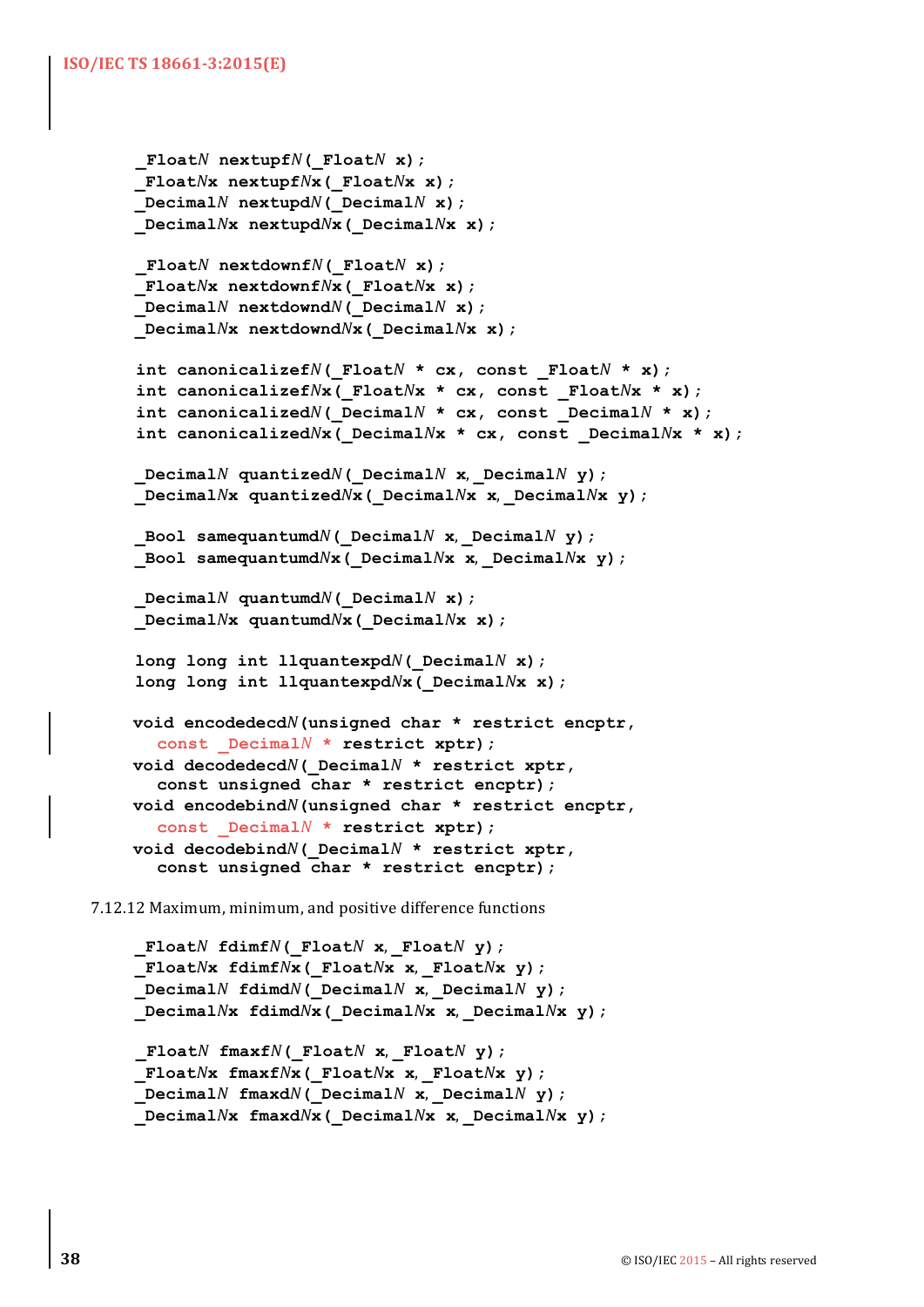```
FloatN fminfN(FloatN x, FloatN y);
 _FloatNx fminfNx(_FloatNx x,	_FloatNx y);
DecimalN fmind<sup>N</sup> ( DecimalN x, DecimalN y);
 _DecimalNx fmindNx(_DecimalNx x,	_DecimalNx y);
 _FloatN fmaxmagfN(_FloatN x,	_FloatN y);
 _FloatNx fmaxmagfNx(_FloatNx x,	_FloatNx y);
DecimalN fmaxmagd<sup>N</sup> ( DecimalN x, DecimalN y);
 _DecimalNx fmaxmagdNx(_DecimalNx x,	_DecimalNx y);
FloatN fminmagfN( FloatN x, FloatN y);
 _FloatNx fminmagfNx(_FloatNx x,	_FloatNx y);
 _DecimalN fminmagdN(_DecimalN x,	_DecimalN y);
 _DecimalNx fminmagdNx(_DecimalNx x,	_DecimalNx y);
```
7.12.13 Floating multiply-add

 **\_Float***N* **fmaf***N***(\_Float***N* **x**, **\_Float***N* **y**, **\_Float***N* **z); \_Float***N***x fmaf***N***x(\_Float***N***x x**, **\_Float***N***x y**, **\_Float***N***x z);**  $DecimalN$  **fmad**<sup> $N$ </sup> ( $DecimalN$  **x**,  $DecimalN$  **y**,  $DecimalN$  **z**);  **\_Decimal***N***x fmad***N***x(\_Decimal***N***x x**, **\_Decimal***N***x y**, **\_Decimal***N***x z);**

7.12.14 Functions that round result to narrower format

```
 _FloatM fMaddfN(_FloatN x, _FloatN y); // M < N
 _FloatM fMaddfNx(_FloatNx x, _FloatNx y); // M <= N
 _FloatMx fMxaddfN(_FloatN x, _FloatN y); // M < N
 _FloatMx fMxaddfNx(_FloatNx x, _FloatNx y); // M < N
DecimalM dMaddN (DecimalN x, DecimalN y); // M < N
 _DecimalM dMadddNx(_DecimalNx x, _DecimalNx y); // M <= N
 _DecimalMx dMxadddN(_DecimalN x, _DecimalN y); // M < N
 _DecimalMx dMxadddNx(_DecimalNx x, _DecimalNx y); // M < N
 _FloatM fMsubfN(_FloatN x, _FloatN y); // M < N
FloatM fMsubfNx ( FloatNx x, FloatNx y); // M <= N
 _FloatMx fMxsubfN(_FloatN x, _FloatN y); // M < N
 _FloatMx fMxsubfNx(_FloatNx x, _FloatNx y); // M < N
 _DecimalM dMsubdN(_DecimalN x, _DecimalN y); // M < N
 _DecimalM dMsubdNx(_DecimalNx x, _DecimalNx y); // M <= N
\Delta MX \Delta MMx \Delta M( \Delta M DecimalN \Delta M); \Delta MM \Delta M<b>1
 _DecimalMx dMxsubdNx(_DecimalNx x, _DecimalNx y); // M < N
FloatM fMmulfN( FloatN x, FloatN y); // M < N
 _FloatM fMmulfNx(_FloatNx x, _FloatNx y); // M <= N
 FloatMx fMxmulfN(FloatN <b>x, FloatN y); // M < N
 _FloatMx fMxmulfNx(_FloatNx x, _FloatNx y); // M < N
DecimalM dMmuldN( DecimalN x, DecimalN y); // M < N
 _DecimalM dMmuldNx(_DecimalNx x, _DecimalNx y); // M <= N
\Delta MX \Delta Mx \Delta M( \Delta M \Delta M \Delta M, \Delta M \Delta M \Delta M \Delta M \Delta M _DecimalMx dMxmuldNx(_DecimalNx x, _DecimalNx y); // M < N
```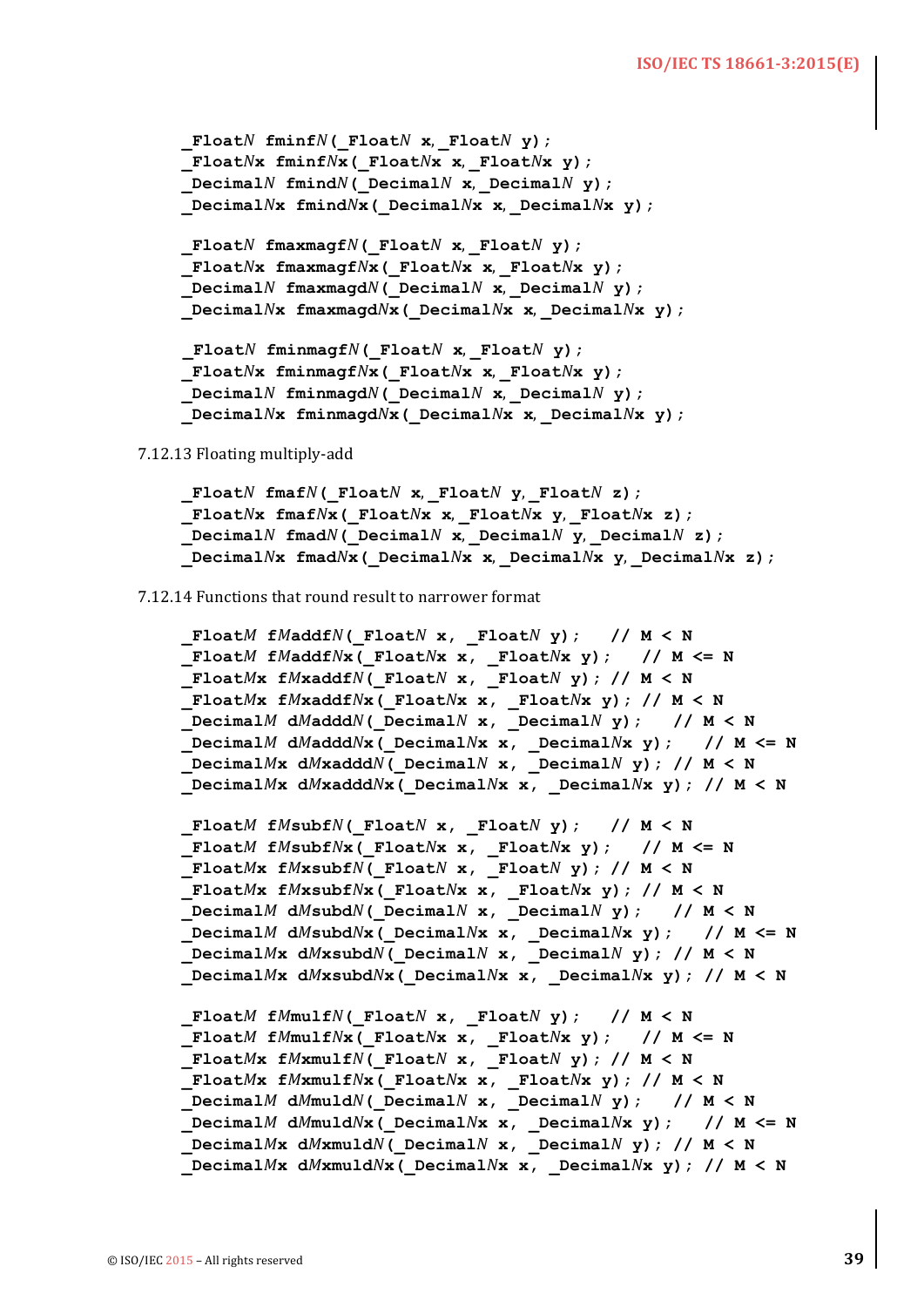```
FloatM fMdivfN( FloatN x, FloatN y); // M < N
FloatM fMdivfNx (FloatNx x, FloatNx y); // M <= N
 FloatMx fMxdivfN( FloatN x, FloatN y); // M < N
FloatMx fMxdivfNx( FloatNx x, FloatNx y); // M < N
 _DecimalM dMdivdN(_DecimalN x, _DecimalN y); // M < N
 _DecimalM dMdivdNx(_DecimalNx x, _DecimalNx y); // M <= N
 _DecimalMx dMxdivdN(_DecimalN x, _DecimalN y); // M < N
 _DecimalMx dMxdivdNx(_DecimalNx x, _DecimalNx y); // M < N
 FloatM fMfmafN(FloatN x, FloatN y, FloatN z); // M < N
 _FloatM fMfmafNx(_FloatNx x, _FloatNx y,
  _FloatNx z); // M <= N
 _FloatMx fMxfmafN(_FloatN x, _FloatN y, _FloatN z); // M < N
 _FloatMx fMxfmafNx(_FloatNx x, _FloatNx y,
  _FloatNx z); // M < N
 _DecimalM dMfmadN(_DecimalN x, _DecimalN y,
  _DecimalN z); // M < N
 _DecimalM dMfmadNx(_DecimalNx x, _DecimalNx y,
  _DecimalNx z); // M <= N
 _DecimalMx dMxfmadN(_DecimalN x, _DecimalN y,
  _DecimalN z); // M < N
 _DecimalMx dMxfmadNx(_DecimalNx x, _DecimalNx y, 
  _DecimalNx z); // M < N
 _FloatM fMsqrtfN(_FloatN x); // M < N
 _FloatM fMsqrtfNx(_FloatNx x); // M <= N
 _FloatMx fMxsqrtfN(_FloatN x); // M < N
 _FloatMx fMxsqrtfNx(_FloatNx x); // M < N
 _DecimalM dMsqrtdN(_DecimalN x); // M < N
 _DecimalM dMsqrtdNx(_DecimalNx x); // M <= N
DecimalMx dMxsqrtM( DecimalN x); // M < N _DecimalMx dMxsqrtdNx(_DecimalNx x); // M < N
```
F.10.12 Total order functions

```
 int totalorderfN(_FloatN x,	_FloatN y);
 int totalorderfNx(_FloatNx x,	_FloatNx y);
 int totalorderdN(_DecimalN x,	_DecimalN y);
 int totalorderdNx(_DecimalNx x,	_DecimalNx y);
 int totalordermagfN(_FloatN x,	_FloatN y);
 int totalordermagfNx(_FloatNx x,	_FloatNx y);
 int totalordermagdN(_DecimalN x,	_DecimalN y);
 int totalordermagdNx(_DecimalNx x,	_DecimalNx y);
```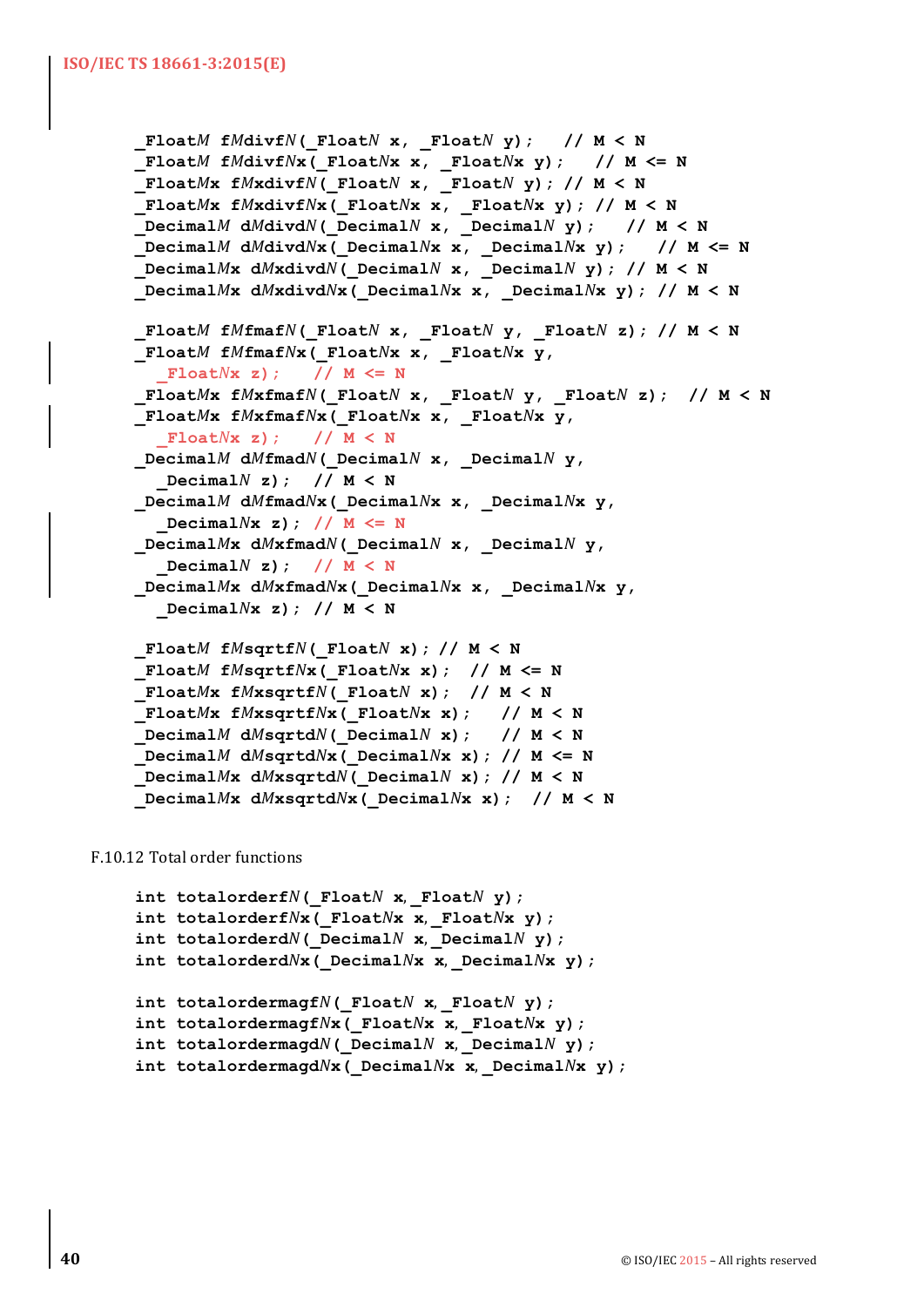#### F.10.13 Payload functions

```
FloatN qetpayloadfN(const FloatN *x);
 _FloatNx getpayloadfNx(const _FloatNx *x);
 _DecimalN getpayloaddN(const _DecimalN *x);
 _DecimalNx getpayloaddNx(const _DecimalNx *x);
 int setpayloadfN(_FloatN *res, _FloatN pl);
 int setpayloadfNx(_FloatNx *res, _FloatNx pl);
 int setpayloaddN(_DecimalN *res, _DecimalN pl);
 int setpayloaddNx(_DecimalNx *res, _DecimalNx pl);
 int setpayloadsigfN(_FloatN *res, _FloatN pl);
 int setpayloadsigfNx(_FloatNx *res, _FloatNx pl);
 int setpayloadsigdN(_DecimalN *res, _DecimalN pl);
 int setpayloadsigdNx(_DecimalNx *res, _DecimalNx pl);
```
In  $7.12.6.4\#2$ , change the third sentence from:

If the type of the function is a standard floating type, the exponent is an integral power of 2.

to:

If the type of the function is a standard or binary floating type, the exponent is an integral power of 2.

In 7.12.6.4#3, change the second sentence from:

Otherwise, the  $f_{\text{rev}}$  functions return the value  $\mathbf{x}$ , such that:  $\mathbf{x}$  has a magnitude in the interval [1/2, 1] or zero, and **value** equals  $\mathbf{x} \times 2^{*\exp}$ , when the type of the function is a standard floating type; ...

to:

Otherwise, the  $f_{\text{resp}}$  functions return the value  $\mathbf{x}$ , such that:  $\mathbf{x}$  has a magnitude in the interval [1/2, 1] or zero, and **value** equals  $\mathbf{x} \times 2^{*\exp}$ , when the type of the function is a standard or binary floating type; ...

In  $7.12.6.6\#2$ , change the first sentence from:

The **ldexp** functions multiply a floating-point number by an integral power of 2 when the type of the function is a standard floating type, or by an integral power of 10 when the type of the function is a decimal floating type.

to:

The **ldexp** functions multiply a floating-point number by an integral power of 2 when the type of the function is a standard or binary floating type, or by an integral power of 10 when the type of the function is a decimal floating type.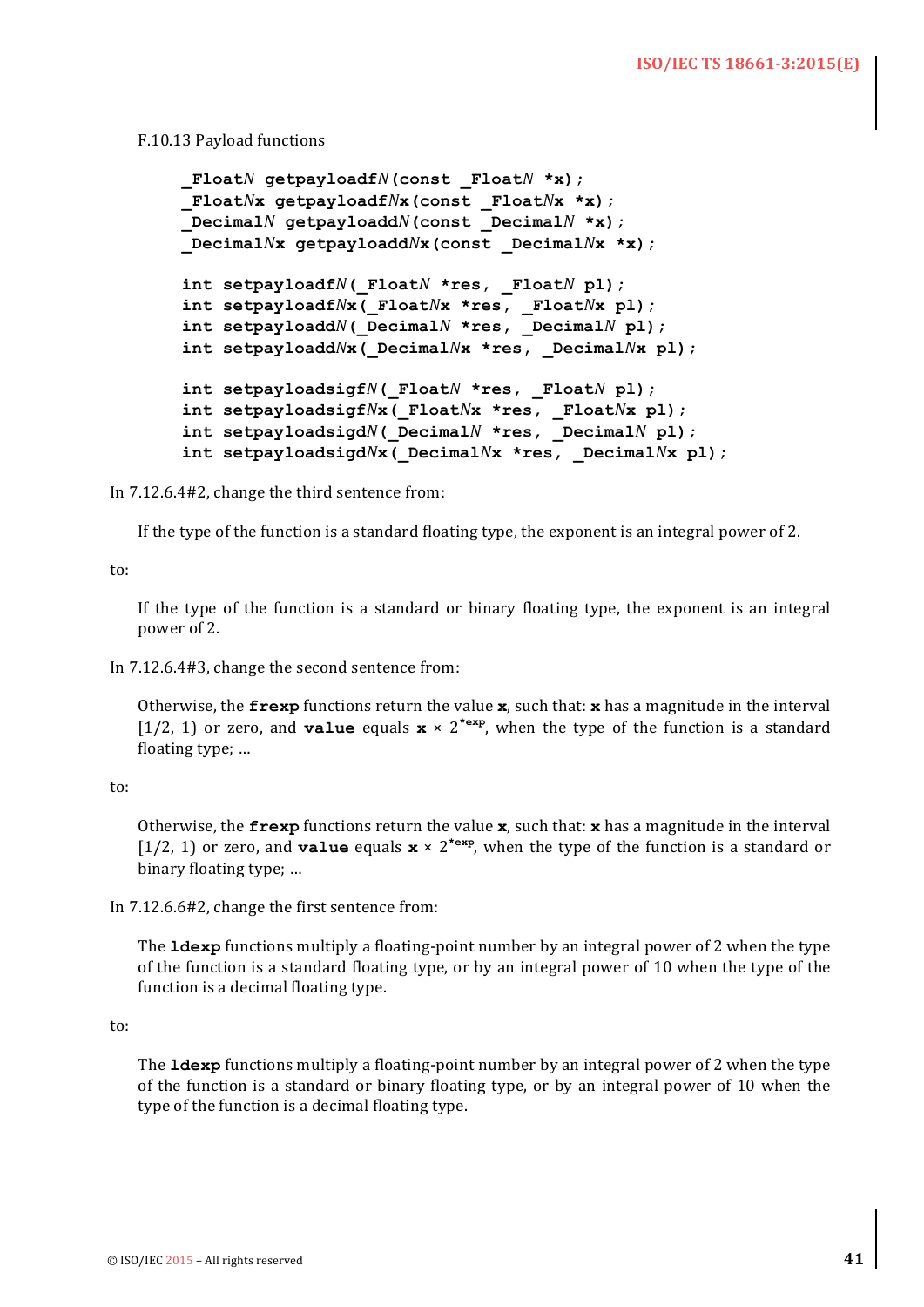# **ISO/IEC TS 18661-3:2015(E)**

Change 7.12.6.6#3 from:

[3] The **ldexp** functions return  $\mathbf{x} \times 2^{\exp}$  when the type of the function is a standard floating type, or return  $\mathbf{x} \times 10^{\text{exp}}$  when the type of the function is a decimal floating type.

to:

[3] The **ldexp** functions return  $\mathbf{x} \times 2^{\exp}$  when the type of the function is a standard or binary floating type, or return  $\mathbf{x} \times 10^{exp}$  when the type of the function is a decimal floating type.

In  $7.12.6.11\text{\#2}$ , change the second sentence from:

If  $\boldsymbol{x}$  is subnormal it is treated as though it were normalized; thus, for positive finite  $\boldsymbol{x}$ ,

 $1 ≤ x × b^{-logb(x)} < b$ 

where  $b =$ **FLT** RADIX if the type of the function is a standard floating type, or  $b = 10$  if the type of the function is a decimal floating type.

#### to:

If  $\boldsymbol{x}$  is subnormal it is treated as though it were normalized; thus, for positive finite  $\boldsymbol{x}$ ,

 $1 ≤ x × b^{-logb(x)} < b$ 

where  $b =$ **FLT** RADIX if the type of the function is a standard floating type,  $b = 2$  if the type of the function is a binary floating type, or  $b = 10$  if the type of the function is a decimal floating type.

In  $7.12.6.13\#2$ , change the first sentence from:

The **scalbn** and **scalbln** functions compute  $\mathbf{x} \times b^n$ , where  $b = \text{FLT}$  **RADIX** if the type of the function is a standard floating type, or  $b = 10$  if the type of the function is a decimal floating type.

to:

The **scalbn** and **scalbln** functions compute  $\mathbf{x} \times b^n$ , where  $b = \mathbf{FLT}$  **RADIX** if the type of the function is a standard floating type,  $b = 2$  if the type of the function is a binary floating type, or  $b = 10$  if the type of the function is a decimal floating type.

# **12.4 Encoding conversion functions**

The functions in this subclause, together with the numerical conversion functions for encodings in clause 13, support the non-arithmetic interchange formats specified by IEC 60559.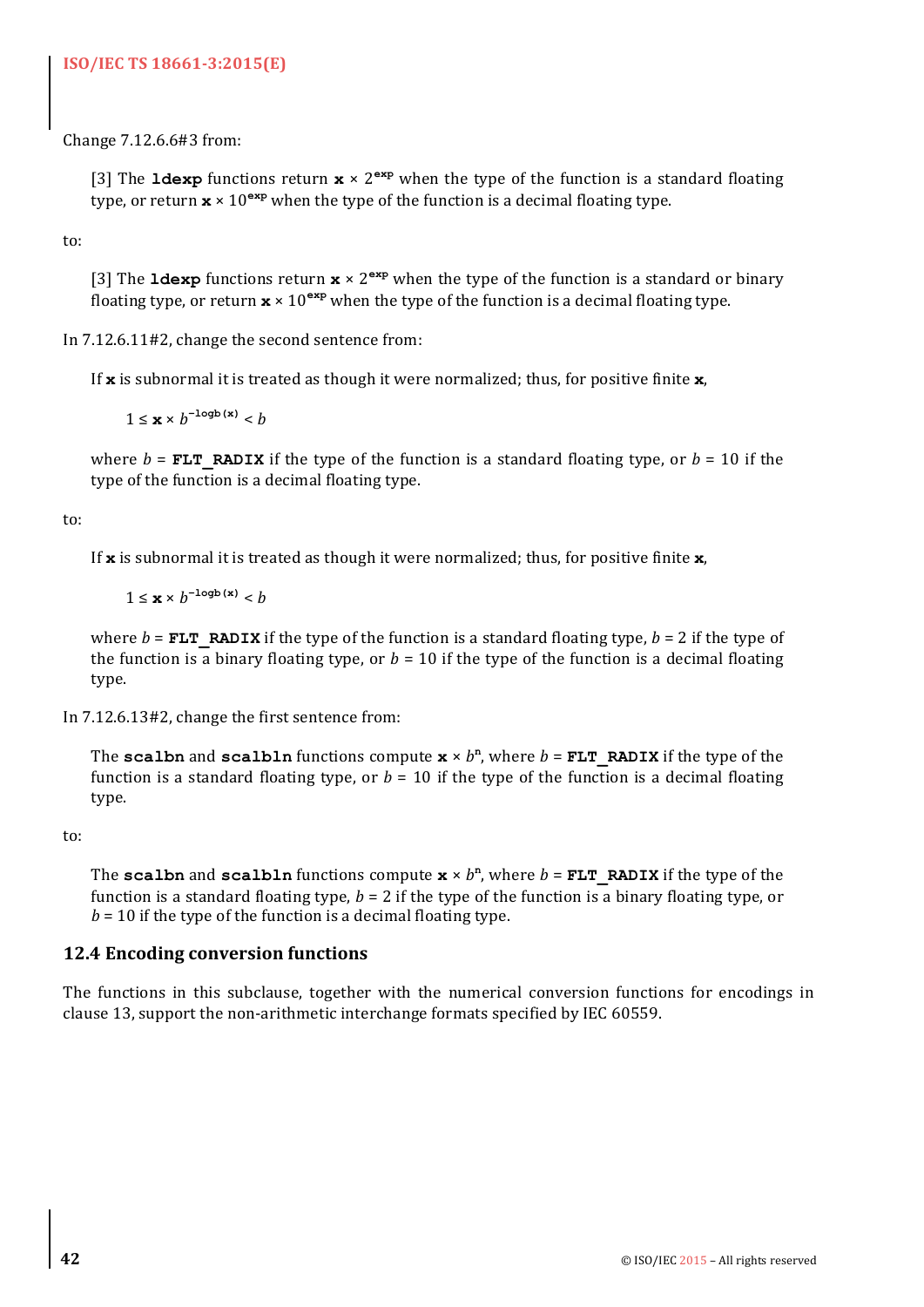#### **Changes to C11 + TS18661-1 + TS18661-2:**

After 7.12.11.7, add:

**7.12.11.7a The encodef***N* **functions**

**Synopsis**

```
[1] #include <math.h>
   void encodefN(unsigned char * restrict encptr,
      const _FloatN * restrict xptr);
```
#### **Description**

[2] The encodef*N* functions convert \*xptr into an IEC 60559 binary*N* encoding and store the resulting encoding as an  $N/8$  element array, with 8 bits per array element, in the object pointed to by **encptr**. The order of bytes in the array is implementation-defined. These functions preserve the value of **\*xptr** and raise no floating-point exceptions. If **\*xptr** is noncanonical, these functions may or may not produce a canonical encoding.

#### **Returns**

[3] The **encodef***N* functions return no value.

#### **7.12.11.7b The decodef***N* **functions**

#### **Synopsis**

```
[1] #include <math.h>
   void decodefN (_FloatN * restrict xptr, 
      const unsigned char * restrict encptr);
```
#### **Description**

[2] The **decodef***N* functions interpret the  $N/8$  element array pointed to by encptr as an IEC 60559 binary*N* encoding, with 8 bits per array element. The order of bytes in the array is implementation-defined. These functions convert the given encoding into a representation in the type  $\textbf{Fload}$ *N*, and store the result in the object pointed to by  $\textbf{xptr}$ . These functions preserve the encoded value and raise no floating-point exceptions. If the encoding is noncanonical, these functions may or may not produce a canonical representation.

#### **Returns**

[3] The **decodef** *N* functions return no value.

### **7.12.11.7c Encoding-to-encoding conversion functions**

[1] An implementation shall declare a  $fM$ encf*N* function for each M and N equal to the width of a supported IEC 60559 arithmetic or non-arithmetic binary interchange format. An implementation shall provide both **dMencdecd**N and **dMencbind**N functions for each M and N equal to the width of a supported IEC 60559 arithmetic or non-arithmetic decimal interchange format.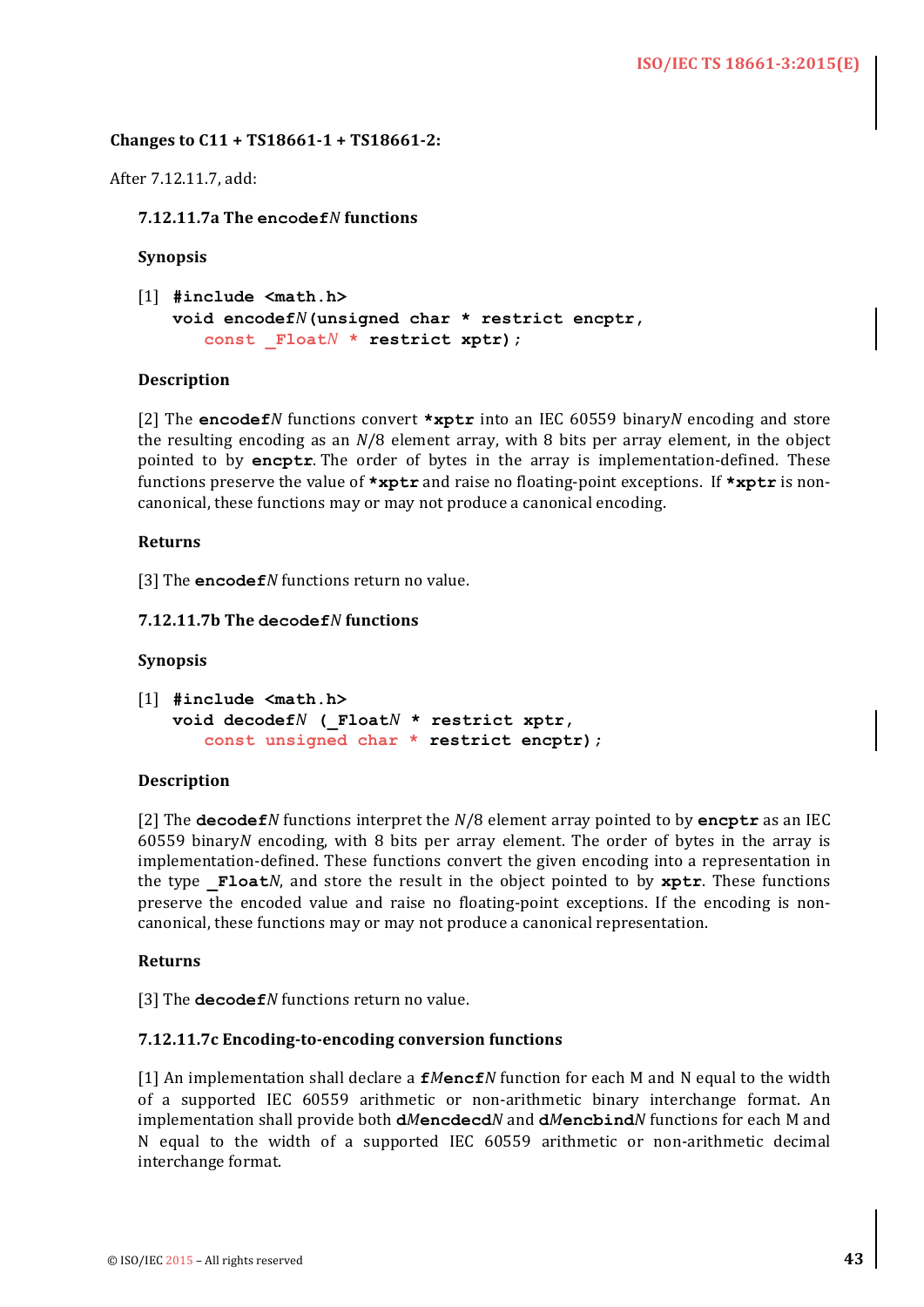# **7.12.11.7c.1 The f***M***encf***N* **functions**

#### **Synopsis**

```
[1] #include <math.h>
   void fMencfN(unsigned char * restrict encMptr, 
      const unsigned char * restrict encNptr);
```
#### **Description**

[2] These functions convert between IEC 60559 binary interchange formats. These functions interpret the  $N/8$  element array pointed to by enc*N*ptr as an encoding of width *N* bits. They convert the encoding to an encoding of width M bits and store the resulting encoding as an  $M/8$ element array in the object pointed to by **enc***M***ptr**. The conversion rounds and raises floating-point exceptions as specified in IEC 60559. The order of bytes in the arrays is implementation-defined.

#### **Returns**

[3] These functions return no value.

#### **7.12.11.7c.2 The d***M***encdecd***N* **and d***M***encbind***N* **functions**

#### **Synopsis**

```
[1] #include <math.h>
   void dMencdecdN(unsigned char * restrict encMptr, 
      const unsigned char * restrict encNptr);
   void dMencbindN(unsigned char * restrict encMptr, 
      const unsigned char * restrict encNptr);
```
#### **Description**

[2] These functions convert between IEC 60559 decimal interchange formats that use the same encoding scheme. The **dMencdecd***N* functions convert between formats using the encoding scheme based on decimal encoding of the significand. The **dMencbind**N functions convert between formats using the encoding scheme based on binary encoding of the significand. These functions interpret the  $N/8$  element array pointed to by  $\mathbf{enc}N\mathbf{ptr}$  as an encoding of width *N* bits. They convert the encoding to an encoding of width *M* bits and store the resulting encoding as an  $M/8$  element array in the object pointed to by encMptr. The conversion rounds and raises floating-point exceptions as specified in IEC 60559. The order of bytes in the arrays is implementation-defined.

#### **Returns**

[3] These functions return no value.

In F.3, change the row:

| $convertFormat - different formats \mid cast and implicit conversions$ | 6.3.1.5, 6.5.4 |
|------------------------------------------------------------------------|----------------|
|------------------------------------------------------------------------|----------------|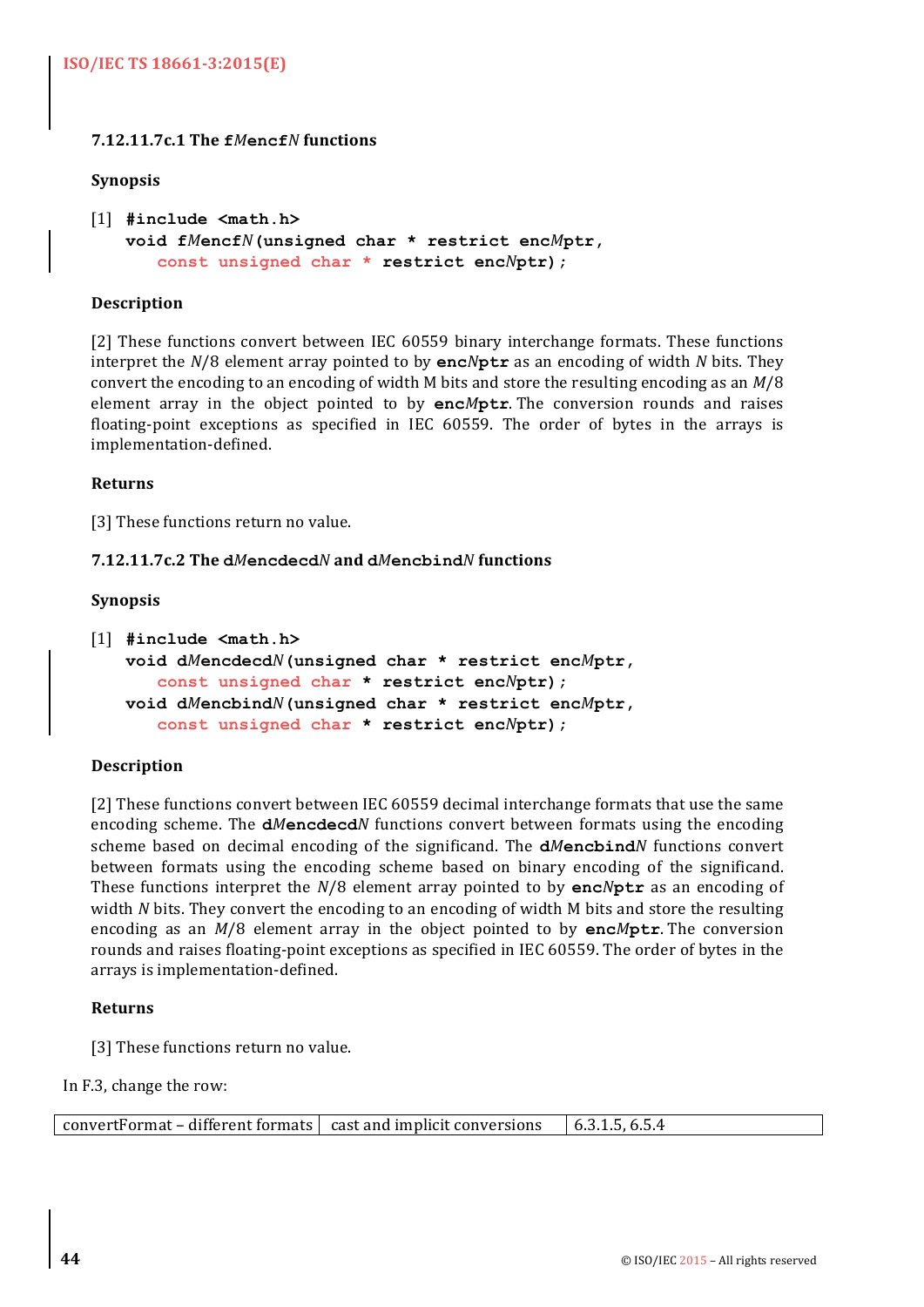to:

| convertFormat | $\overline{\phantom{0}}$ | different cast. |        |  |  | implicit conversions, 6.3.1.5, 6.5.4, 7.12.11, 7.22.11b,                           |
|---------------|--------------------------|-----------------|--------|--|--|------------------------------------------------------------------------------------|
| formats       |                          |                 |        |  |  | $\frac{1}{2}$ conversion functions (details $\frac{1}{2}$ , 7.22.1 (details below) |
|               |                          |                 | below) |  |  |                                                                                    |

After F.3 [3], add:

[3a] C operations provide the convertFormat operations for the different kinds of IEC 60559 formats as follows:

- For conversions between arithmetic formats supported by floating types casts and implicit conversions.
- For same-radix conversions between non-arithmetic interchange formats encoding-toencoding conversion functions  $(7.12.11.7c)$ .
- $-$  For conversions between non-arithmetic interchange formats (same or different radix) compositions of string-from-encoding functions  $(7.22.1.3c)$  (converting exactly) and stringto-encoding functions (7.22.1.3b).
- For same-radix conversions from interchange formats supported by interchange floating types to non-arithmetic interchange formats - compositions of encode functions  $(7.12.11.7a, 7.12.11b.1, 7.12.11b.3)$  and encoding-to-encoding  $(7.12.11.7c)$  functions.
- For same radix conversions from non-arithmetic interchange formats to interchange formats supported by interchange floating types - compositions of encoding-to-encoding conversion functions (7.12.11.7c) and **decode** functions (7.12.11.7b, 7.12.11b.2, 7.12.11b.4).
- $-$  For conversions from non-arithmetic interchange formats to arithmetic formats supported by floating types (same or different radix) – compositions of string-from-encoding functions  $(7.22.1.3c)$  (converting exactly) and  $\text{stro}$  functions  $(7.22.1.3, 7.22.1.3a)$ .
- $-$  For conversions from arithmetic formats supported by floating types to non-arthmetic interchange formats (same or different radix) – compositions of strfrom functions (7.22.1.2a) (converting exactly) and string-to-encoding functions (7.22.1.3b).

# 13 Numeric conversion functions in  $\leq$  stdlib.h>

This clause specifies functions to convert between character sequences and the interchange and extended floating types. Conversions from character sequences are provided by functions analogous to the **strtod** function in  $\text{stdlib.h}$ . Conversions to character sequences are provided by functions analogous to the strfromd function in  $\leq$  stdlib.h>.

This clause also specifies functions to convert between character sequences and IEC 60559 interchange format encodings.

#### **Changes to C11 + TS18661-1 + TS18661-2:**

After 7.22.1#1, insert

[1a] For each interchange or extended floating type that the implementation provides,  $\le$ **stdlib.h>** shall declare the associated functions. Conversely, for each such type that the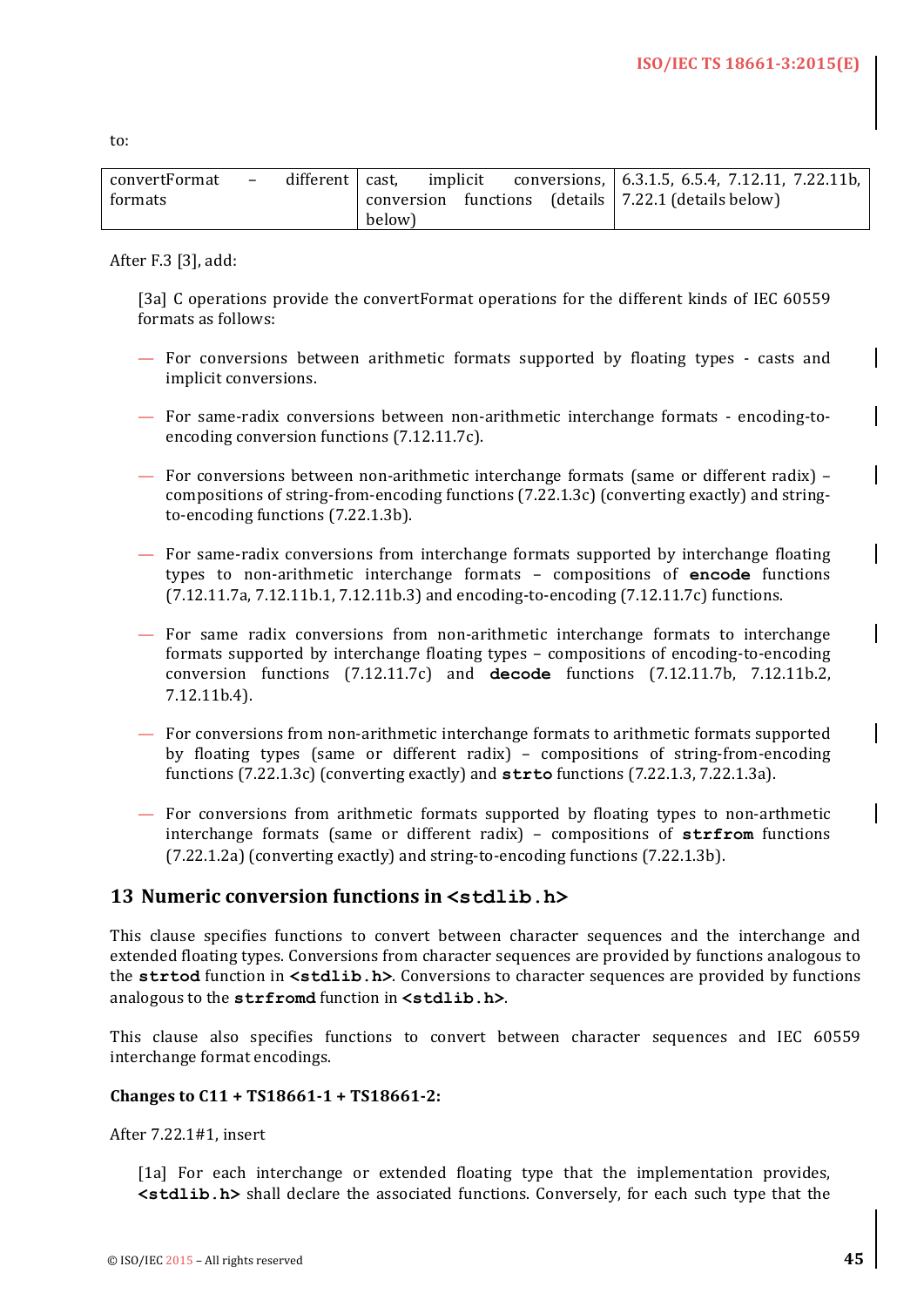implementation does not provide,  $\leq$ **tdlib.h>** shall not declare the associated functions unless specified otherwise.

#### Replace 7.22.1.2a and 7.22.1.2b:

#### **7.22.1.2a The strfromd, strfromf, and strfroml functions**

#### **Synopsis**

```
[1] #define __STDC_WANT_IEC_60559_BFP_EXT__
   #include <stdlib.h>
   int strfromd (char * restrict s, size_t n, 
      const char * restrict format, double fp);
   int strfromf (char * restrict s, size_t n, 
      const char * restrict format, float fp);
   int strfroml (char * restrict s, size_t n, 
      const char * restrict format, long double fp);
```
#### **Description**

[2] The strfromd, strfromf, and strfroml functions are equivalent to **snprintf(s, n, format, fp)** (7.21.6.5), except the **format** string contains only the character  $\frac{1}{2}$ , an optional precision that does not contain an asterisk **\***, and one of the conversion specifiers  $a$ ,  $A$ ,  $e$ ,  $E$ ,  $E$ ,  $F$ ,  $g$ , or  $G$ , which applies to the type  $(double, float, or)$ **long** double) indicated by the function suffix (rather than by a length modifier). Use of these functions with any other **format** string results in undefined behavior.

#### **Returns**

[3] The **strfromd**, **strfromf**, and **strfroml** functions return the number of characters that would have been written had **n** been sufficiently large, not counting the terminating null character. Thus, the null-terminated output has been completely written if and only if the returned value is less than **n**.

#### **7.22.1.2b The strfromd***N* **functions**

#### **Synopsis**

```
[1] #define STDC WANT IEC 60559 DFP EXT
   #include <stdlib.h>
   int strfromd32(char * restrict s, size_t n, 
      const char * restrict format, _Decimal32 fp);
   int strfromd64(char * restrict s, size_t n, 
      const char * restrict format, Decimal64 fp);
   int strfromd128(char * restrict s, size_t n, 
      const char * restrict format, Decimal128 fp);
```
#### **Description**

[2] The strfromd*N* functions are equivalent to snprintf(s, n, format, fp) (7.21.6.5), except the **format** string contains only the character  $\hat{\mathbf{r}}$ , an optional precision that does not contain an asterisk  $*$ , and one of the conversion specifiers **a**, **A**, **e**, **E**, **F**, **c**, or **G**, which applies to the type ( Decimal32, Decimal64, or Decimal128) indicated by the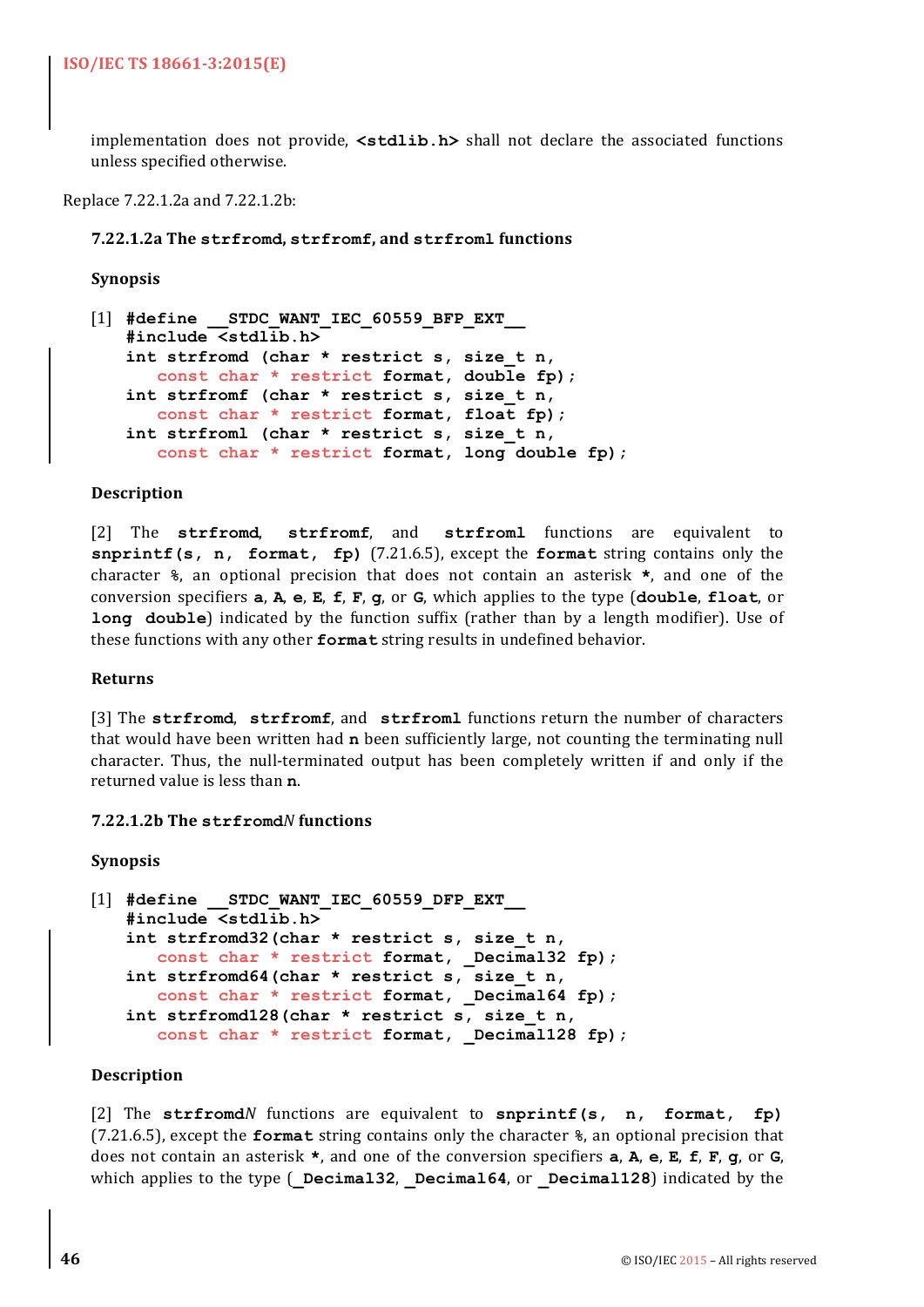function suffix (rather than by a length modifier). Use of these functions with any other format string results in undefined behavior.

#### **Returns**

[3] The **strfromd***N* functions return the number of characters that would have been written had **n** been sufficiently large, not counting the terminating null character. Thus, the nullterminated output has been completely written if and only if the returned value is less than n.

#### with:

**7.22.1.2a The strfromd, strfromf, strfroml, strfromf***N***, strfromf***N***x, strfromd***N***, and strfromd***N***x functions**

#### **Synopsis**

```
[1] #include <stdlib.h>
   int strfromd (char * restrict s, size_t n,
      const char * restrict format, double fp);
   int strfromf (char * restrict s, size_t n,
      const char * restrict format, float fp);
   int strfroml (char * restrict s, size_t n,
      const char * restrict format, long double fp);
   int strfromfN(char * restrict s, size_t n,
      const char * restrict format, _FloatN fp);
   int strfromfNx(char * restrict s, size_t n,
      const char * restrict format, _FloatNx fp);
   int strfromdN(char * restrict s, size_t n,
      const char * restrict format, _DecimalN fp);
   int strfromdNx(char * restrict s, size_t n,
      const char * restrict format, DecimalNx fp);
```
#### **Description**

[2] The **strfromd**, **strfromf**, **strfroml**, **strfromf***N*, **strfromf***N***x**, **strfromd***N*, and **strfromd** $N$ **x** functions are equivalent to **snprintf**(s, n, format, fp)  $(7.21.6.5)$ , except the **format** string contains only the character  $\hat{\mathbf{r}}$ , an optional precision that does not contain an asterisk  $*$ , and one of the conversion specifiers **a**, **A**, **e**, **E**, **F**, **g**, or **G**, which applies to the type (double, float, long double, Float*N*, Float*N***x**, Decimal*N*, or **Decimal**/ $N$ **x**) indicated by the function suffix (rather than by a length modifier). Use of these functions with any other **format** string results in undefined behavior.

#### **Returns**

[3] These functions return the number of characters that would have been written had **n** been sufficiently large, not counting the terminating null character. Thus, the null-terminated output has been completely written if and only if the returned value is less than **n**.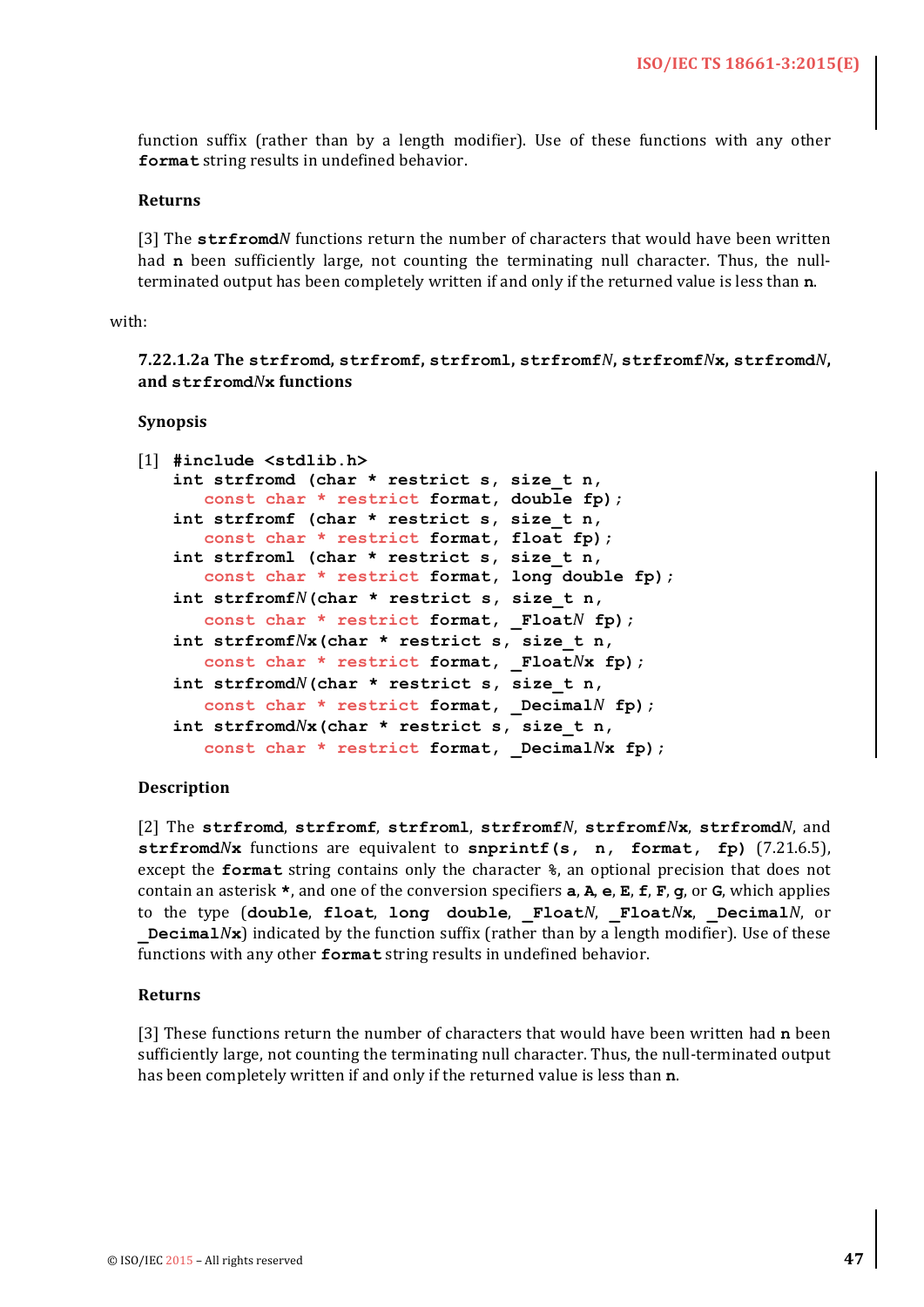Change the first part of  $7.22.1.3$ :

**7.22.1.3 The strtod, strtof, and strtold functions**

#### **Synopsis**

```
[1] #include <stdlib.h>
   double strtod(const char * restrict nptr,
      char ** restrict endptr);
   float strtof(const char * restrict nptr,
      char ** restrict endptr);
   long double strtold (const char * restrict nptr,
      char ** restrict endptr);
```
#### **Description**

[2] The strtod, strtof, and strtold functions convert the initial portion of the string pointed to by nptr to double, float, and long double representation, respectively.

#### to:

**7.22.1.3 The strtod, strtof, strtold, strtof***N***, and strtof***N***x functions**

#### **Synopsis**

```
[1] #include <stdlib.h>
   double strtod(const char * restrict nptr,
      char ** restrict endptr);
   float strtof(const char * restrict nptr,
      char ** restrict endptr);
   long double strtold (const char * restrict nptr,
      char ** restrict endptr);
   _FloatN strtofN(const char * restrict nptr,
      char ** restrict endptr);
   _FloatNx strtofNx(const char * restrict nptr,
      char ** restrict endptr);
```
#### **Description**

[2] The strtod, strtof, strtold, strtofN, and strtofNx functions convert the initial portion of the string pointed to by nptr to double, float, long double, FloatN, and **Float***N***x** representation, respectively.

Change 7.22.1.3 #5:

[5] If the subject sequence has the hexadecimal form and **FLT** RADIX is a power of 2, the value resulting from the conversion is correctly rounded.

to:

[5] If the subject sequence has the hexadecimal form and the radix of the return type of the function is a power of 2, the value resulting from the conversion is correctly rounded.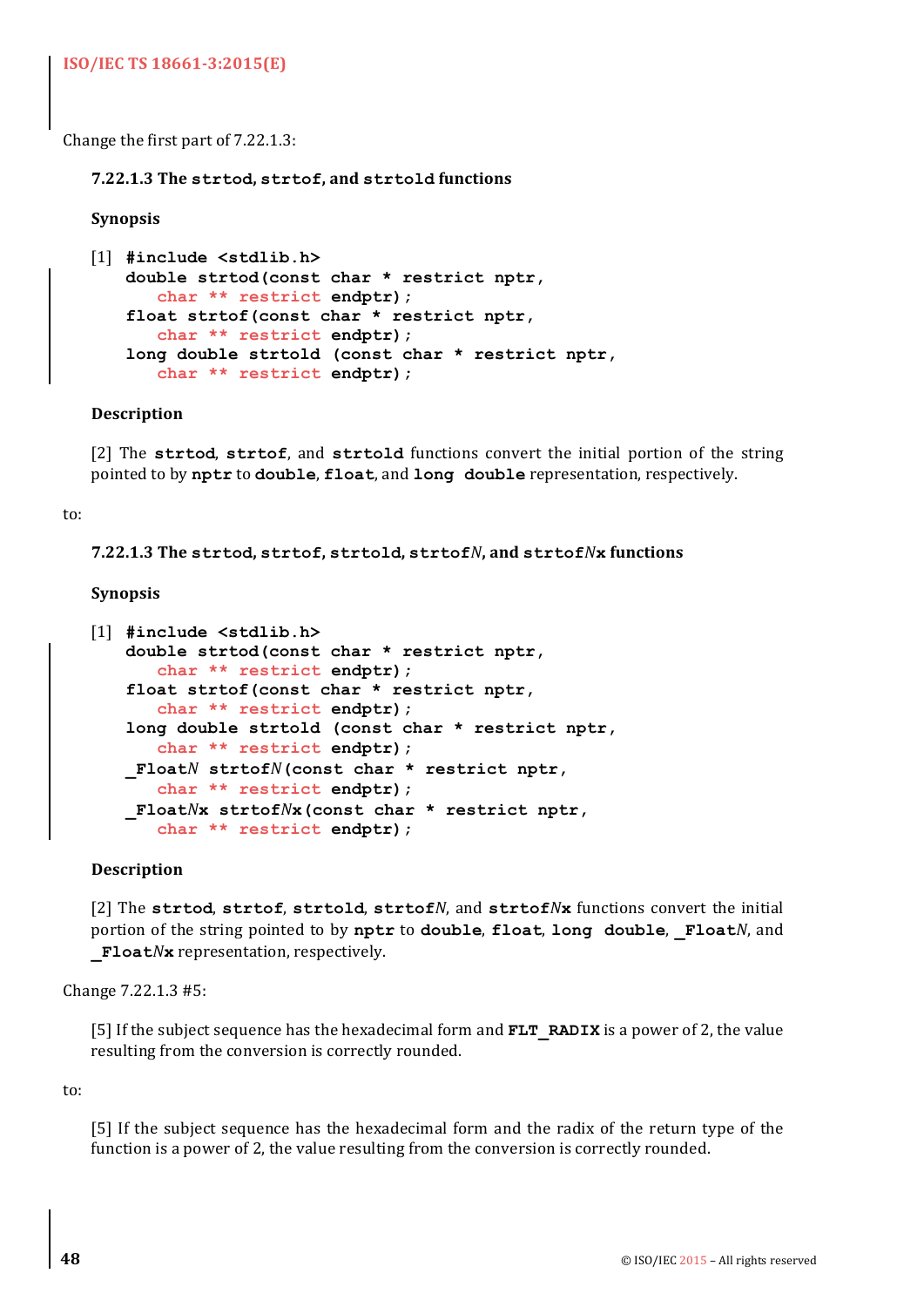In  $7.22.1.3$  #8, change the first sentence:

[8] If the subject sequence has the hexadecimal form, **FLT** RADIX is not a power of 2, ...

to:

[8] If the subject sequence has the hexadecimal form, the radix of the return type of the function is not a power of 2, and  $\dots$ 

In  $7.22.1.3$  #10, in the third sentence, change:

plus or minus **HUGE** VAL, HUGE VALF, or HUGE VALL is returned

to:

plus or minus **HUGE\_VAL**, **HUGE\_VALF**, **HUGE\_VALL**, **HUGE\_VALF***N*, or **HUGE\_VALF***N***X** is returned

In 7.22.1.3a, change:

#### **Synopsis**

```
[1] #define __STDC_WANT_IEC_60559_DFP_EXT__
   #include <stdlib.h>
   _Decimal32 strtod32(const char * restrict nptr,
      char ** restrict endptr);
   _Decimal64 strtod64(const char * restrict nptr,
      char ** restrict endptr);
   _Decimal128 strtod128(const char * restrict nptr,
      char ** restrict endptr);
```
to:

**Synopsis**

```
[1] #include <stdlib.h>
   _DecimalN strtodN(const char * restrict nptr,
      char ** restrict endptr);
   _DecimalNx strtodNx(const char * restrict nptr,
      char ** restrict endptr);
```
After 7.22.1.3a, insert:

#### **7.22.1.3b String-to-encoding functions**

[1] An implementation shall declare the **strtoencf***N* function for each *N* equal to the width of a supported IEC 60559 arithmetic or non-arithmetic binary interchange format. An implementation shall declare both the strtoencdecd*N* and strtoencbind*N* functions for each N equal to the width of a supported IEC 60559 arithmetic or non-arithmetic decimal interchange format.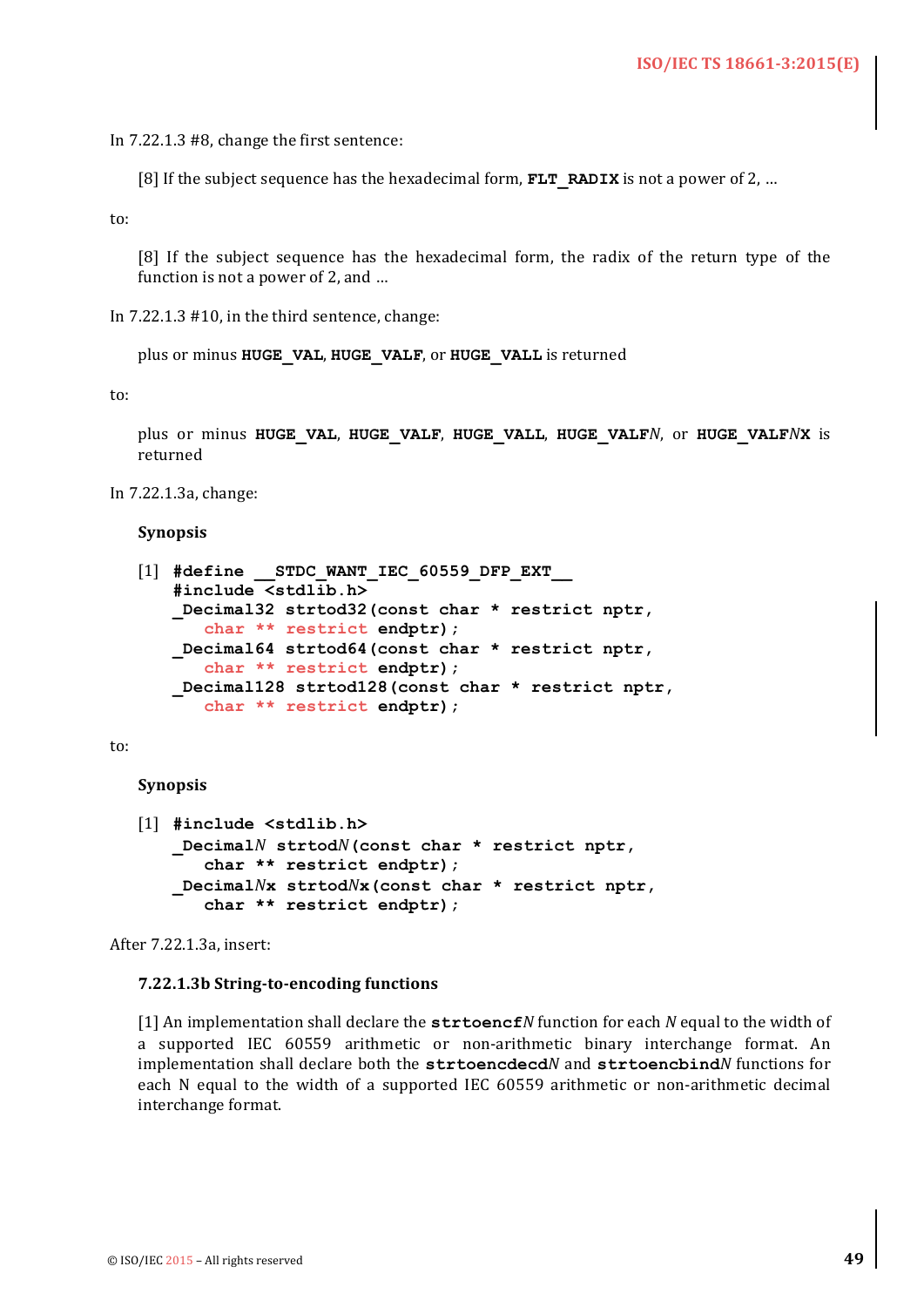# **7.22.1.3b.1 The strtoencf***N* **functions**

#### **Synopsis**

```
[1] #include <stdlib.h>
   void strtoencfN(unsigned char * restrict encptr,
      const char * restrict nptr, char ** restrict endptr);
```
#### **Description**

[2] The **strtoencf***N* functions are similar to the **strtof***N* functions, except they store an IEC 60559 encoding of the result as an *N*/8 element array in the object pointed to by **encptr**. The order of bytes in the arrays is implementation-defined.

### **Returns**

[3] These functions return no value.

### **7.22.1.3b.2 The strtoencdecd***N* **and strtoencbind***N* **functions**

### **Synopsis**

```
[1] #include <stdlib.h>
   void strtoencdecdN(unsigned char * restrict encptr,
      const char * restrict nptr, char ** restrict endptr);
   void strtoencbindN(unsigned char * restrict encptr,
      const char * restrict nptr, char ** restrict endptr);
```
# **Description**

[2] The strtoencdecdN and strtoencbindN functions are similar to the strtodN functions, except they store an IEC 60559 encoding of the result as an  $N/8$  element array in the object pointed to by encptr. The strtoencdecd*N* functions produce an encoding in the encoding scheme based on decimal encoding of the significand. The strtoencbindN functions produce an encoding in the encoding scheme based on binary encoding of the significand. The order of bytes in the arrays is implementation-defined.

#### **Returns**

[3] These functions return no value.

#### **7.22.1.3c String-from-encoding functions**

[1] An implementation shall declare the  $\text{strfromencf}N$  function for each N equal to the width of a supported IEC 60559 arithmetic or non-arithmetic binary interchange format. An implementation shall declare both the **strfromencdecd***N* and **strfromencbind***N* functions for each N equal to the width of a supported IEC 60559 arithmetic or non-arithmetic decimal interchange format.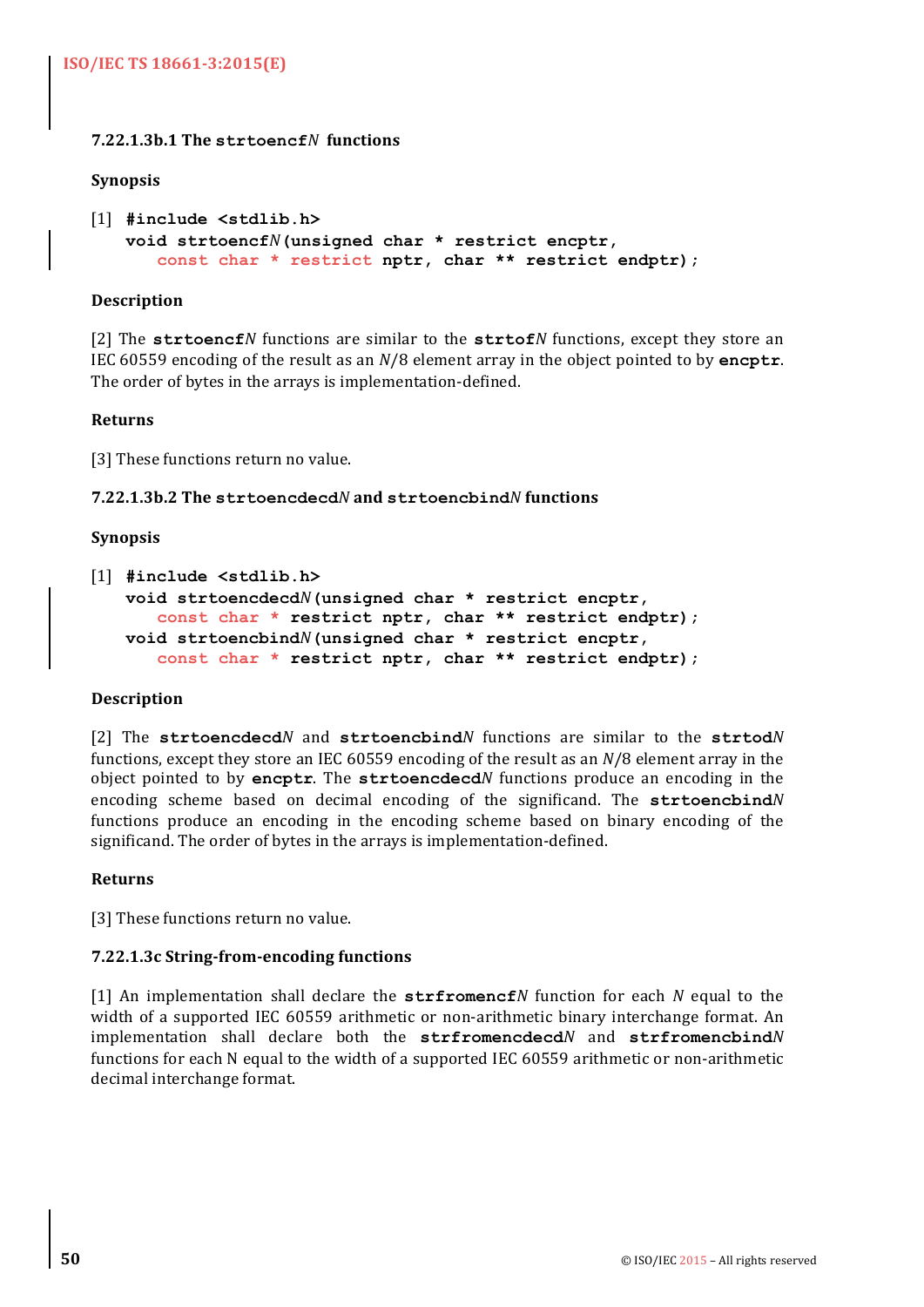#### **7.22.1.3c.1 The strfromencf***N* **functions**

#### **Synopsis**

```
[1] #include <stdlib.h>
   int strfromencfN(char * restrict s, size_t n,
      const char * restrict format,
      const unsigned char * restrict encptr);
```
#### **Description**

[2] The strfromencf*N* functions are similar to the strfromf*N* functions, except the input is the value of the  $N/8$  element array pointed to by **encptr**, interpreted as an IEC 60559 binary*N* encoding. The order of bytes in the arrays is implementation-defined.

#### **Returns**

[3] The strfromencf*N* functions return the same values as corresponding strfromf*N* functions.

**7.22.1.3c.2 The strfromencdecd***N* **and strfromencbind***N* **functions**

#### **Synopsis**

```
[1] #include <stdlib.h>
   int strfromencdecdN(char * restrict s, size_t n,
      const char * restrict format,
      const unsigned char * restrict encptr);
   int strfromencbindNx(char * restrict s, size_t n,
      const char * restrict format,
      const unsigned char * restrict encptr);
```
#### **Description**

[2] The strfromencdecd*N* functions are similar to the strfromd*N* functions except the input is the value of the  $N/8$  element array pointed to by **encptr**, interpreted as an IEC 60559 decimal*N* encoding in the coding scheme based on decimal encoding of the significand. The **strfromencbind***N* functions are similar to the **strfromd***N* functions except the input is the value of the  $N/8$  element array pointed to by encptr, interpreted as an IEC 60559 decimal*N* encoding in the coding scheme based on binary encoding of the significand. The order of bytes in the arrays is implementation-defined.

#### **Returns**

[3] The strfromencdecd*N* and strfromencbind*N* functions return the same values as corresponding  $\texttt{strfromd}N$  functions.

#### **14 Complex arithmetic <complex.h>**

This clause specifies complex functions for corresponding real types that are interchange and extended floating types.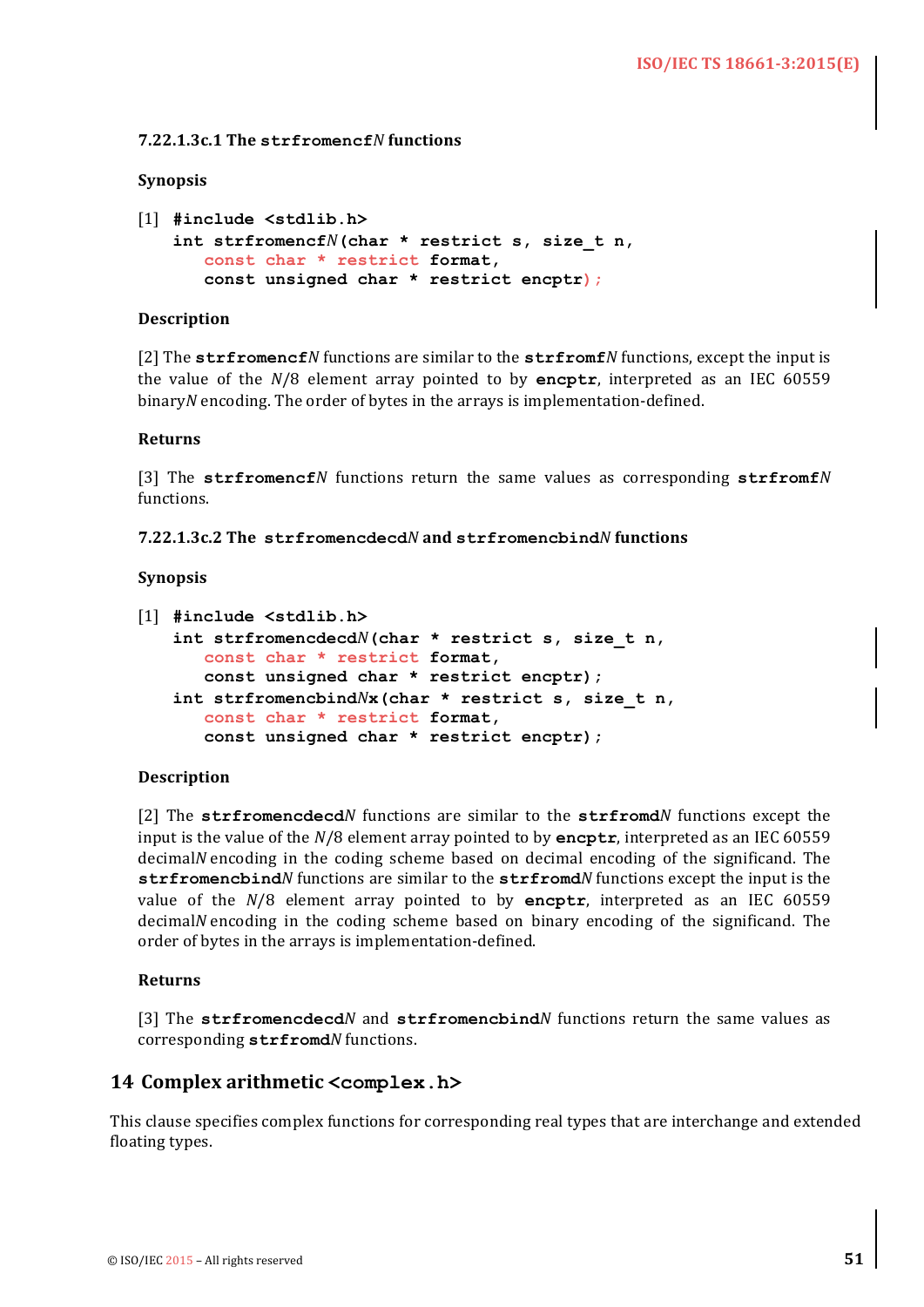#### **ISO/IEC TS 18661-3:2015(E)**

#### **Changes to C11 + TS18661-1 + TS18661-2:**

Change  $7.3.1#3$  from:

[3] Each synopsis specifies a family of functions consisting of a principal function with one or more **double** complex parameters and a **double** complex or **double** return value; and other functions with the same name but with  $f$  and  $\bf{l}$  suffixes which are corresponding functions with **float** and **long** double parameters and return values.

to:

[3] Each synopsis specifies a family of functions consisting of:

a principal function with one or more **double complex** parameters and a double complex or double return value; and,

other functions with the same name but with  $f$ , **l**,  $f$ *N*, and  $f$ *N***x** suffixes which are corresponding functions whose parameters and return values have corresponding real types **float**, **long double**, **\_Float***N*, and **\_Float***N***x**. 

Add after 7.3.1#3:

[3a] For each interchange or extended floating type that the implementation provides. **<complex.h>** shall declare the associated functions. Conversely, for each such type that the implementation does not provide, **<complex.h>** shall not declare the associated functions.

Add the following list of function prototypes to the synopsis of the respective subclauses:

7.3.5 Trigonometric functions

```
 _FloatN complex cacosfN(_FloatN complex z);
 _FloatNx complex cacosfNx(_FloatNx complex z);
 _FloatN complex casinfN(_FloatN complex z);
 _FloatNx complex casinfNx(_FloatNx complex z);
 _FloatN complex catanfN(_FloatN complex z);
 _FloatNx complex catanfNx(_FloatNx complex z);
 _FloatN complex ccosfN(_FloatN complex z);
 _FloatNx complex ccosfNx(_FloatNx complex z);
 _FloatN complex csinfN(_FloatN complex z);
 _FloatNx complex csinfNx(_FloatNx complex z);
 _FloatN complex ctanfN(_FloatN complex z);
 _FloatNx complex ctanfNx(_FloatNx complex z);
```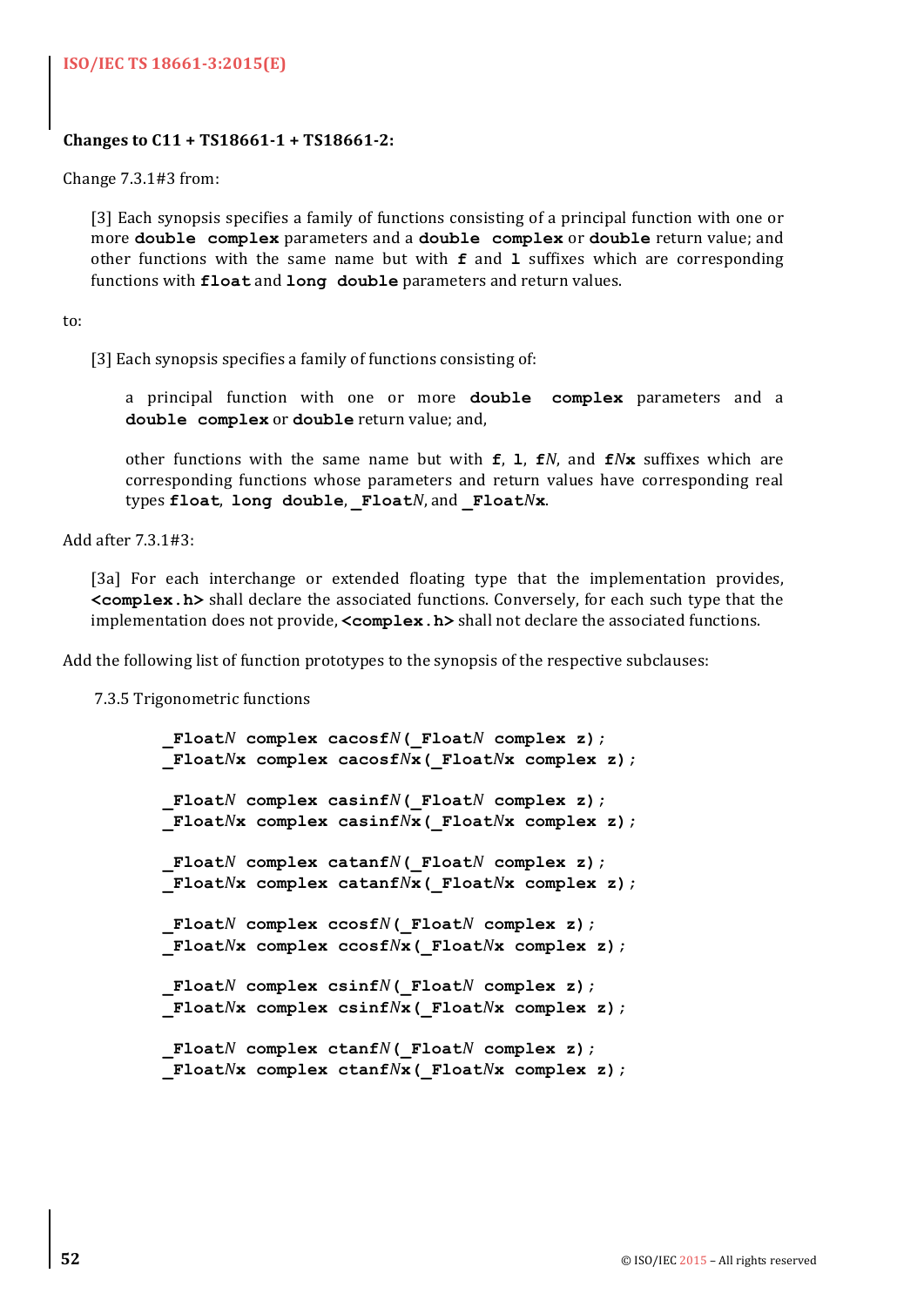#### 7.3.6 Hyperbolic functions

```
 _FloatN complex cacoshfN(_FloatN complex z);
 _FloatNx complex cacoshfNx(_FloatNx complex z);
 _FloatN complex casinhfN(_FloatN complex z);
 _FloatNx complex casinhfNx(_FloatNx complex z);
 _FloatN complex catanhfN(_FloatN complex z);
 _FloatNx complex catanhfNx(_FloatNx complex z);
 _FloatN complex ccoshfN(_FloatN complex z);
 _FloatNx complex ccoshfNx(_FloatNx complex z);
 _FloatN complex csinhfN(_FloatN complex z);
 _FloatNx complex csinhfNx(_FloatNx complex z);
 _FloatN complex ctanhfN(_FloatN complex z);
 _FloatNx complex ctanhfNx(_FloatNx complex z);
```
7.3.7 Exponential and logarithmic functions

 **\_Float***N* **complex cexpf***N***(\_Float***N* **complex z); \_Float***N***x complex cexpf***N***x(\_Float***N***x complex z); \_Float***N* **complex clogf***N***(\_Float***N* **complex z); \_Float***N***x complex clogf***N***x(\_Float***N***x complex z);**

7.3.8 Power and absolute value functions

 **\_Float***N* **cabsf***N***(\_Float***N* **complex z); \_Float***N***x cabsf***N***x(\_Float***N***x complex z); \_Float***N* **complex cpowf***N***(\_Float***N* **complex x, \_Float***N* **complex y); \_Float***N***x complex cpowf***N***x(\_Float***N***x complex x, \_Float***N***x complex y); \_Float***N* **complex csqrtf***N***(\_Float***N* **complex z);**

 **\_Float***N***x complex csqrtf***N***x(\_Float***N***x complex z);**

7.3.9 Manipulation functions

```
 _FloatN cargfN(_FloatN complex z);
 _FloatNx cargfNx(_FloatNx complex z);
 _FloatN cimagfN(_FloatN complex z);
 _FloatNx cimagfNx(_FloatNx complex z);
Float<sup>N</sup> complex CMPLXF<sup>N</sup>(Float<sup>N</sup> x, Float<sup>N</sup> y);
 _FloatNx complex CMPLXFNX(_FloatNx x, _FloatNx y);
```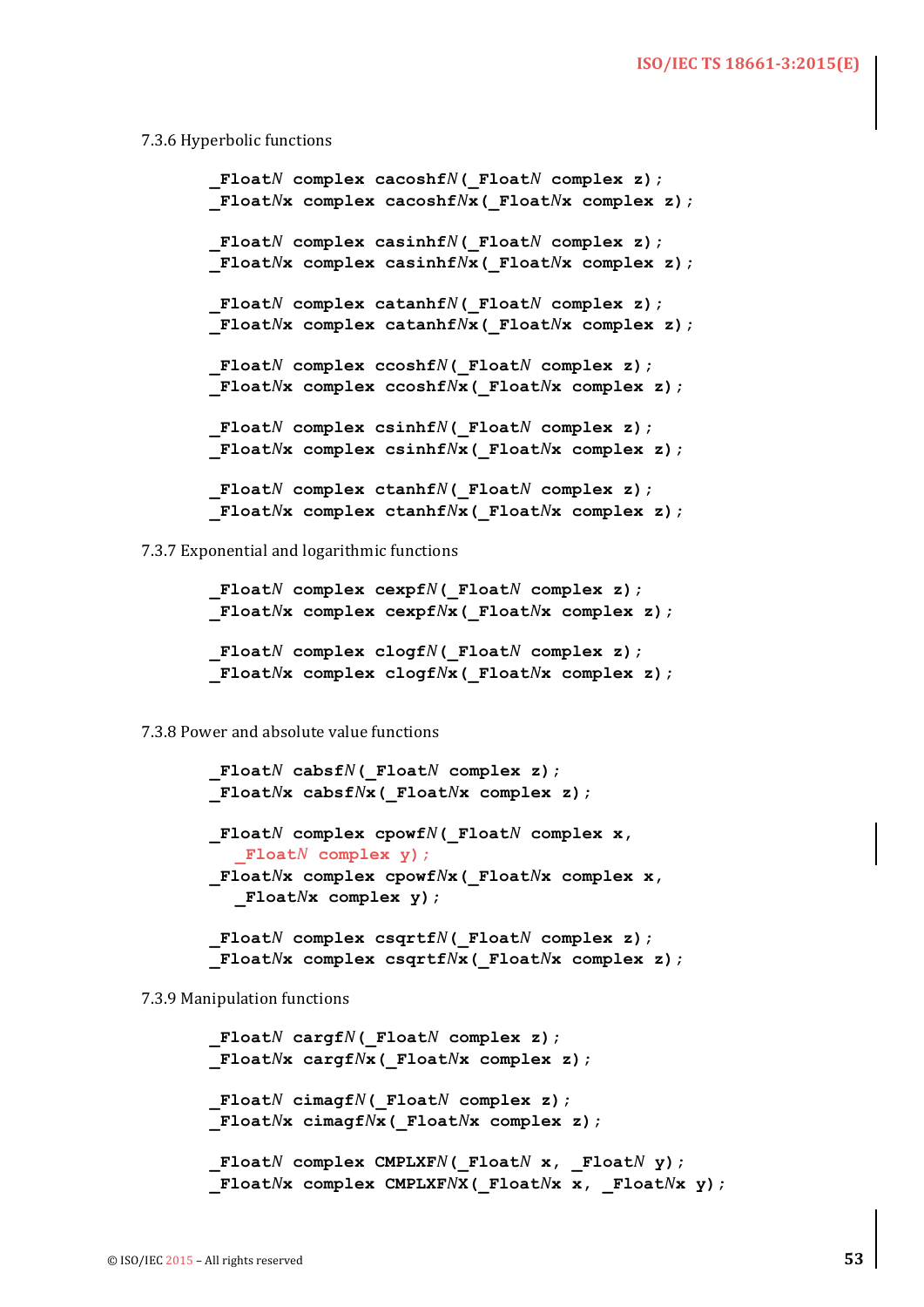```
 _FloatN complex conjfN(_FloatN complex z);
 _FloatNx complex conjfNx(_FloatNx complex z);
 _FloatN complex cprojfN(_FloatN complex z);
 _FloatNx complex cprojfNx(_FloatNx complex z);
 _FloatN crealfN(_FloatN complex z);
 _FloatNx crealfNx(_FloatNx complex z);
```
In 7.31.1, change:

... and the same names suffixed with **f** or **1** may be added to the declarations in the **<complex.h>** header.

to:

… and the same names suffixed with  $f$ , **l**,  $f$ *N*, or  $f$ *N***x** may be added to the declarations in the **<complex.h>** header.

# **15 Type-generic macros <tgmath.h>**

The following changes to  $C11$  + TS18661-1 + TS18661-2 enhance the specification of type-generic macros in  $\epsilon$ **tgmath.h>** to apply to interchange and extended floating types, as well as standard floating types.

#### Changes to C11 + TS18661-1 + TS18661-2:

In 7.25, replace paragraph #3b:

[3b] If arguments for generic parameters of a type-generic macro are such that some argument has a corresponding real type that is of standard floating type and another argument is of decimal floating type, the behavior is undefined.

with:

[3b] If arguments for generic parameters of a type-generic macro are such that some argument has a corresponding real type that is a standard floating type or a floating type of radix 2 and another argument is of decimal floating type, the behavior is undefined.

In 7.25#3c, replace the bullets:

- $-$  First, if any argument for generic parameters has type  $\Delta$ Decimal128, the type determined is \_Decimal128.
- Otherwise, if any argument for generic parameters has type \_Decimal64, or if any argument for generic parameters is of integer type and another argument for generic parameters has type Decimal32, the type determined is Decimal64.
- Otherwise, if any argument for generic parameters has type \_Decimal32, the type determined is \_Decimal32.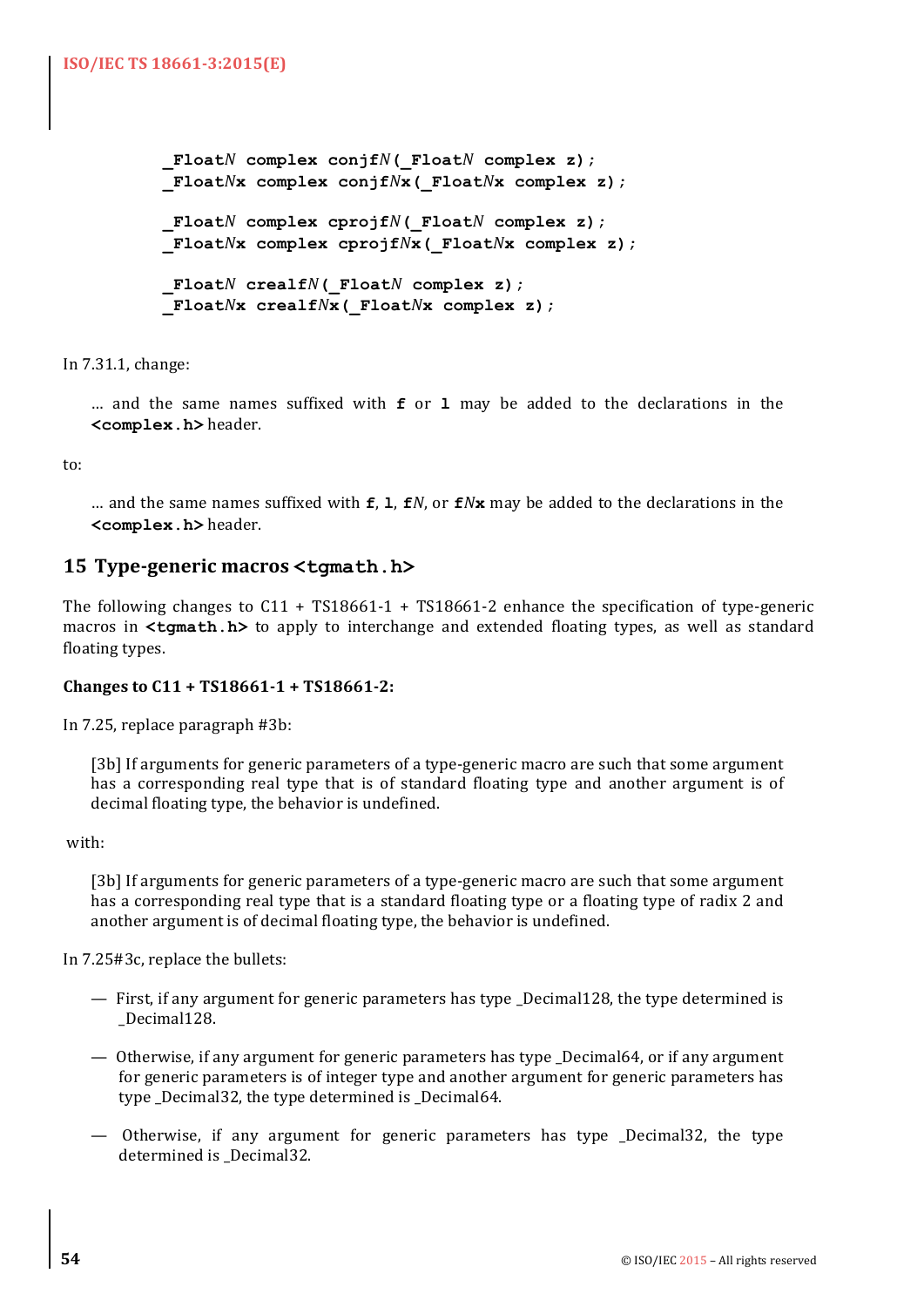- $-$  Otherwise, if the corresponding real type of any argument for generic parameters is long double, the type determined is long double.
- Otherwise, if the corresponding real type of any argument for generic parameters is double or is of integer type, the type determined is double.
- Otherwise, if any argument for generic parameters is of integer type, the type determined is double.
- Otherwise, the type determined is float.

#### with:

- If two arguments have floating types and neither of the sets of values of their corresponding real types is a subset of (or equivalent to) the other, the behavior is undefined.
- If any arguments for generic parameters have type DecimalM where  $M \geq 64$  or DecimalNx where  $N \geq 32$ , the type determined is the widest of the types of these arguments. If DecimalM and DecimalNx are both widest types (with equivalent sets of values) of these arguments, the type determined is \_DecimalM.
- Otherwise, if any argument for generic parameters is of integer type and another argument for generic parameters has type Decimal32, the type determined is Decimal64.
- $-$  Otherwise, if any argument for generic parameters has type  $\Delta$  Decimal32, the type determined is \_Decimal32.
- Otherwise, if the corresponding real type of any argument for generic parameters has type long double, FloatM where M  $\geq$  128, or FloatNx where N  $\geq$  64, the type determined is the widest of the corresponding real types of these arguments. If FloatM and either long double or FloatNx are both widest corresponding real types (with equivalent sets of values) of these arguments, the type determined is FloatM. Otherwise, if long double and \_FloatNx are both widest corresponding real types (with equivalent sets of values) of these arguments, the type determined is long double.
- $-$  Otherwise, if the corresponding real type of any argument for generic parameters has type double, Float64, or Float32x, the type determined is the widest of the corresponding real types of these arguments. If Float64 and either double or Float32x are both widest corresponding real types (with equivalent sets of values) of these arguments, the type determined is \_Float64. Otherwise, if double and \_Float32x are both widest corresponding real types (with equivalent sets of values) of these arguments, the type determined is double.
- Otherwise, if any argument for generic parameters is of integer type, the type determined is double.
- Otherwise, if the corresponding real type of any argument for generic parameters has type Float 32, the type determined is Float 32.
- Otherwise, the type determined is float.

In the second bullet  $7.25#3c$ , attach a footnote to the wording:

the type determined is the widest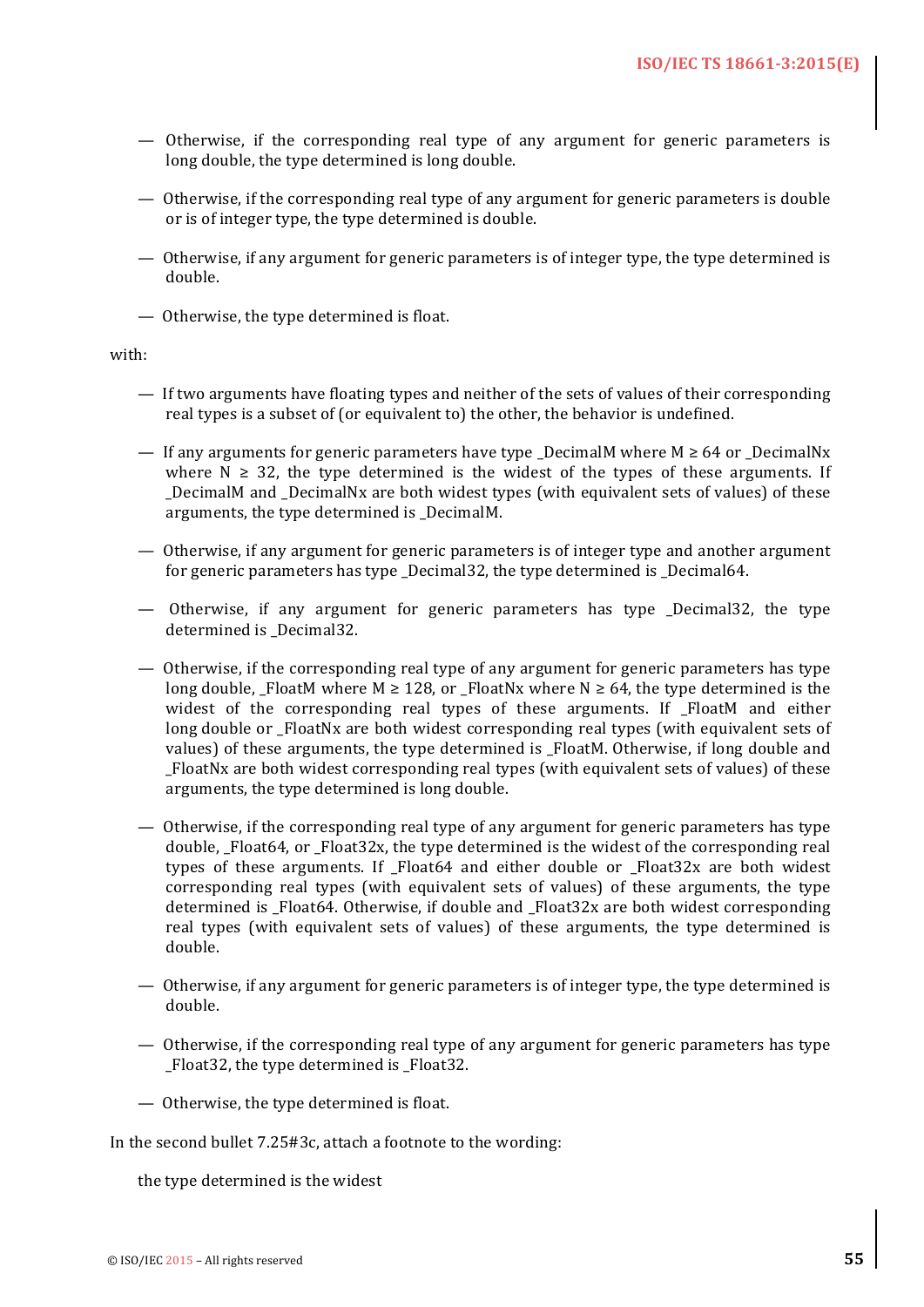where the footnote is:

\*) The term widest here refers to a type whose set of values is a superset of (or equivalent to) the sets of values of the other types.

In  $7.25#6$ , replace:

Use of the macro with any argument of standard floating or complex type invokes a complex function. Use of the macro with an argument of decimal floating type results in undefined behavior.

with:

Use of the macro with any argument of standard floating type, floating type of radix 2, or complex type, invokes a complex function. Use of the macro with an argument of a decimal floating type results in undefined behavior.

After 7.25#6c, add the paragraph:

[6d] For an implementation that provides the following real floating types:

| tvpe        | IEC 60559 format |
|-------------|------------------|
|             |                  |
| float       | binary32         |
| double      | binary64         |
| long double | binary128        |
| Float32     | binary32         |
| Float64     | binary64         |
| Float128    | binary128        |
| Float32x    | binary64         |
| Float64x    | binary128        |

a type-generic macro **cbrt** that conforms to the specification in this clause and that is affected by constant rounding modes could be implemented as follows:

```
#if defined(__STDC_WANT_IEC_60559_TYPES_EXT__) 
  \# \text{define chrt}(X) Generic((X),
                   _Float128: cbrtf128(X), \
                   _Float64: cbrtf64(X), \
                   _Float32: cbrtf32(X), \
                   \overline{\text{Float64x: chrtf64x(X)}, \setminus_Float32x: cbrtf32x(X), \
                   long double: cbrtl(X), \
                   default: _Roundwise_cbrt(X), \
                   float: cbrtf(X) \
                   )
#else
  #define cbrt(X) _Generic((X), \
                   long double: cbrtl(X), \
                   default: _Roundwise_cbrt(X), \
                   float: cbrtf(X) \
                   )
#endif
```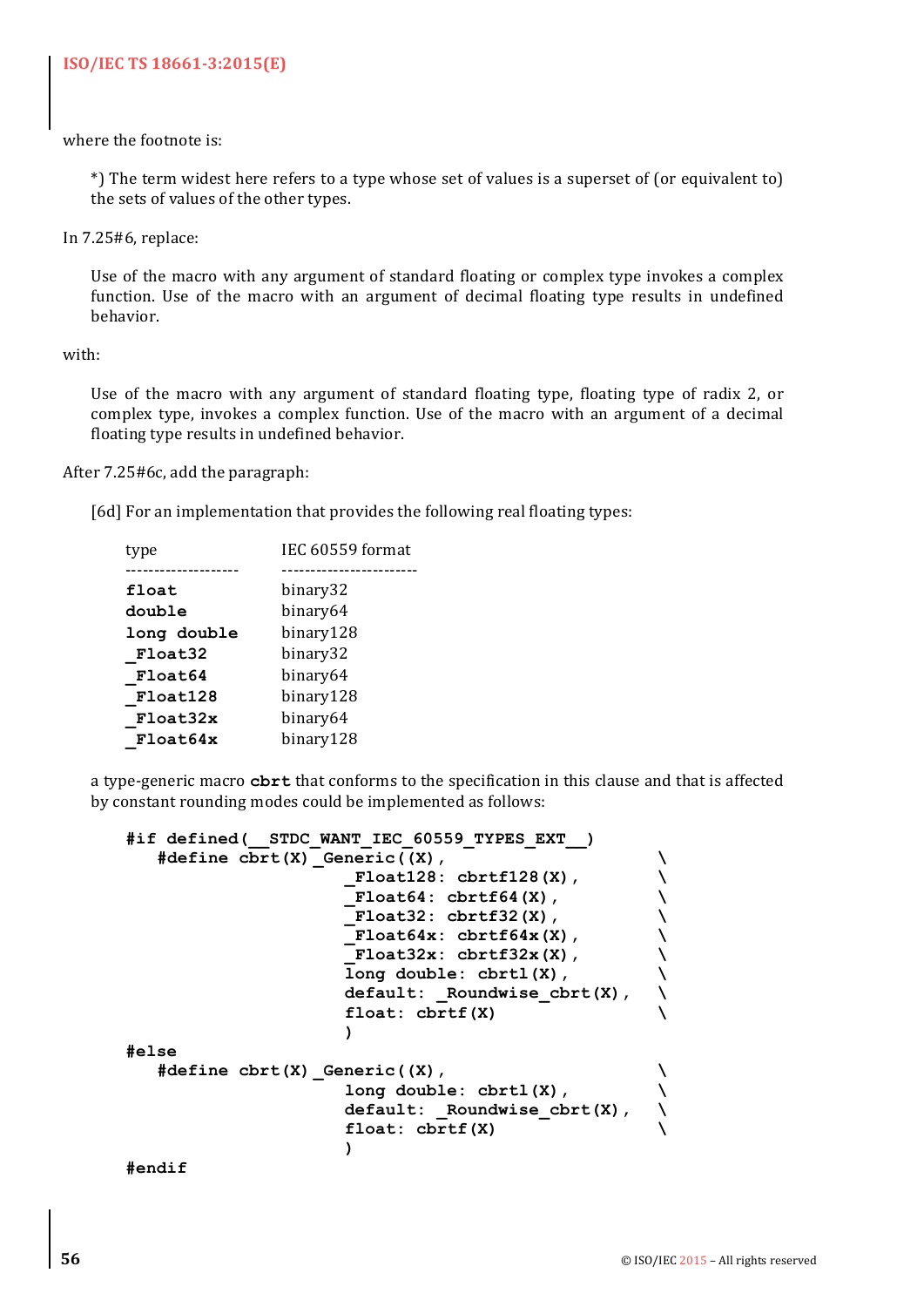where Roundwise cbrt() is equivalent to cbrt() invoked without macro-replacement suppression.

In 7.25#7, insert at the beginning of the example:

**#define \_\_STDC\_WANT\_IEC\_60559\_TYPES\_EXT\_\_**

In 7.25#7, append to the declarations:

```
#if __STDC_IEC_60559_TYPES__ >= 201506L
   \overline{F1}oat32x f32x;
   _Float64 f64;
   _Float128 f128;
    _Float64x complex f64xc;
#endif
```
In  $7.25#7$ , append to the table:

| cos(f64xc)    | ccosf64x(f64xc)                                                                                                                                |
|---------------|------------------------------------------------------------------------------------------------------------------------------------------------|
| pow(dc, f128) | cpowf128(dc, f128)                                                                                                                             |
| fmax(f64, d)  | fmaxf64(f64, d)                                                                                                                                |
| fmax(d, f32x) | $\mathbf{f}$ max (d, $\mathbf{f}$ 32x), the function, if the set of values of $\mathbf{F}$ loat32x is                                          |
|               | a subset of (or equivalent to) the set of values of <b>double</b> , or                                                                         |
|               | $\texttt{fmaxf32x}$ (d, $\texttt{f32x}$ ), if the set of values of double is a proper<br>subset of the set of values of Float32x, or           |
|               | undefined, if neither of the sets of values of <b>double</b> and<br><b>Float32x</b> is a subset of the other (and the sets are not equivalent) |
| pow(f32x, n)  | powf32x(f32x, n)                                                                                                                               |